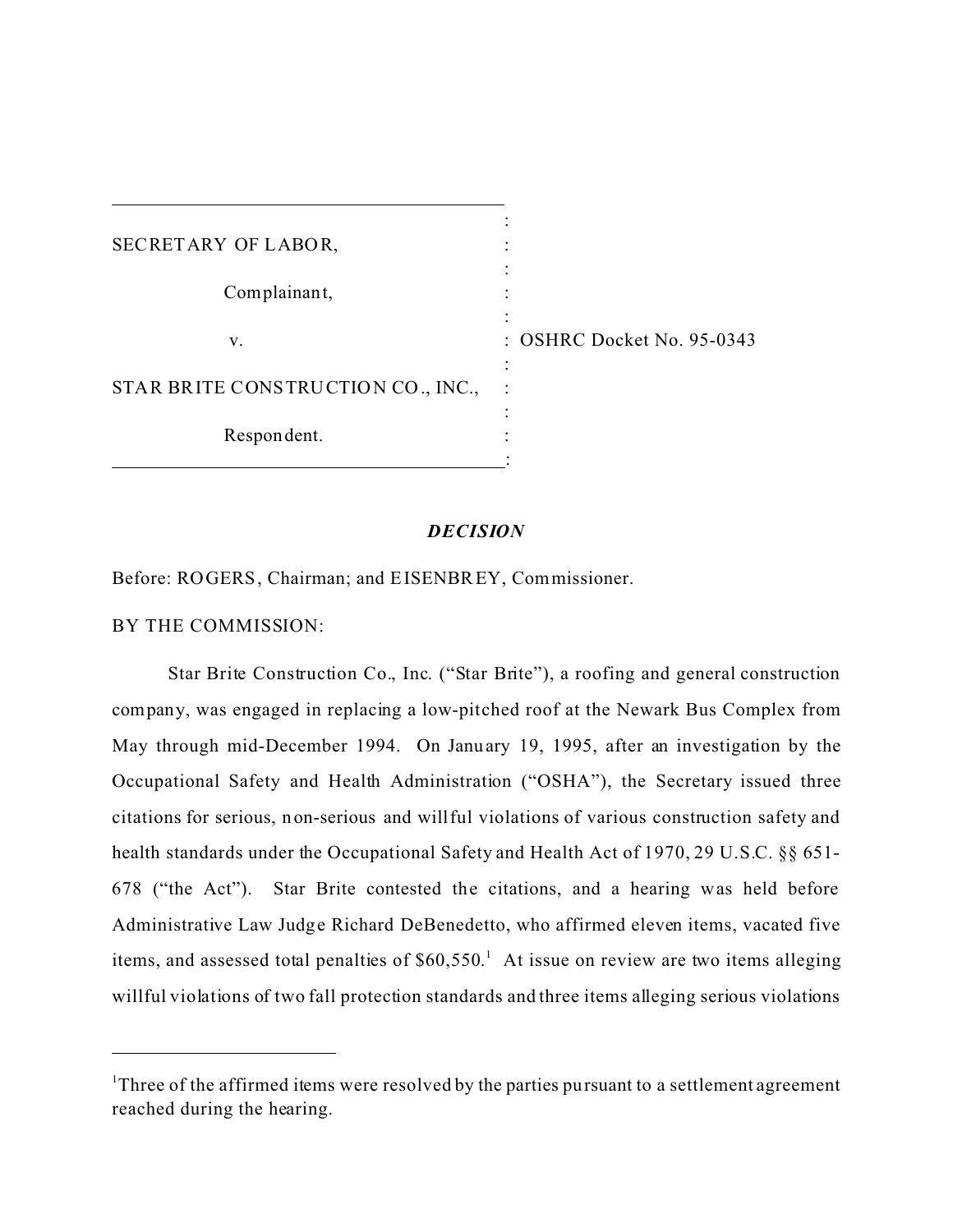of three compressed gas cylinder standards. For the reasons that follow, we affirm the judge's decision finding a willful violation of 29 C.F.R.  $\S$  1926.500(g)(5) and reverse his decision to vacate the three cylinder items. The Commission also affirms a violation of 29 C.F.R. § 1926.500 $(g)(1)$ , but is unable to reach agreement on the issue of whether the violation was willful. To resolve this impasse, the Commission affirms that portion of the judge's decision classifying the violation as willful, but accords it the precedential value of an unreviewed judge's decision.

#### **I. Background**

Star Brite's work at the Newark Bus Complex was performed in two sections under two contracts with New Jersey Transit Corporation ("New Jersey Transit"). The first roof section, identified in the record as NBC-1, covered a 336,000 square foot area and was replaced between May and September 1994. The second section, identified as NBC-2, covered an adjacent area of 206,720 square feet and was replaced between September and mid-December 1994. Both NBC-1 and NBC-2 were divided into smaller roof areas by a network of 4-foot concrete parapet walls. The ground to eave height of the building was approximately 25 feet. Open edges existed on the north and east sides of NBC-1. The entire length of the east side roof edge of NBC-2 was open. A 9- by 12-foot elevator enclosure located along that edge projected out from the roof line and also had no barrier at its edge.

On October 19, 1994, an OSHA compliance officer visited the NBC-2 site in response to an informal complaint. After observing employees handling materials at the unprotected east edge of NBC-2, the compliance officer entered the job site where he met George Lynardakis ("Lynardakis"), who identified himself as the project manager for Star Brite. While inspecting the roof, the compliance officer also observed six oxygen cylinders and three acetylene cylinders lying on their sides without valve caps in plac e. Lynardakis told the compliance officer that the cylinders belonged to Star Brite, but that he did not know who placed them on the roof or how long they had been there. The compliance officer reviewed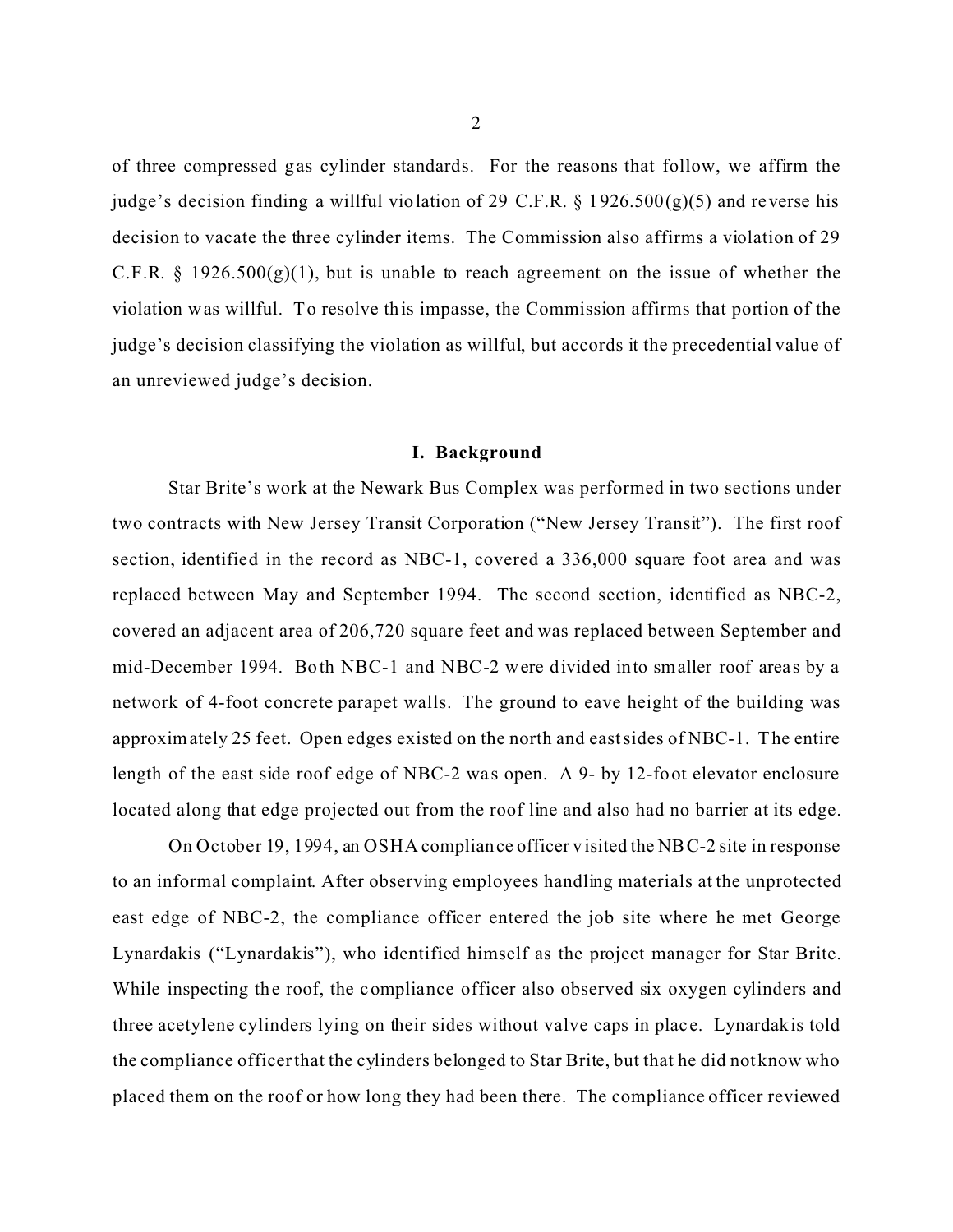OSHA's fall protection standards with Lynardakis and specifically advised him of the fall protection requirements for working in a roof edge materials handling and storage area. Lynardakis arranged to have unsecured guardrails assembled around the open edges of the elevator area and promised to secure and extend the railings approximately 20 feet on each side of the elevator area along the unprotected east edge as recommended by the compliance officer.<sup>2</sup>

During a follow-up inspection on November 4, 1994, the compliance officer again observed employees handling materials at the east edge of the roof where guardrails had been neither secured nor extended. Star Brite's owner, Kostas Smilios ("Smilios"), who was supervising the work on that day, claimed that he was not permitted under the terms of his contract to secure guardrails to the roof. However, later that day he was able to secure the railings to a wood nailer (a piece of wood that ran along the edge of the building) without having to penetrate the roof. When the compliance officer returned to the site on November 7, 1994, he found that the guardrails remained adequately secured around the materials handling and storage area and were also extended along the roof edge on each side of the area. A warning line system had also been erected at the materials handling and storage access area. On November 8, 1994, during another visit to the site, and again on November 9, 1994, when visiting the site for a preliminary closing conference, the compliance officer found no additional exposure to hazardous conditions.

When the compliance officer returned to the NBC-2 site on December 13, 1994, the guardrails had been removed entirely. Although a warning line had been strung along part of the east edge, it was down and hanging against the side of the building in a roof edge area where employees were performing built-up roofing work.

<sup>&</sup>lt;sup>2</sup>The compliance officer recommended that the guardrails be extended 20 feet on each side of the elevator area because although he observed employees handling materials only at or near the elevator enclosure area of the roof edge, he noticed a wide expanse of debris and tar residue farther along the unprotected east edge of the roof.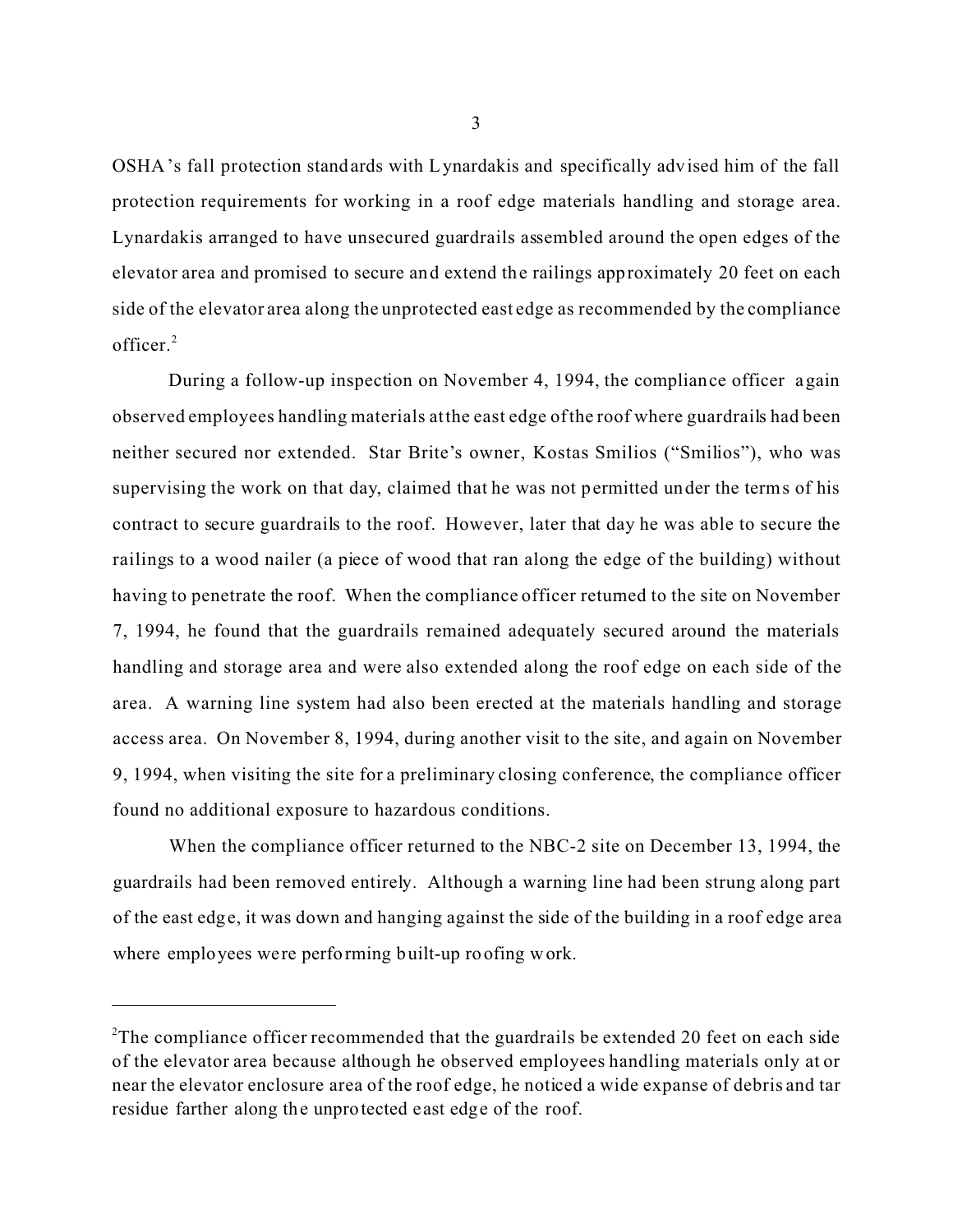### **II. Citation 2, Items 1 and 2.**

## **A.� Did the judge err in affirming Item 1 of Citation 2, which alleged a willful violation of 29 C.F.R 1926.500(g)(1)?**<sup>3</sup>

Compliance with section  $1926.500(g)(1)$  requires that employers protect employees from fall hazards during the performance of built-up roofing work by using one of the methods described in the standard. A safety monitoring system alone is acceptable only on roofs fifty feet or less in width where mechanical equipment is not being used or stored. On roofs greater than fifty feet in width, either a motion-stopping-safety (MSS) system or a warning line system must be used. If an employer elects to comply by using a warning line system, it must be supplemented for employees working in areas between the warning line and the roof edge by either an MSS system or, where mechanical equipment is not being used or stored, a safety monitoring system.

The Secretary alleges that the standard was violated both before and during the OSHA inspection. The alleged instances occurring before the inspection were based on reports to the compliance officer and testimony at the hearing from six witnesses: Star Brite's

## 3 **Subpart M--Floor and Wall Openings**

## **§ 1926.500 Guardrails, handrails, and covers.**

<sup>. . . .</sup> 

<sup>(</sup>g) *Guarding of low-pitched roof perimeters during the performance of built-up roofing work*–(1) *General provisions.* During the performance of built-up roofing work on low-pitched roofs with a ground to eave height greater than 16 feet (4.9 meters), employees engaged in such work shall be protected from falling from all unprotected sides and edges of the roof as follows:

<sup>(</sup>i) By the use of a motion-stopping-safety system (MSS system); or

<sup>(</sup>ii) By the use of a warning line system erected and maintained as provided in paragraph  $(g)(3)$  of this section and supplemented for employees working between the warning line and the roof edge by the use of either an MSS system or, where mechanical equipment is not being used or stored, by the use of a safety monitoring system; or

<sup>(</sup>iii) By the use of a safety monitoring system on roofs fifty feet (15.25 meters) or less in width (see Appendix A), where mechanical equipment is not being used or stored.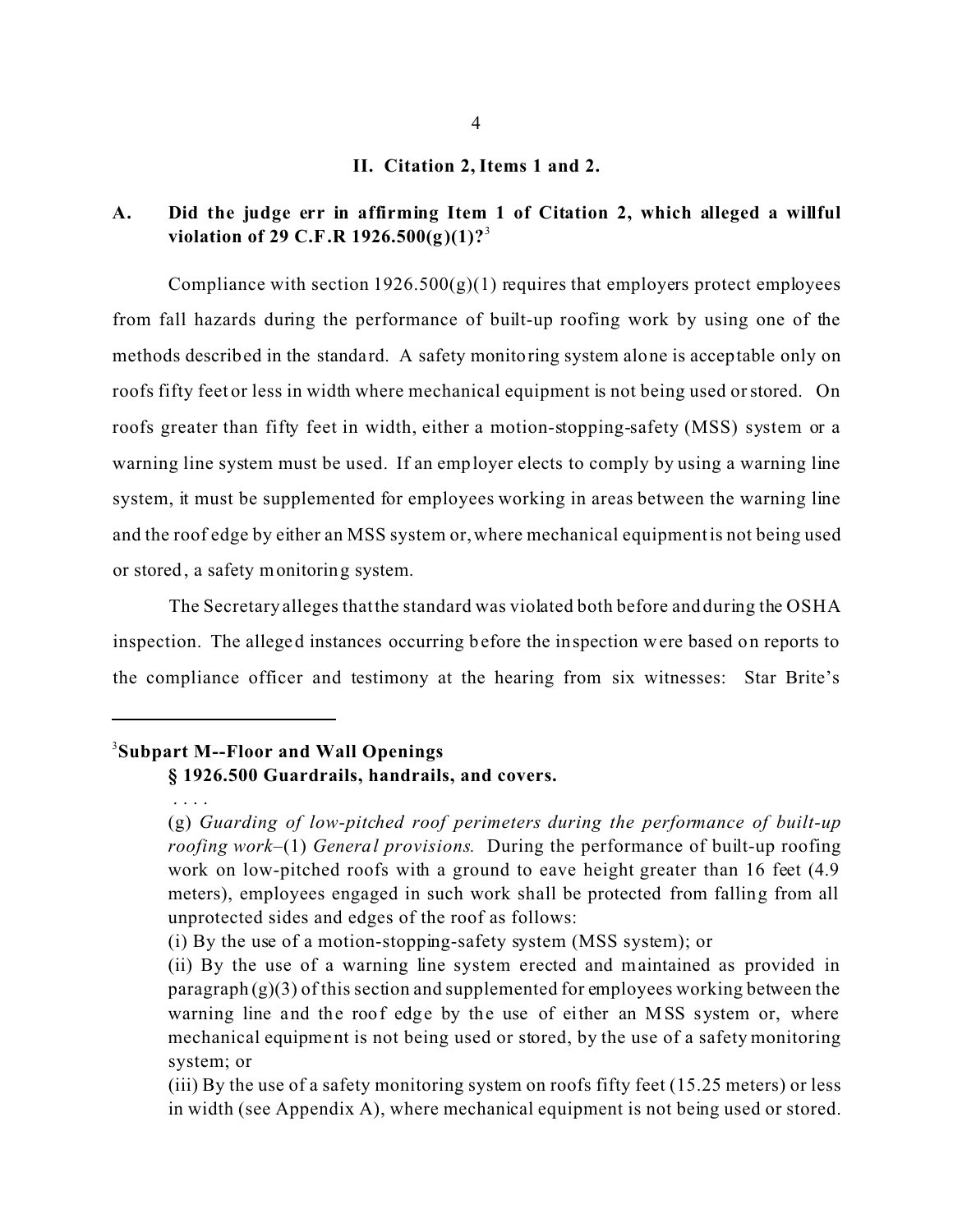subcontractor, Frank Knight ("Knight"), three employees from New Jersey Transit and two employees from LS Transit Systems, the construction manager. The judge had "serious questions concerning the probative value" of their testimony and did not rely on it. We agree with the judge's assessment of this evidence. Although these witnesses testified that they observed Star Brite employees performing built-up roofing work at the unprotected edges of NBC-1, none specified the size of the roof areas where such instances occurred -- an essential fact for de termining the type of fall protection that would have been required to comply with the standard. Both the Secretary and Star Brite submitted exhibits representing the layout of the roof, but neither the exhibits nor the testimony pertaining to them established the precise locations of the 4-foot parapet walls that divided the roof into separate, non-contiguous roof areas.<sup>4</sup> In addition, none of the Secretary's witnesses knew whether a safety monitoring system had been used during the performance of built-up roofing work at the edge, and their recollections diffe red as to the use of other forms of fall protection. Knight testified that he had erected both guardrails and a warning line at NB C-1 to protect his own employees. However, three witnesses from New Jersey Transit recalled seeing neither guardrails nor warning lines in use at NBC-1. One witness from LS Transit Systems remembered seeing Knight's warning lines and recalled seeing guardrails that she thought might have been erected by Knight. Another LS Transit Systems witness remembered seeing Knight's warning line at the east edge of NBC-1 but did not recall any guardrails.

While not relying on the testimony of these six witnesses, the judge nevertheless found that pre-inspection violations were established. We disagree. The judge reasoned that "the deficiencies noted by the compliance officer during his several inspections of NBC-2 undoubtedly existed while roofing work was being performed on NBC-1." To establish a

<sup>&</sup>lt;sup>4</sup>Appendix A to Subpart M permits roofs "which are comprised of several separate, noncontiguous roof areas" to be considered as a series of individual roofs under the standard.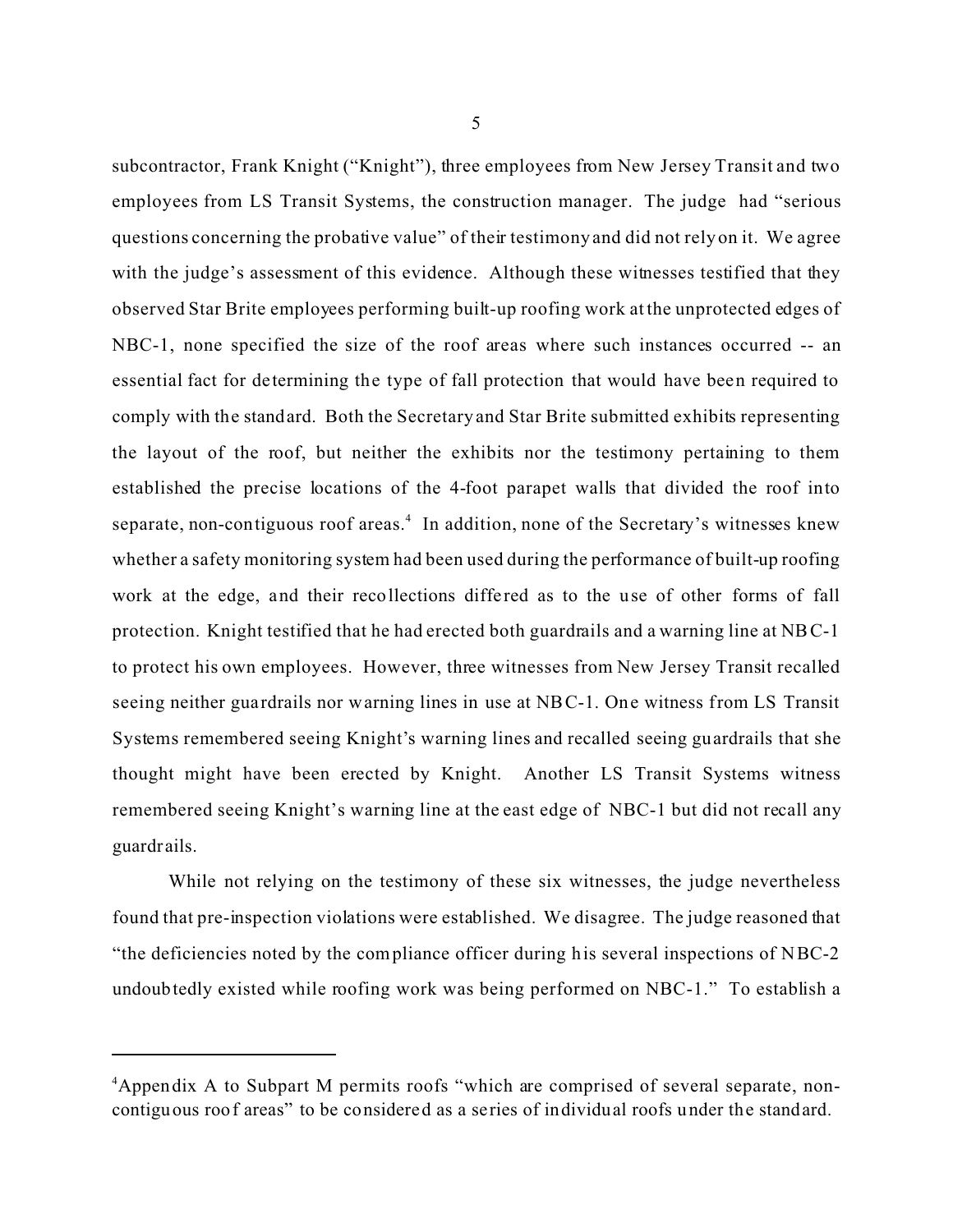*prima facie* case of violation, however, the Secretary must establish the applicability of the cited standard, noncompliance with the terms of the standard, employee exposure to the violative condition, and employer knowledge of the violative condition. *See Astra Pharmaceutical Prods.*, 9 BNA OSHC 2126, 2129, 1981 CCH OSHD ¶ 25,578, pp. 31,899- 900 (No. 78-6247, 1981), *aff'd in pertinent part*, 681 F.2d 69 (1st Cir. 1982). The Secretary has not presented evidence that establishes any of these elements for the pre-inspection allegations.

The record shows that during the OSHA investigation, a violation of section  $1926.500(g)(1)$  occurred at NBC-2 on one occasion, December 13, 1994. On that date, the compliance officer observed employees performing built-up roofing work on a roof that measured greater than fifty feet in width in an area where mechanical equipment was not being used or stored.<sup>5</sup> In these circumstances, the standard required an MSS system, or a warning line system supplemented by a safety monitor for employees working between the warning line and the roof edge.

It is undisputed that when the compliance officer arrived at the site, employees we re not protected by either an MSS system or a properly erected warning line system. Instead, a warning line was hanging against the side of the building below the roof edge area where employees were working. Photographs taken by the compliance officer from the ground level reveal six employees working at the unprotected roof edge -- one employee was working with a mop; others were standing or kneeling at the roof edge. The compliance officer testified that by the time he reached the roof, the employees had scattered. Some were attempting to reset the warning line while others continued to perform built-up roofing work away from the edge and inside the warning line. However, the reset line was improperly

<sup>&</sup>lt;sup>5</sup>Although the Secretary argues that a tar lugger is human propelled wheeled equipment, distinct from a wheelbarrow or mopcart, and properly characterized as mechanical equipment, it was not shown that employees were working near this equipment while engaged in built-up roofing work on December 13, 1994.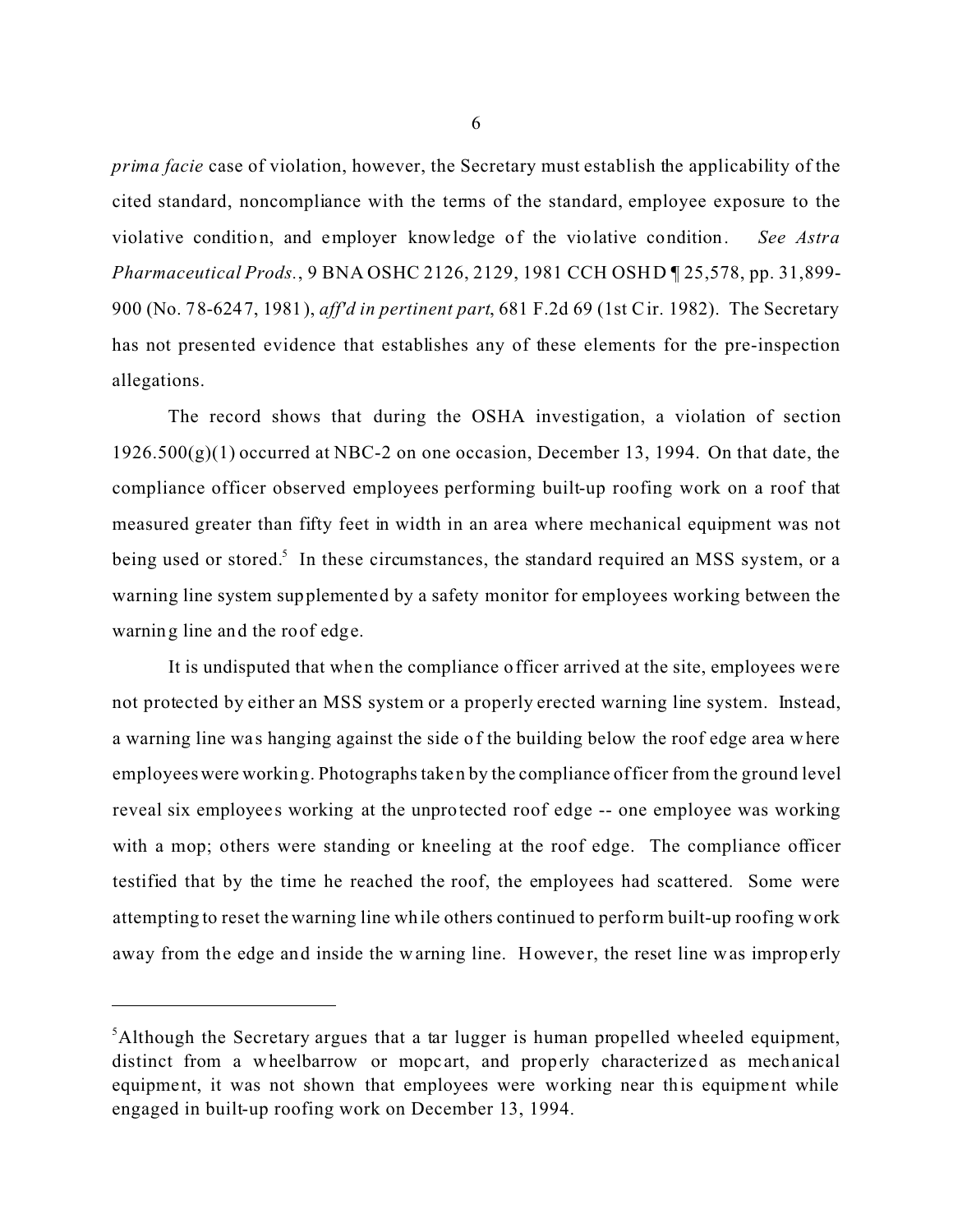staggered and erected at an average distance of three feet instead of six feet from the edge as required by the standard.<sup>6</sup> Thus, Star Brite was not in compliance with the standard's requirements when the compliance officer first arrived at the site or when he reached the roof.

**Feasibility:** Star Brite argues that a warning line system would have made work difficult and impractical for employees performing built-up roofing work at the roof edge. This is essentially a claim of infeasibility. To establish this affirmative defense, an employer must show that "(1) the means of compliance prescribed by the applicable standard would have been infeasible under the circumstances in that (a) its implementation would have been technologically or economica lly infeasible, or (b) necessary work operations would have been technologically or economically infeasible after its implementation, and (2) either (a) an alternative method of protection was used, or (b) there was no feasible alternative means of protection." *V.I.P. Structures, Inc*., 16 BNA OSHC 1873, 1874, 1993-95 CCH OSHD paragraph 30,485, p. 42,109 (No. 91-1167, 1994). To support its claim, Star Brite points to Smilios' testimony that a warning line would have been "meaningless" or an impediment to the employees who were unrolling felt and mopping tar at the roof edge. However, Smilios also testified that a mop handle is ten feet in length and that a "mopper" stands approximately ten feet away from the roof edge while mopping tar along the perimeter of the roof. He did not explain why a mopper could not have positioned the ten-foot mop handle under the warning line while mopping the roof edge area or why a "feltman" similarly could not have stepped beneath the warning line to unroll the felt while being monitored. Employers must exercise some crea tivity in seeking to achieve compliance. *Gregory & Cook Inc*., 17 BNA OSHC 1189, 1191, 1993-95 CCH OSHD ¶ 30,757, p. 42,735 (No. 92-1891, 1995). *See also* 

<sup>&</sup>lt;sup>6</sup>The standard at 29 C.F.R. § 1926.500(g)(1) provides that a warning line system be "erected and maintained as provided in paragraph  $(g)(3)$ " of the section. Paragraph  $(g)(3)$  requires that "[w]hen mechanical equipment is not being used, the warning line shall be erected not less than six feet (1.8 me ters) from the roof edge."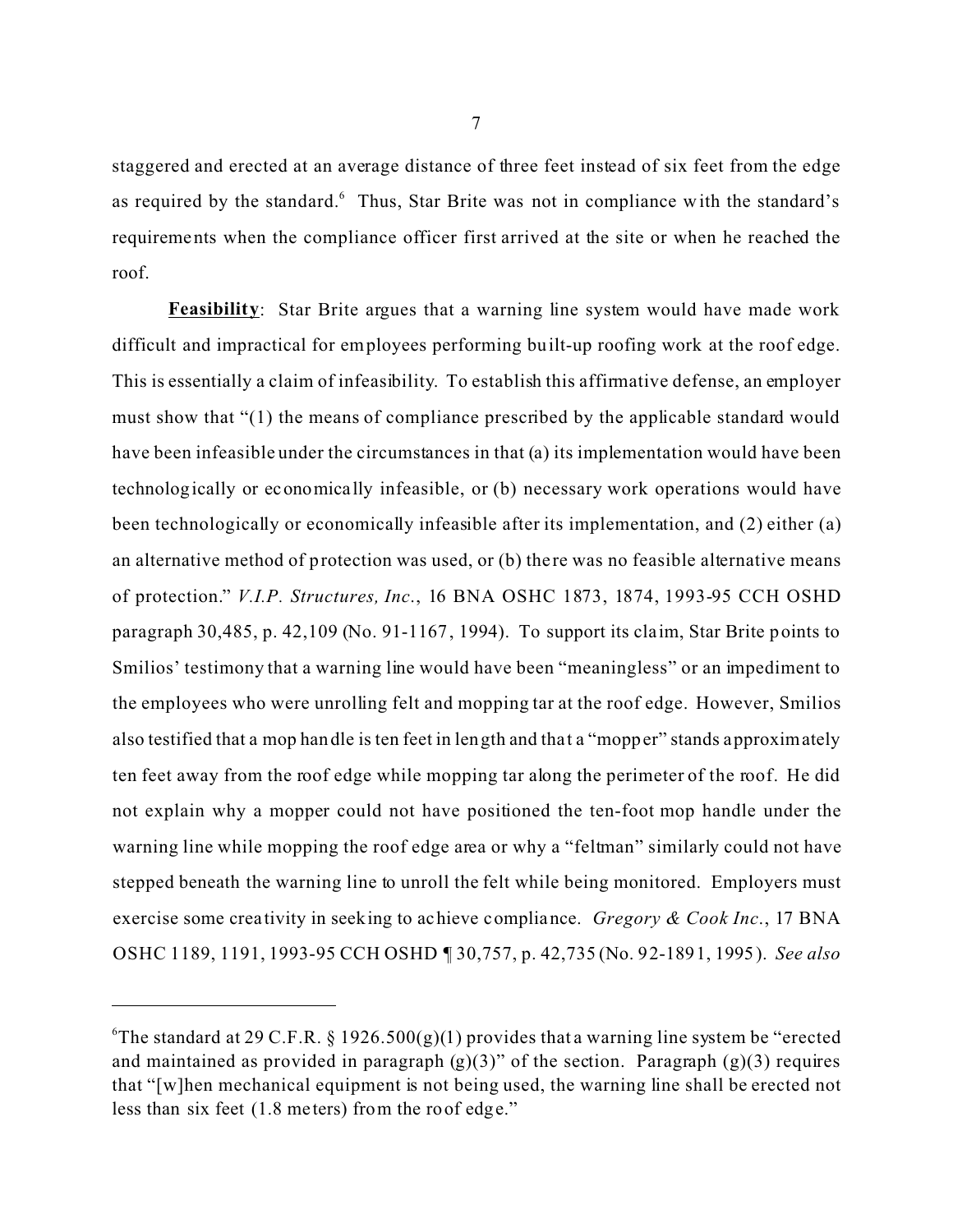*Pitt-Des Moines, Inc*., 16 BNA OSHC 1429, 1433, 1993-95 CCH OSH D ¶ 30,225, p. 41,608 (No. 90-1349, 1993) (Commission "has long recognized that standards will, in some instances, require some creativity on the part of employers seeking to achieve compliance"); *Walker Towing*, 14 BNA OSHC 2072, 2075, 1991-93 CCH OSHD ¶ 29,239, p. 39,159 (No. 87-1359, 1991) (employer must comply with standard to the extent feasible). Thus, we find no support for Star Brite's argument that a warning line would have made work infeasible at the roof edge area outside of the warning line.<sup>7</sup> Therefore, we reject Star Brite's infeasibility claim and affirm the violation.

*De Minim is*: We also re ject Star Brite's claim that if a violation is affirmed, it should be reclassified as *de minimis*. A violation is *de minimis* when a deviation from the standard has no "direct or immediate" relationship to employee safety. *Dover Elevator Co.*, 15 BNA OSHC 1378, 1382, 1991-93 CCH OSHD [29,524, p. 39,850 (No. 88-2642, 1991). Star Brite relies on the fact that the roof was no more than one and a half feet wider than the 50-foot limit in the standard permitting the use of a safety monitoring system alone. However, this fact has no bearing on the issue of whether the violation had a direct or immediate relationship to employee safety. OSHA explained in its preamble to the standard that the use of a safety monitoring system alone is limited to roofs 50 feet or less because workers are never more than 25 feet from an edge and are therefore aware of the proximity of the fall hazard, and a warning line on such roofs would create a very narrow protected work area inside the line. 45 Fed. Reg. at 75,619-621. It is not our role to assess the wisdom of the standard. *See Nooter Constr. Co*, 16 BNA OSHC 1572, 1575, 1993-95 CCH OSHD ¶ 30,345, p. 41,838 (No. 91-0237, 1994).

<sup>&</sup>lt;sup>7</sup>Although OSHA acknowledged in its preamble to section  $1926.500(g)$  that the use of MSS systems posed feasibility problems, it did not recognize such problems with warning line systems. *See Guarding of Low-Pitched-Roof Perimeters During the Performance of Built-Up Roofing Work: Final Rule*, 45 Fed. Reg. 75,618, 75,619, 75,621 (1980).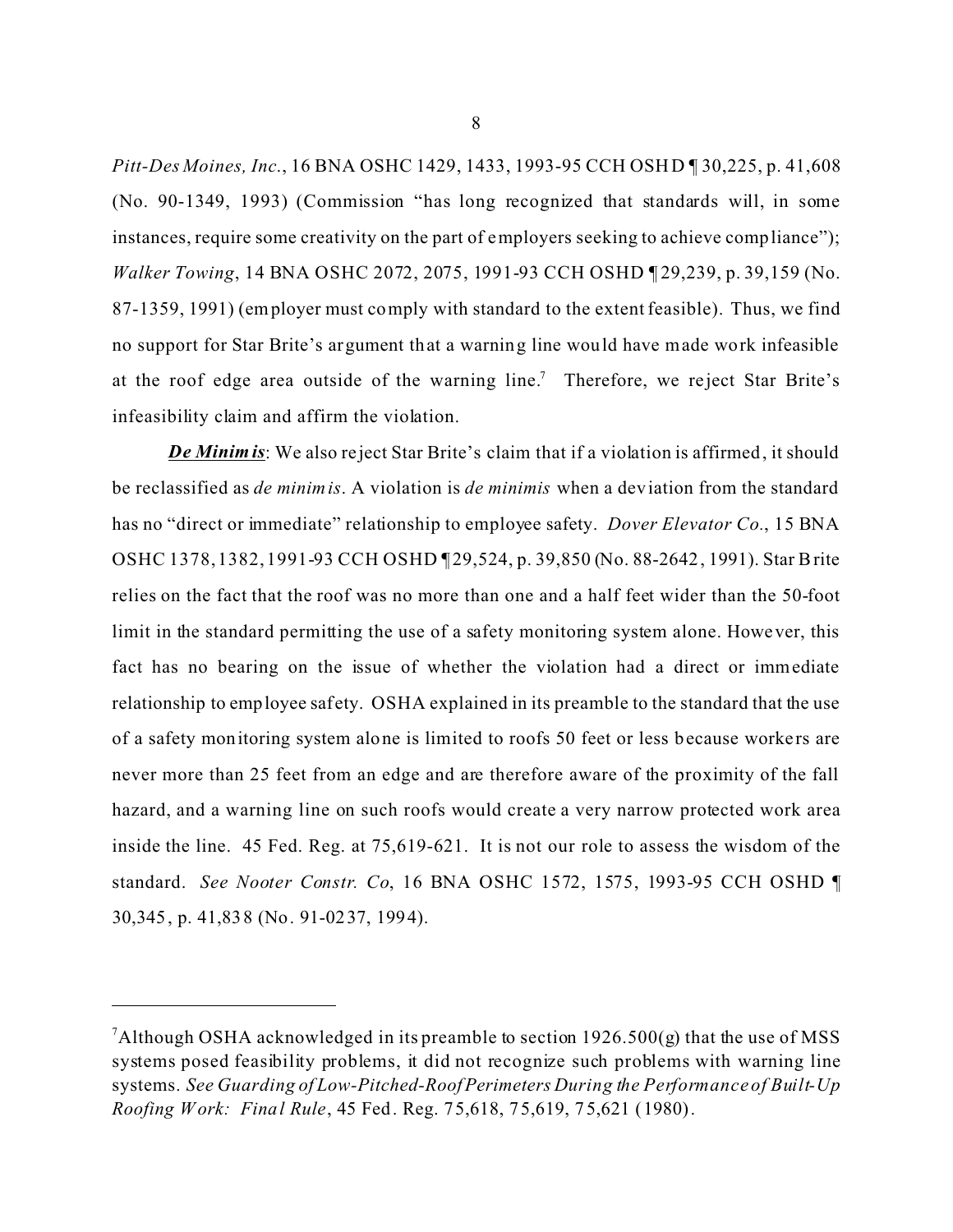Star Brite also argues that a *de minimis* classification is warranted because its use of a safety monitoring system alone provided protection comparable to that which would have been afforded by technical compliance with the standard. Star Brite relies on *Phoenix Roofing, Inc. v. Secretary of Labor*, 874 F.2d. 1027 (5th C ir. 1989) ("*Phoenix Roofing*"), a case in which the court held that an employer's use of a safety monitoring system alone during the performance of built-up roofing work at the unprotected edge of a roof wider than fifty feet was a *de minimis* violation.8 Star Brite's reliance on *Phoenix Roofing* is misplaced. Critical to the Sixth Circuit's decision in that case was the fact that "the citation was based *only* upon the compliance officer's observation of employees working near the edge of the roof." *Id.* at 1032. (Emphasis added.) The court reasoned that "the additional presence of a warning line would be only for the protection of employees working further from the perime ter." *Id.* Unlike *Phoenix Roofing*, the citation here was based not only on employees working at the roof edge but also on employees working farther from the perimeter where a warning line would have served to warn and remind them that they were approaching or working near a fall hazard. We find that Star Brite's failure to erect the required warning line exposed its employees to a 25-foot fall hazard at the unprotected roof edge and had a direct and immediate relationship to employee safety. Accordingly, we find that the violation is not *de minimis*.

**Willfulness**: The judge found that "[t]he evidence that clearly demonstrates the willful quality of Star Brite's noncompliance is its repeated failure to make reasonable efforts to establish and maintain the safeguards called for by the standards despite the exhortations of the compliance officer." A violation is willful if committed with intentional, knowing, or

<sup>8</sup> Star Brite also cites the unreviewed administrative law judge decision in *Santo J. Ruisi Roofing Co., Inc.,* 13 BNA OSHC 1175, 1986-87 CCH OSHD ¶ 27,865 (No. 86-17, 1987) (ALJ). Unreviewed administrative law judge decisions have no precedential value. *Leone Constr. Co.*, 3 BNA OSHC 1979, 1975-76 CCH OSHD ¶ 20,387 (No. 490, 1976).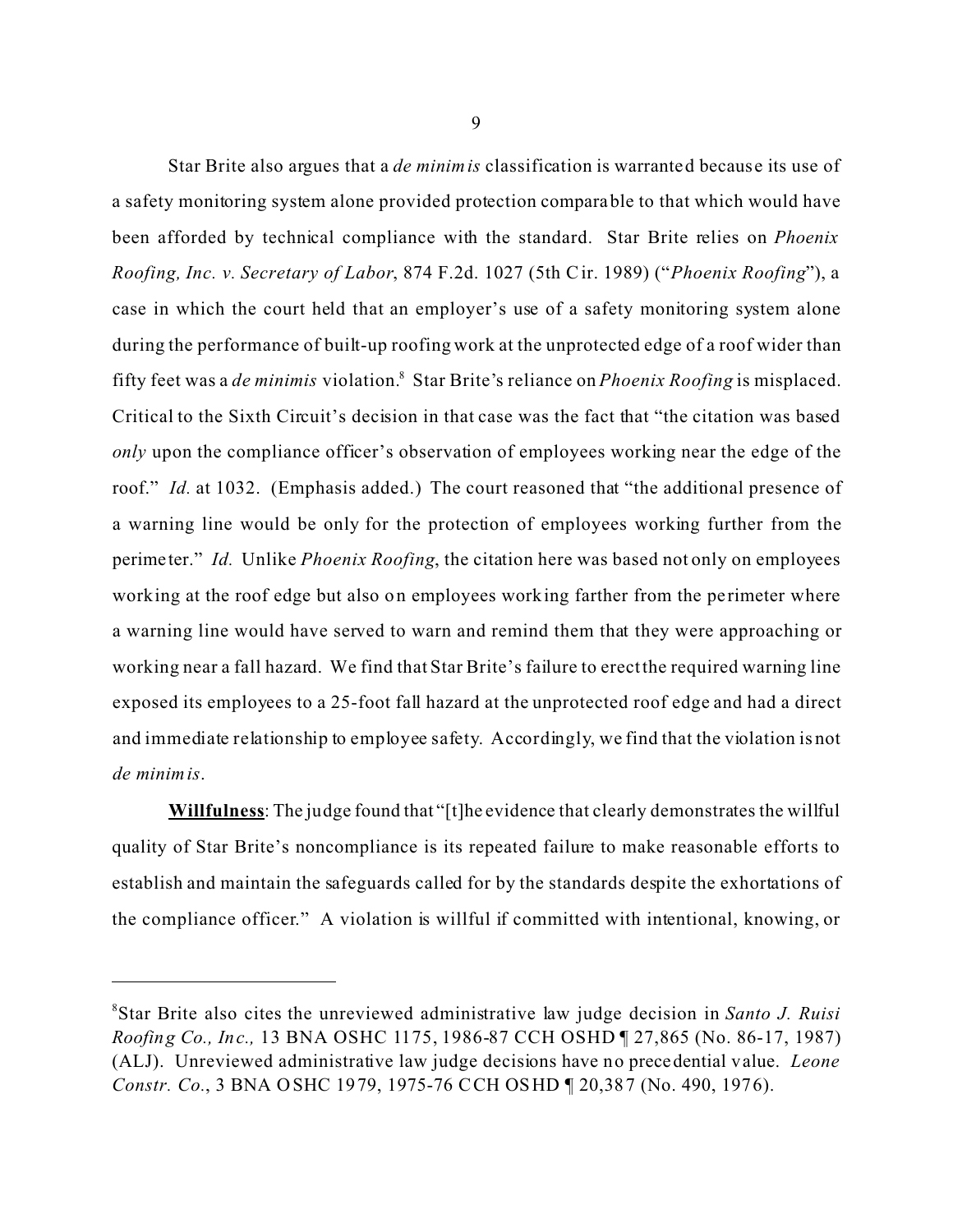voluntary disregard for the requirements of the Act, or with plain indifference to employee safety. *A.P. O'Horo Co.*, 14 BNA OSHC 2004, 2012, 1991-93 CCH OSHD ¶ 29,223, p. 39,133 (No. 85-0369, 1991). *See also Babcock & Willcox Co. v. OSHRC*, 622 F.2d 1160, 1167 (3rd Cir. 1980); *Frank Irey, Jr. v. OSHRC*, 519 F.2d 1200 (3rd Cir. 1974). "A willful violation is differentiated from a nonwillful violation by a heightened awareness, a conscious disregard or plain indifference to employee safety." *Hartford Roofing Co.*, 17 BNA OSHC 1361, 1363, 1995-97 CCH OSHD ¶ 30,857 , p. 42,933 (No. 92-3855, 1995). *See also General Motors Corp., Electro-Motive Div.,* 14 BNA OSHC 2064, 2068, 1991-93 CCH OSHC ¶ 29,240, p. 39,168 (No. 82-630, 1991) (consolidated); *Williams Enterprises, Inc.*, 13 BNA OSHC 1249, 1256-1257, 1986-87 CCH OSHD ¶ 27,893, p. 36,589 (No. 85-355, 1987).

The Commission is unable to reach agreement on the characterization of the violation. Commissioner Eisenbrey would affirm the judge's willful finding. Frank Knight testified that during the work on NBC-1 he specifically discussed with Smilios the need for fall protection at the worksite, explaining to Smilios that Knight was erecting various forms of fall protection as required by his contract with Smilios and by governing regulations. Knight also testified that when he told Smilios that Smilios should install fall protection for his employees, Smilios said that "it's a pain[;] [i]t takes too much time [and is] not worth the trouble . . . ." According to Knight, he had many such conversations with Smilios, including explicit discussion of a possible OSHA inspection, to which Smilios responded, "[S]o what? They come here, they give you a little bitty fine and that's it." Smilios denied that these conversations occurred, testifying that he "never" discussed f all protection with Knight.

Based on an evaluation of the veracity of Smilios' testimony on the entire record before us,<sup>9</sup> and a comparison of the relative specificity of Knight's testimony as compared

<sup>9</sup> *Cf. Reeves v. Sanderson Plumbing Prod., Inc.*, 530 U.S. 133 (2000) ("factfinder is entitled to consider a party's dishonesty about a material fact as 'affirmative evidence of guilt'").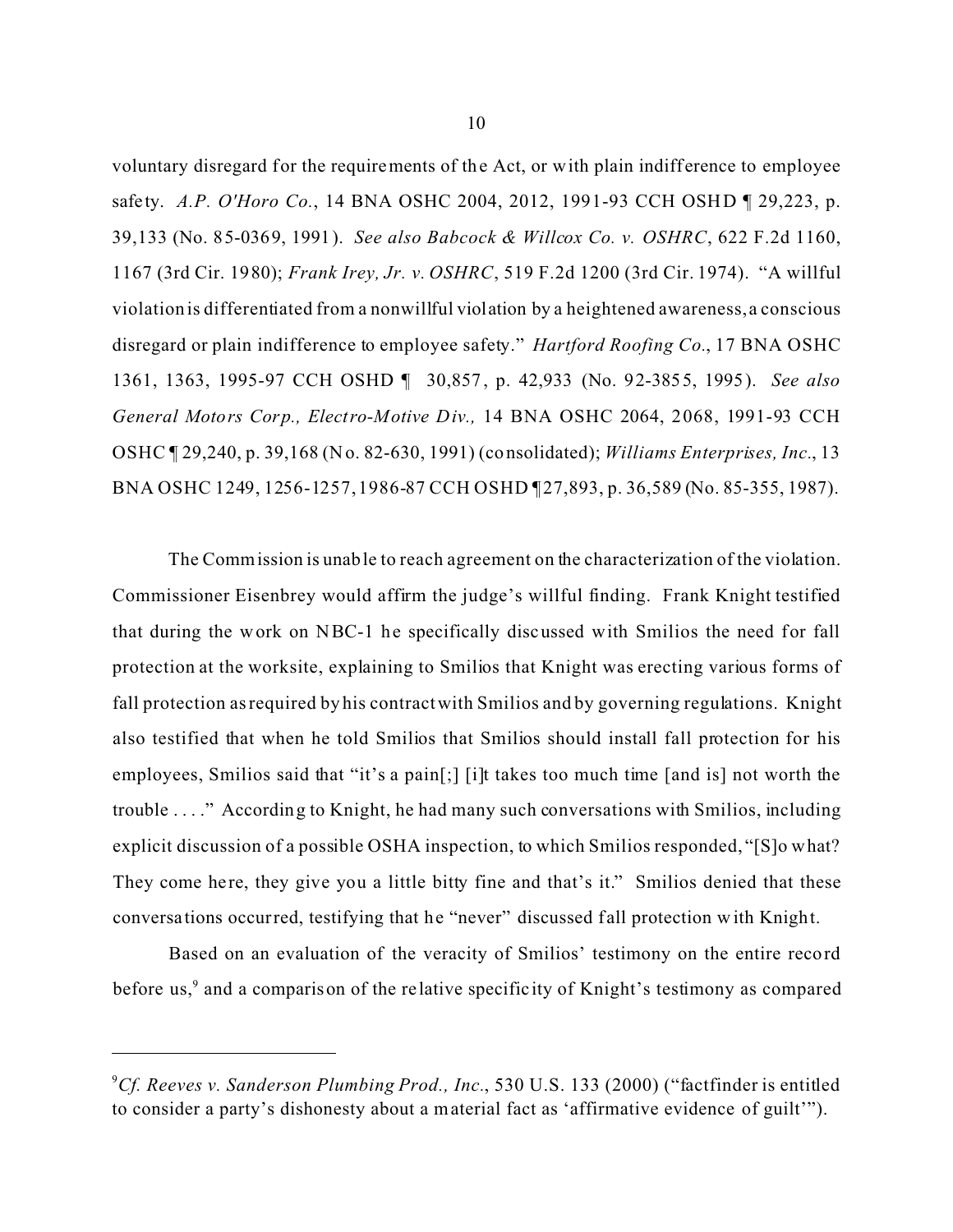to that of Smilios, Commissioner Eisenbrey does not credit Smilios' denial of the fa ll protection conversations with Knight. Smilios falsely testified that a written safety program containing reference s to roofing safety was in effect during the OSHA investigation, but it was later shown that the document was actually amended to inc lude those references only after the OSHA investigation. Smilios also testified that George Lynardakis, Star Brite's project manage r, never told him that he was required to install fall protection except for guardrails around an elevator shaft. But Lynardakis admitted to the compliance officer that he both gave Smilios a copy of the OSHA fa ll protection standard and informed Smilios of Lynardakis' earlier agreement to install warning lines and guardrails. Smilios further claimed that he and another employee had acted as safety monitors on December 13, 1994, while a crew of "12 guys" worked on the last section of the roof. In fact, Smilios was not at work on December 13. In addition, Smilios contradicted his own claim that he was unable to secure guardrails to the roof by admitting at the hearing that he realized from his first day on the job that he could have secured guardrails to a wood nailer at the side of the building without having to penetrate the roof. In Commissioner Eisenbrey's view, because such inconsistencies and misrepresentations so weaken the reliability of Smilios as a witness, no weight should be given to his testimony denying the comments alleged by Knight. Commissioner Eisenbrey finds that in contrast to the contradictions and inconsistencies in Smilios' testimony, Knight's testimony was convincingly detailed, consistent, and unequivocal. Accordingly, he credits Knight's testimony and finds that it is unrebutted.

Commissioner Eisenbrey also finds that Star Brite wa s well aware of the requirements of the standard. The company has a history of a prior violation of the same standard, and its supervisor, Lynardakis, admitted to the compliance officer during the ir discussionon October 19, 1994, that Star Brite was knowledgeable about the fall protection requirements on roofing jobs and had a "code book" of the requirements in its office. Moreover, Knight's conversations with Smilios made him generally aware of the need for fall protection for employees performing built-up roofing along roof edges. Yet, despite this awareness,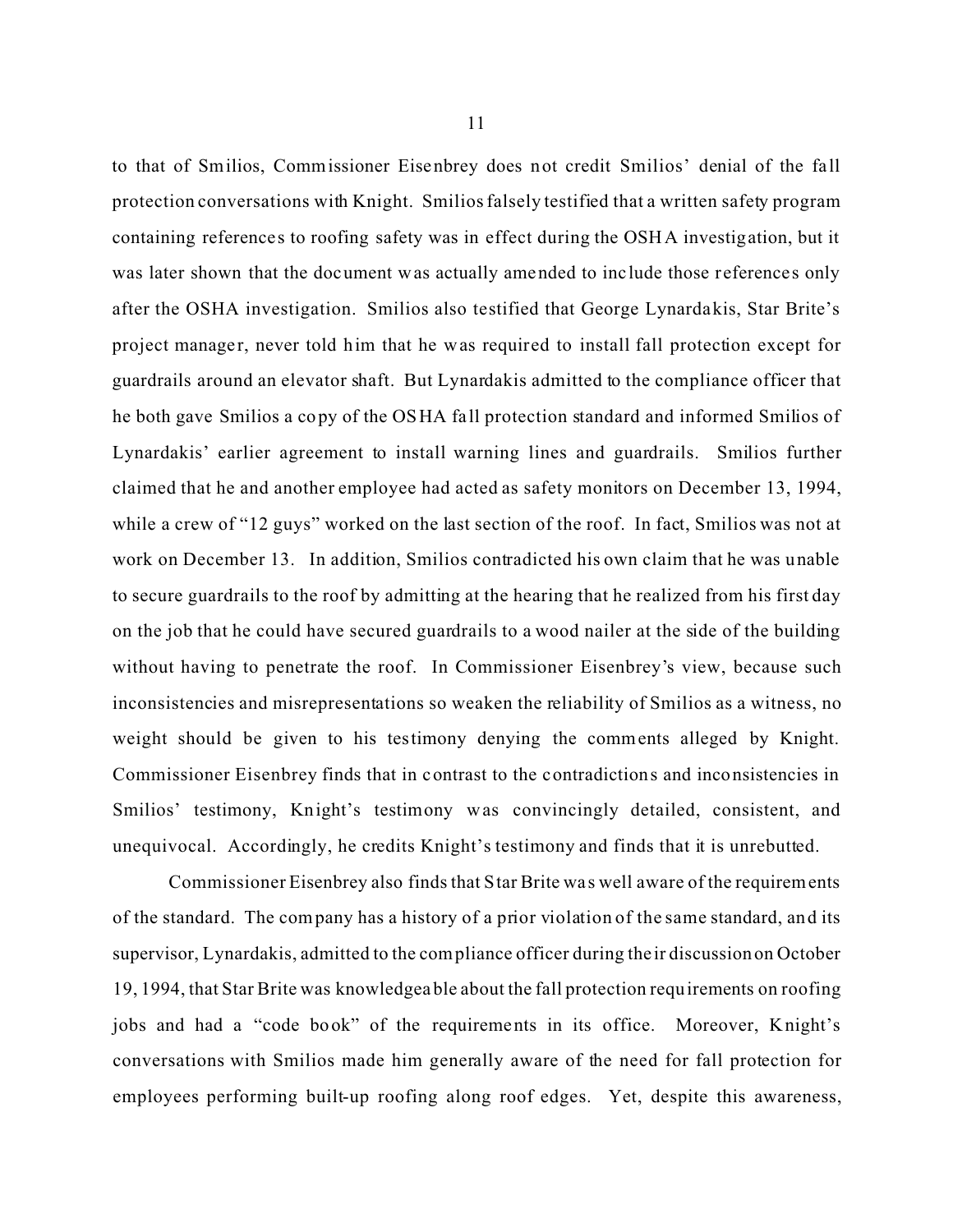Smilios conveyed to Knight a dismissive attitude about using fall protection,<sup>10</sup> and Lynardakis permitted the employees under his direct supervision to perform built-up roofing work on December 13, 1994, without appropriate fall protection. Commissioner Eisenbrey would find that Lynardakis' conduct is imputable to Star Brite and that his deliberate failure to act in the fac e of a known duty further supports a finding of plain indifference to employee safety. Thus, based on ample evidence of Star Brite's heightened awareness of the standard's requirements and plain indifference to employee safety, Commissioner Eisenbrey would find that the violation was willful.

The Chairman finds that the Secretary has not proven by a preponderance of the evidence that the violation was willful. In the Chairman's view, the Secretary's case for willfulness rests primarily on the testimony of Knight regarding Smilios' attitude towards safety. Knight's testimony was contradicted by Smilios, but the judge failed to make a credibility determination resolving the dispute. This deficiency would ordinarily result in the Commission remanding the case to the judge for further consideration and explana tion. *See C. Kaufman, Inc*., 6 BNA OSHC 1295, 1298, 1977-78 CCH OSHD ¶ 22,481, p. 27,100 (No. 14249, 1978). However, Judge DeBenedetto is no longer with the Commission. Without his credibility findings, Chairman Rogers cannot resolve the conflicts in the testimony. Thus she has no sufficient basis for crediting the testimony of one witness over the other. The result, in her view, is that the evidence of whether Star Brite did or did not commit a willful violation of the standard is in balance. *See Sal Masonry Contractors, Inc*., 15 BNA OSHC 1609, 1611,1991-93 CCH OSHD ¶ 29,673, p. 40,207 (No.87-2007, 1992). The Chairman

<sup>&</sup>lt;sup>10</sup>See Williams Enterprises, Inc., 13 BNA OSHC at 1257, 1986-87 CCH OSHD at p. 36,589 (absent familiarity with standard's terms, willfulness may be found based on "evidence of such reckless disregard for employee safety or the requirements of the law generally that one can infer that if the employer had known of the standard or provision, the employer would not have cared that the conduct or conditions violated it").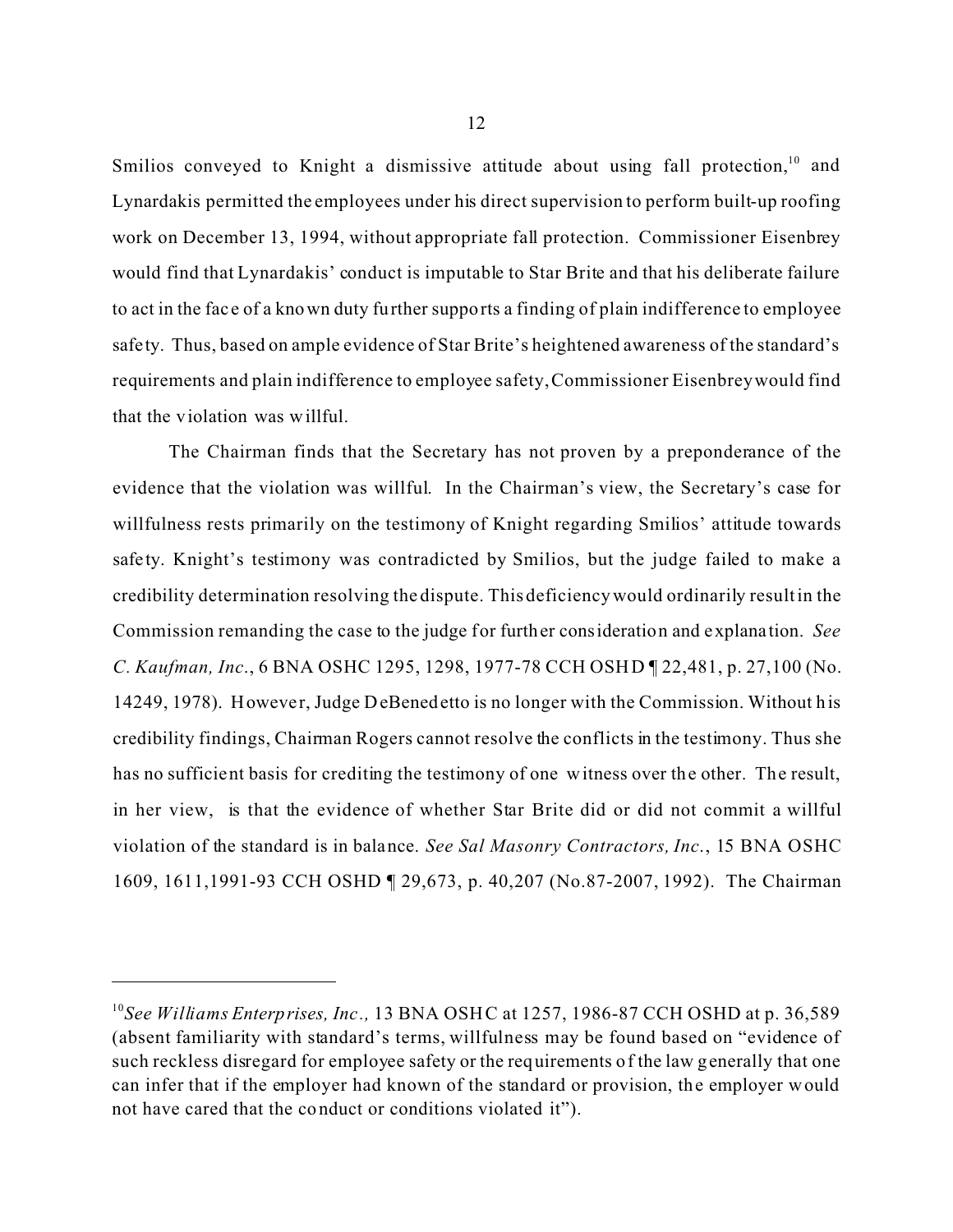would therefore vacate the willful characterization because the Secretary failed to meet her burden of proving willfulness by a preponderance of the evidence.

Furthermore, the record is unclear whether the compliance officer discussed the specific fall protection requirements under section  $1926.500(g)(1)$  before December 13, 1994, the day of the violation. The compliance officer's discussions prior to December 13 did involve the fall protection requirements under section  $1929.500(g)(5)$ , the violation which the Chairman finds willful. Neither does the record support finding willfulness through Star Brite's supervisor Lynardakis. The fact that he may have made a general admission of Star Brite's familiarity with fall protection requirements on roofing jobs and had a copy of a "code book" in his office does not show knowledge of the standard at issue here.

On review the Secretary asserts that Star Brite had "been c ited under the fall protection standards twice before." However, according to the judge and the record, the company had, at the time of these alleged violations, only one prior citation for violating section  $1926.500(g)(1)$  under notably different factual circumstances. As the judge stated in his decision, that does not, by itself, establish willfulness. The second citation that the Secretary refers to appears to be a citation issued a number of months after the alleged violations in this case and is there fore irre levant for purposes of willfulness in this case.

Under section 12(f) of the Act, 29 U.S.C. § 661(f), official action can only be taken by the Commission with the affirmative vote of at least two members. To resolve the impasse over this classification issue, Chairman Rogers and Commissioner Eisenbrey have agreed to affirm the judge's decision to classify Star Brite's violation of 29 C.F.R. §  $1926.500(g)(1)$  as willful and assess a penalty of \$25,000, but to accord that portion of the judge's decision the precedential value of an unreviewed judge's decision. *See Marshall v. Sun Petroleum Products Co.*, 622 F.2d 1176 (3rd Cir. 1980), *cert. denied*, 449 U.S. 1061, 101 S.Ct. 784, 66 L.Ed. 2d 604 (1980).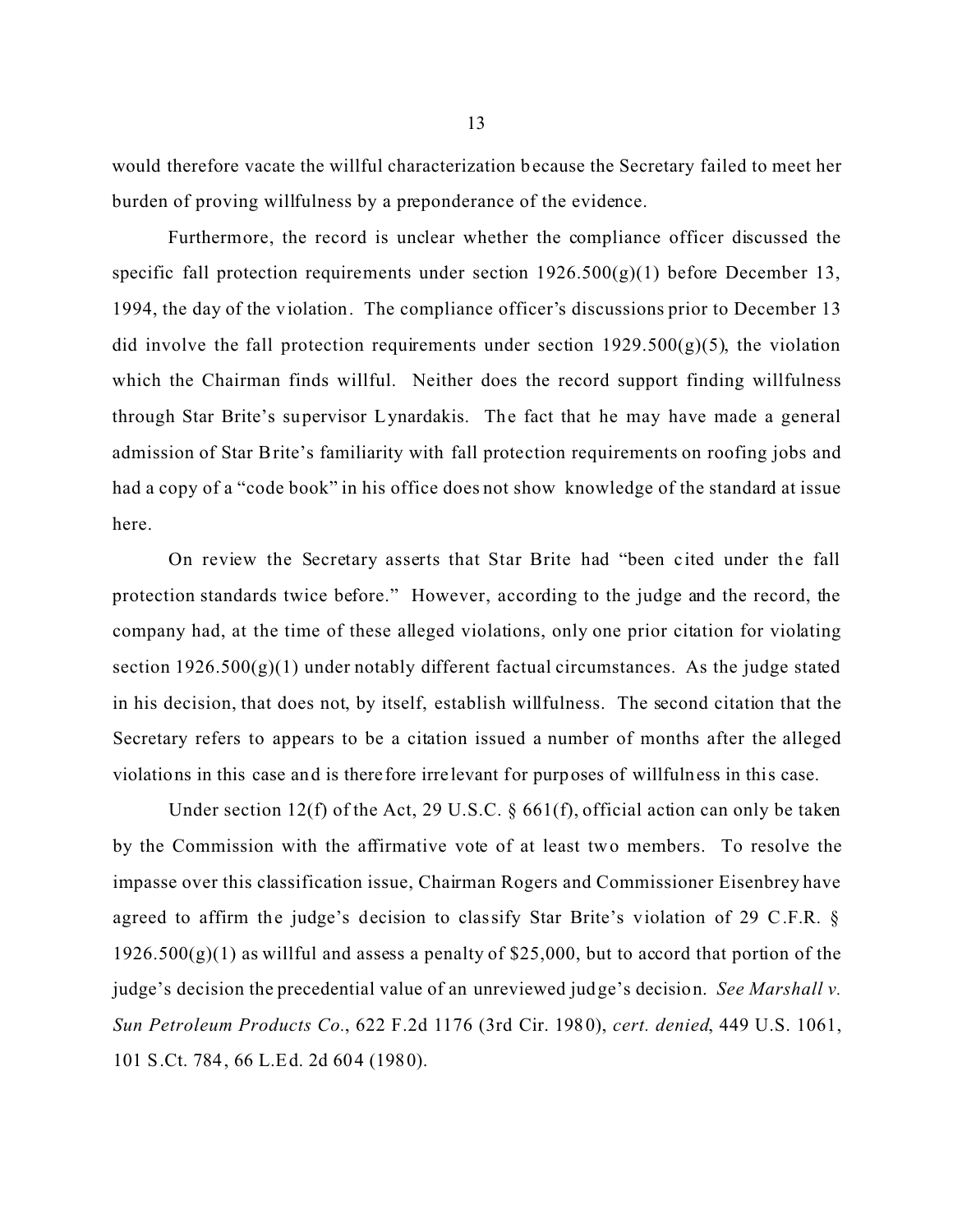# **B.� Did the judge err in affirming Item 2 of Citation 2, which alleged a willful violation of 29 C.F.R 1926.500(g)(5)**. 11

Section  $1926.500(g)(5)$  requires that employees working in a roof edge materials handling or storage area be protected by the use of an MSS system along all unprotected roof sides and edges of the area. Here again, the Secretary alleged that the standard was violated both before and during the OSHA investigation. However, for the reasons discussed previously, we find that the testimony by Knight and the witnesses from New Jersey Transit and LS Transit Systems does not provide a sufficient factual basis for establishing exposure, knowledge, or non-compliance for conditions occurring before the OSHA investigation.

## <sup>11</sup>**Subpart M--Floor and Wall Openings**

**§ 1926.500 Guardrails, handrails, and covers.** 

(g) *Guarding of low-pitched roof perimeters during the performance of built-up roofing work*–

. . . .

. . . .

(5) *Roof edge materials handling areas and materials storage*. Employees working in a roof edge materials handling or materials storage area located on a low-pitched roof with a ground to eave height greater than 16 feet (4.9 meters) shall be protected from falling by the use of an MSS system along all unprotected roof sides and edges of the area.

(i) When guardrails are used at hoisting areas, a minimum of four feet of guardrail shall be erected on each side of the access point through which materials are hoisted. (ii) A chain or gate shall be placed across the opening between the guardrail sections when hoisting operations are not taking place.

(iii) When guardrails are used at bitumen pipe outlets, a minimum of four feet of guardrail shall be erected on each side of the pipe.

(iv) When safety belt systems a re used, they shall not be attached to the hoist.

(v) When safety belt systems are used they shall be rigged to allow the movement of employees only as far as the roof edge.

(vi) Materials may not be stored within six feet of the roof edge unless guardrails are erected at the roof edge.

(vii) Materials which are piled, grouped, or stacked shall be stable and self supporting.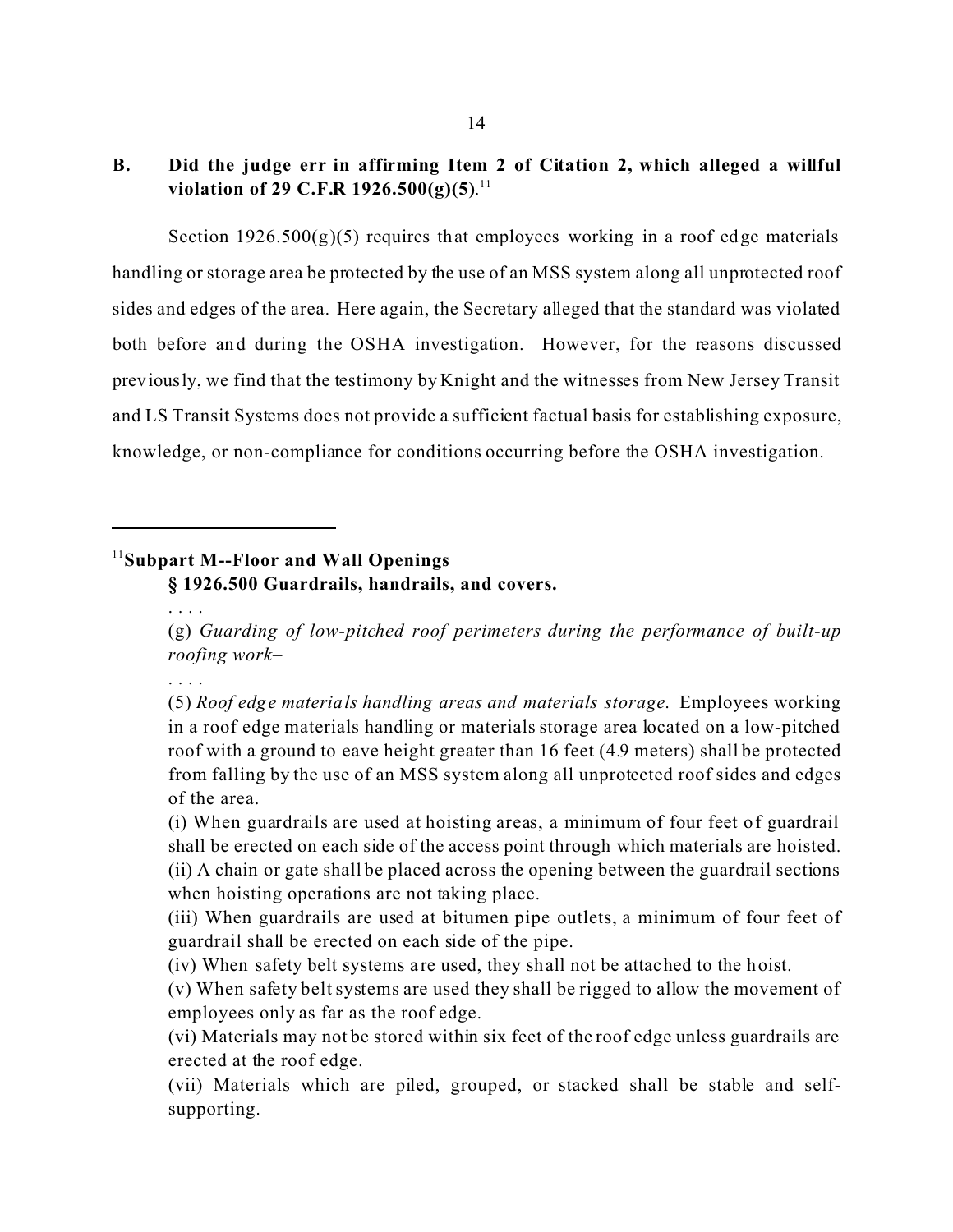However, the record does establish that the standard was violated during the OSHA investigation at NBC-2. When the compliance officer first visited the site on October 19, 1994, he observed two employees lifting containers by rope to the roof edge, another employee pulling a rope to pump tar to the roof, and other employees moving tar luggers near the edge. No MSS system was in place to protect these employees. After a discussion w ith the compliance officer, Lynardakis assembled guardrails around the roof edge materials handling and storage area and promised to secure them to the roof. However, when the compliance officer returned to the site on November 4, 1994, he found that the guardrails remained unsecured while employees continued to operate the tar delivery system at the roof edge. Smilios protested to the compliance officer at that time that he could not secure the guardrails because he was not permitted to penetrate the roof, but later that day he did secure and extend guardrails around the roof edge materials handling area. At the hearing, Smilios admitted that he had known from his first day on the job that it was possible to secure guardrails to a wood nailer at the side of the building. When the compliance officer returned to the site on December 13, 1994, the guardrails were gone. Although steam was coming from the tar luggers at the roof edge on that date, the compliance officer did not observe employees working in the area .

In defense, Star Brite argues that because materials were routinely delivered, handled and stored at least six feet away from the roof edge, compliance with the standard did not require an MSS system. This claim is belied by the photographic evidence in the record, which shows that the pipes through which hot tar was pumped up to the roof were leaning against and across the roof edge area both during tar delivery and while not in operation. These pipes were essential and integral components of the tar delivery system, and we agree with the judge that the configuration of the pipes traversing the roof edge qualified the area as a roof edge materials handling and storage area. Section  $1926.500(g)(5)(iii)$  specifically addresses such a configuration by requiring that "[w]hen guardrails are used at bitumen pipe outlets, a minimum of four feet shall be erected on each side." Here, the pipes leaned against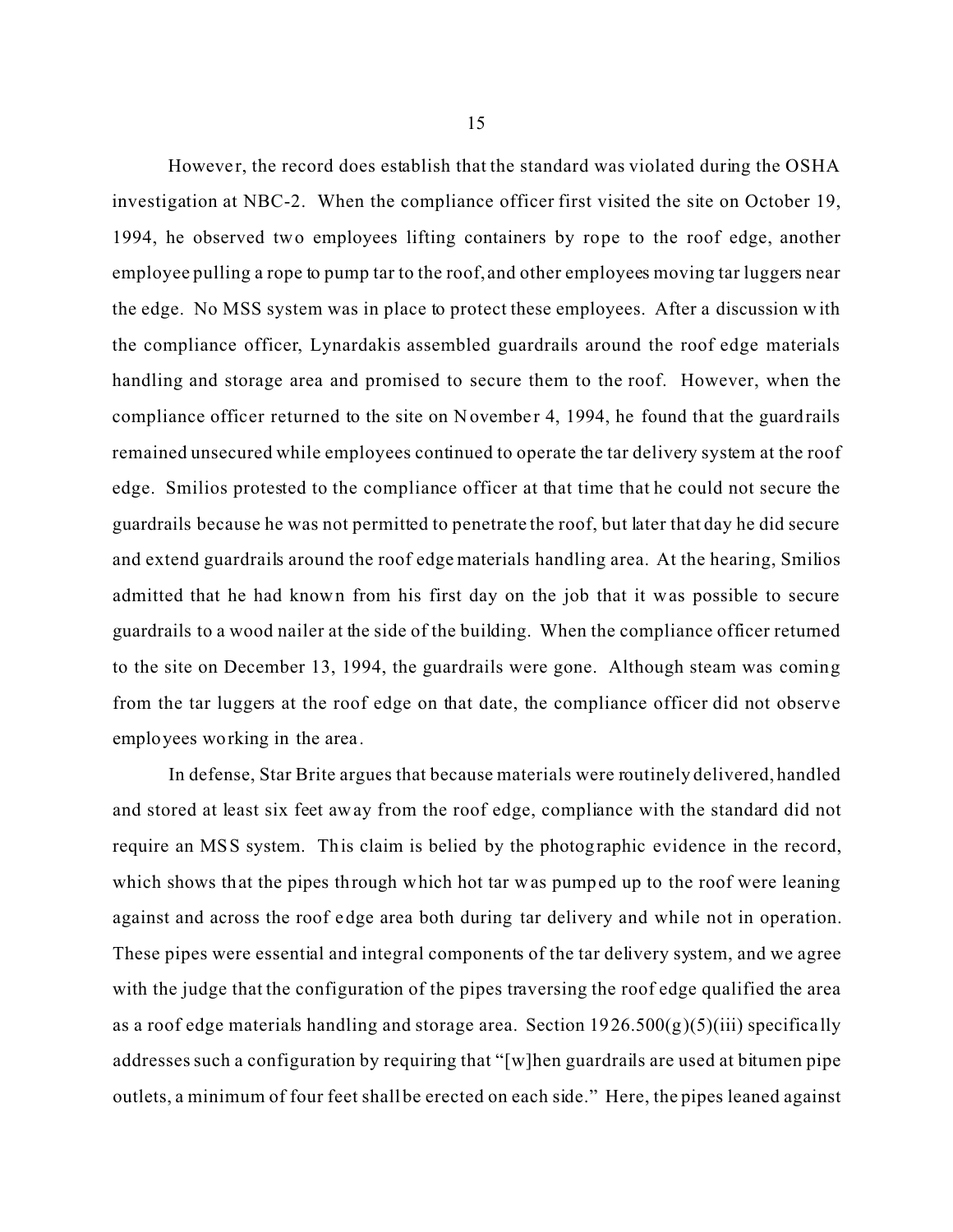and across the roof edge on each side of the east edge elevator area. Attached to the end of each pipe was three and a half feet of flexible hose through which employees poured hot tar directly into the tar luggers. Employees worked not only behind but also alongside the luggers during tar delivery, and compliance with the standard clearly required that employees be protected by an MSS system while working in this area.

Star Brite also argues that the incident of an employee lifting a container by rope to the roof edge elevator area on October 19, 1994, was the result of unpreventable employee misconduct. To establish this affirmative defense, an employer must show that it adequately communicated work rules to prevent the behavior and effectively enforced the rules when violations were discovered. *See Nooter Constr. Co*, 16 BNA OSHC at 1578, 1993-95 CCH OSHD at p. 41,841. Here, the written safety program that was in place at NBC-2 during the OSHA inspection made no reference to roofing safety matters. Smilios testified that during the job he instructed employees to stay "approximately, not, better than six feet" away from the roof edge when materials were delivered to the roof. He also testified that during weekly safety meetings he told his employees "the rules they got to follow for working on the roof. I mean, everybody got to watch the mop man. . . . That's the standard in the industry." He provided no additional details about other safety information that he imparted to his employees, and the record fails to show that any work rules prohibiting the cited conduct were adequately communicated to employees.<sup>12</sup> Regarding enforcement, Star Brite claims that it reprimanded one employee for hoisting a conta iner to the roof edge. The photographic evidence, however, shows that not just one , but at least two, employees were involved in lifting containers to the roof edge without adequate fall protection. We agree with the judge that Star Brite presented "no credible evidence to show that [it] had a safety program that was implemented in any significant way at the bus complex project." We therefore find that the

 $12$ Smilios admitted that four to six Spanish-speaking employees had difficulty understanding English, and Star Brite presented no evidence to show that work rules had ever been translated for these employees.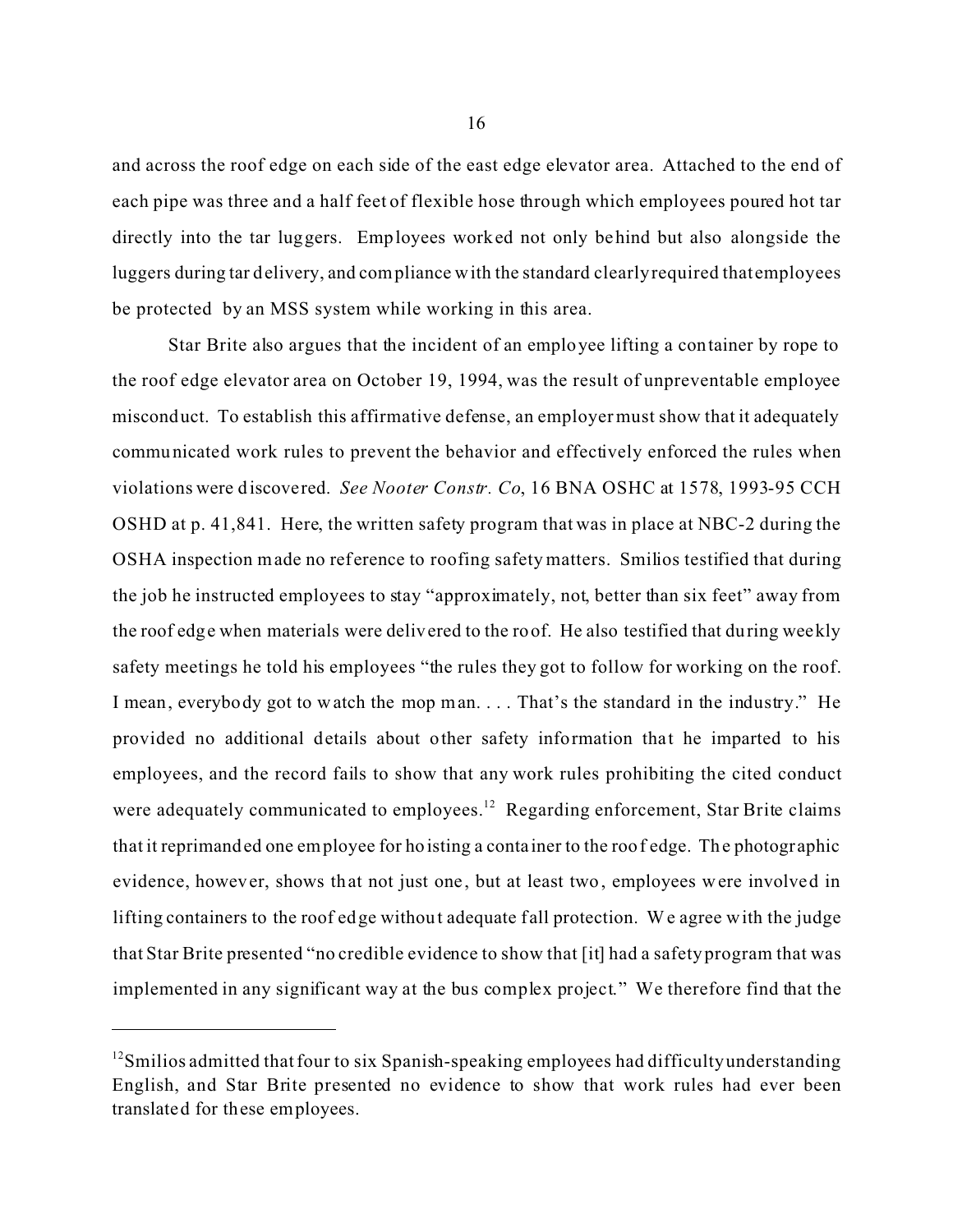unpreventable employee misconduct defense fa ils and that Star Brite violated 29 C.F.R. §  $1926.500(g)(5)$ .

**Willfulness**: We agree with the judge that the violation is willful. During the compliance officer's first visit to the site on October 19, 1994, he reviewed the requirements of the standard with Lynardakis, who expressly acknowledged that Star Brite was we ll aware of OSHA's roofing safety standards. Indeed, Star Brite began taking steps toward compliance before the compliance officer left the worksite. Lynardakis began assembling unsecured guardrails around the roof edge materials handling and storage area, but failed to bring the area into compliance with the standard by securing the guardrails. *See Caterpillar Inc.*, 17 BNA OSHC 1731, 1733, 1995-97 CCH OSHD ¶ 31,134, pp. 43,483-84 (No. 93-373, 1996), *aff'd*, 122 F.3d 437 (7th Cir. 1997). When the compliance offic er returned to the site on November 4, 1994, the guardrails remained unsecured w hile employees continued to w ork in the roof edge materials handling and storage area. The compliance officer testified that the unsecured guardrails may have presented an even greater hazard than no guardrails at all by giving employees a false sense of being protected. The facts here show that Star Brite had a heightened awareness of the standard's requirements, and we agree with the judge that by ignoring the compliance officer's advice on proper compliance, Star Brite demonstrated plain indifference to employee safety. Accordingly, we find that the violation of 29 C.F.R.  $§ 1926.500(g)(5)$  is willful.

**Penalty**: The Secretary proposed a penalty of \$56,000, which included a 20 percent reduction for size. After giving Star Brite credit for its effort to limit employee exposure to the unprotected roof edge during the performance of built-up roofing work, the judge assessed a penalty of \$25,000. On review, Star Brite argues that it should have been given an additional 10 percent reduction for safety history and a 40 percent reduction for size.

Under section 17(j) of the Act, 29 U.S.C.  $666(j)$ , the Commission must, in its assessment of penalties, give due consideration to the employer's prior history, any good faith, the size of its business, and the gravity of the cited violations. *See J.A. Jones Constr.*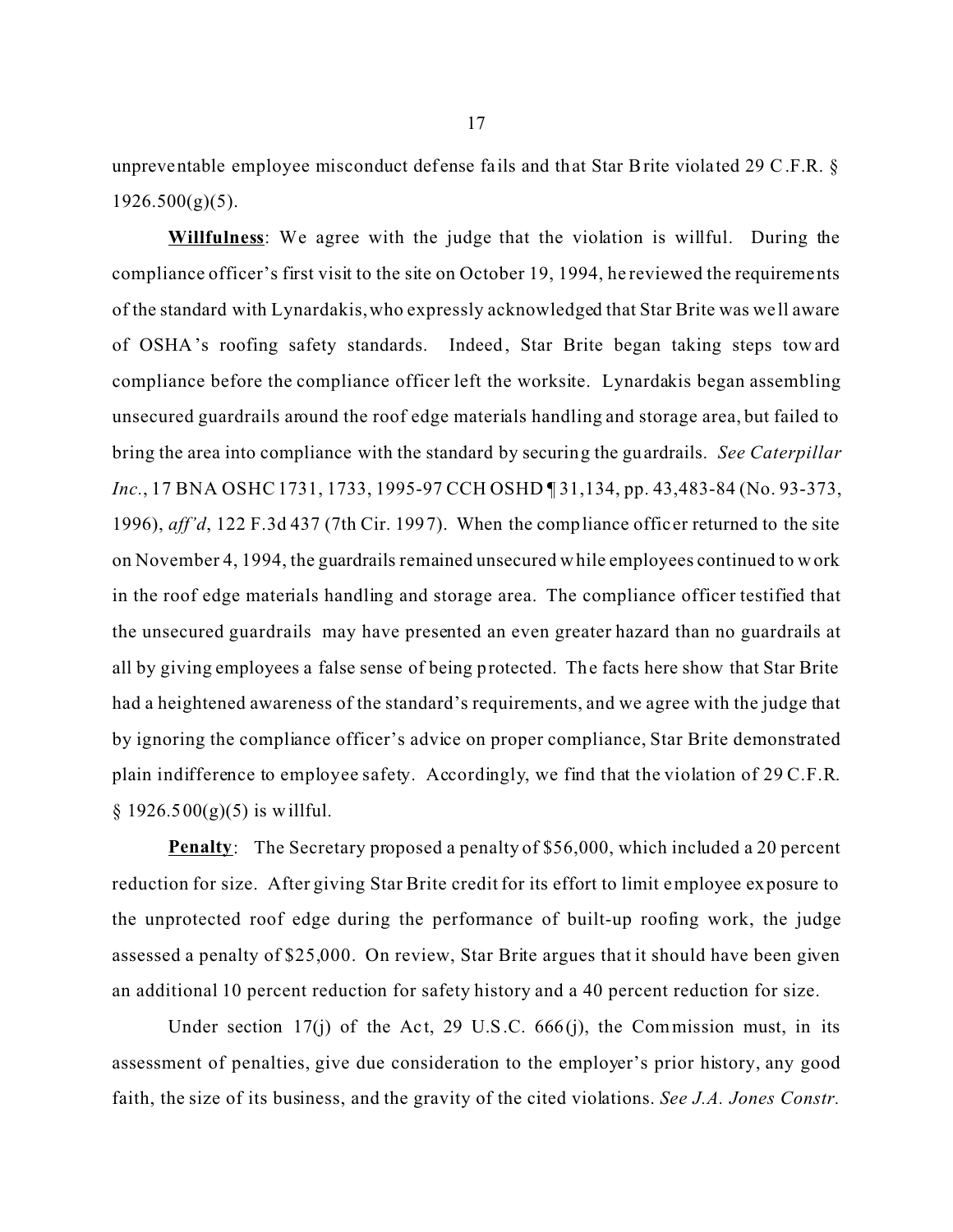*Co.*, 15 BNA OSHC 2201, 2214, 1991-93 CCH OSHD ¶ 29,964, p. 41,033 (No. 87-2059, 1993). Although the Secretary has devised a formula that assigns certain percentage discounts to some of these factors, the Commission independently evaluates the factors and assesses a penalty amount that it deems appropriate. *Hern Iron Works, Inc*., 16 BNA OSHC 1619, 1622, 1993-95 CCH OSHD 30,363, p. 41,882 (No. 88-1962, 1994). Star Brite is a small employer with thirty employees. It has a history of a prior fall protection violation in 1991. The gravity of the current violation is high. Several employees were exposed to a 25 foot fall from the edge of the roof on October 19, 1994, and again two weeks later on November 4, 1994. The judge c redited Star Brite for its efforts to limit employee exposure. After giving due consideration to all of the penalty factors, we find that a penalty of \$25,000 is appropriate. $13$ 

# **III. Citation 1, items 7, 8, AND 9: Cylinder Storage Items**

We next consider whether the judge erred in vacating the items alleging serious violations of 29 C.F.R. § 1926.350(a)(1) for failure to have valve protection caps in place on compressed gas cylinders, 29 C.F.R. § 1926.350(a)(9) for failure to secure compressed gas cylinders in an upright position, and 29 C.F.R.  $\S$  1926.350(a)(10) for failure to store oxygen cylinders separately from acetylene cylinders.<sup>14</sup> The judge gave dispositive weight to

(continued...)

<sup>&</sup>lt;sup>13</sup>We reject Star Brite's contention that it should have been assessed a single penalty for its violations of 29 C.F.R.  $\S$  1926.500(g)(1) and (5). Under Commission precedent, where the cited standards require different forms of abatement and the use of one form does not necessarily abate both violations, separate citation items for each violation are not duplicative, and the Commission has assessed separate penalties for each violation. *R & R Builders, Inc.*, 15 BNA OSHC 1383, 1390-92, 1991-93 CCH OSHD 129,531, pp. 39,865-66 (No. 88-282, 1991). Here, section  $1926.500(g)(1)$  permitted the use of a warning line system supplemented by a safety monitoring system to abate the cited conditions. However, such a measure would not have satisfied the requirements of section  $1926.500(g)(5)$ , which requires an MSS system at a roof edge materials handling and storage area.

<sup>14§</sup> **1926.350 Gas welding and cutting.** 

<sup>(</sup>a) *Transporting, moving, and storing compressed gas cylinders.*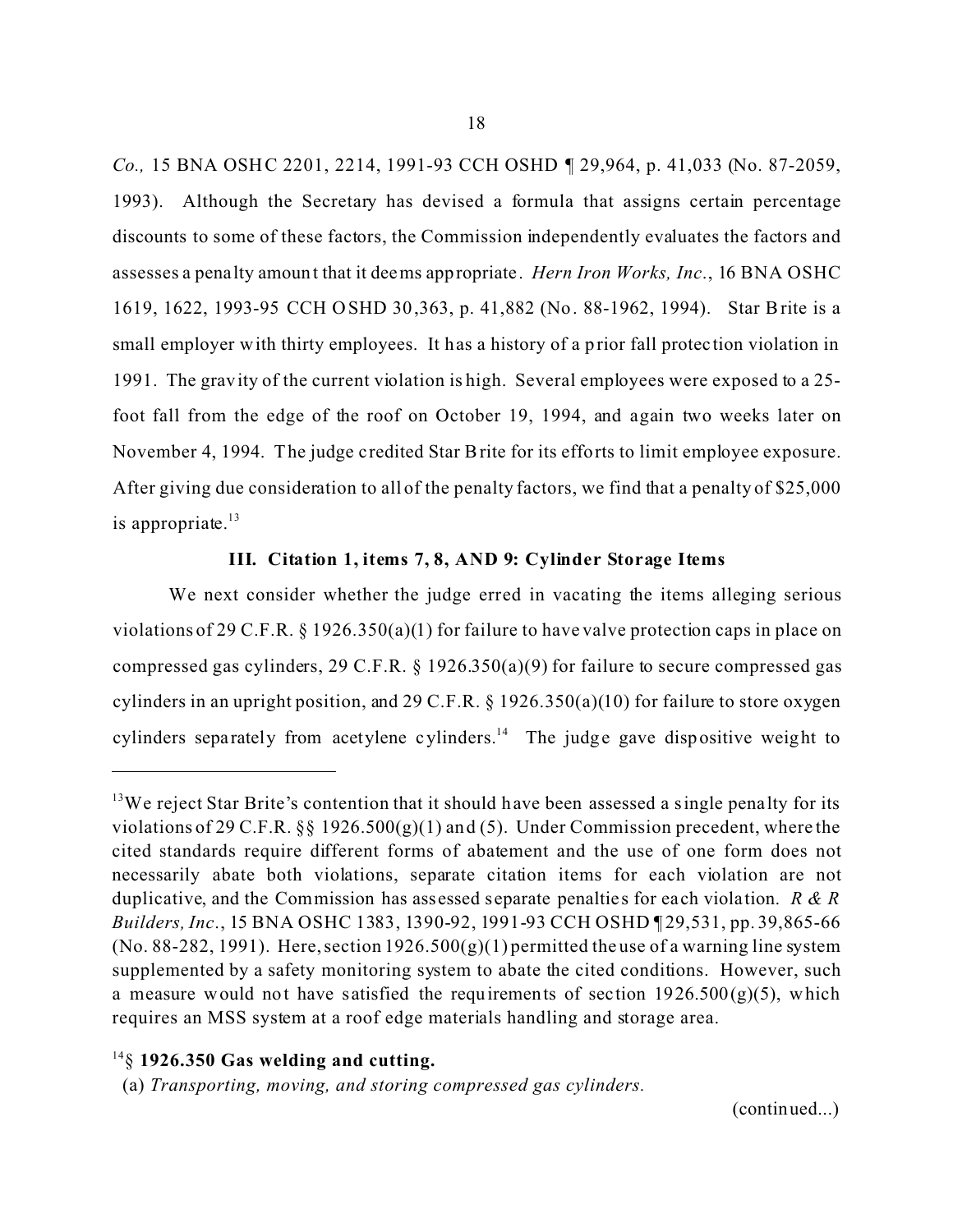Smilios' testimony that the cylinders were empty. Smilios was the only witness other than the compliance officer to testify concerning the cylinders. The judge concluded that the Secretary failed to prove that the cylinders posed a hazard addressed by the standards.<sup>15</sup> We disagree with the judge's finding.

Under longstanding Commission precedent, there is a rebuttable presumption that compressed gas cylinders are "wholly or partly full, or contain residual gas, and present a hazard." *Huber, Hunt & Nichols, Inc.* 4 BNA OSHC 1406, 1409, 1976-77 CCH OSHD ¶ 20,837, p. 25,012 (No. 6007, 1976) (*"Huber"); see also Williams Enterprises, Inc*., 7 BNA OSHC 1015, 1018-1019, 1979 CCH OSHD ¶ 23,279, p. 28,156 (No. 14748, 1979); *Williams Enterprises of Georgia, Inc*., 7 BNA OSHC 1900, 1903, 1979 CCH OSHD 24,003, 29,137- 38 (No. 13875, 1979); *Trinity Industries, Inc.* 9 BNA OSHC 1515, 1519-20, 1981 CCH OSHD ¶ 25, 297, p. 31,323 (No. 77-3909, 1981). In *Huber*, the Commission characterized a completely empty gas cylinder that presented no hazard as "a hypothetical situation that rarely if ever occurs in practice." *Huber*, 4 BNA OSHC at 1409, 1976-77 CCH OSHD at p. 25,012. We find that Smilios' testimony did not rebut the residual gas presumption here. Smilios had no first-hand knowledge of the condition of the cylinders. He was not present at the NBC-2 site on October 19, 1994, when Star Brite was cited for the cylinder violations. His claim that the cylinders were empty was based on his interpretation of the photographic

. . . .

 $14$ (...continued)

<sup>(1)</sup> Valve protection caps shall be in place and secured.

<sup>(9)</sup> Compressed gas cylinders shall be secured in an upright position at all time s except, if necessary, for short periods of time while cylinders are actually being hoisted or carried.

<sup>(10)</sup> Oxygen cylinders in storage shall be separated from fuel-gas cylinders or combustible materials (especially oil or grease), a minimum distance of 20 feet (6.1 ) or by a noncombustible barrier at least 5 feet (1.5 m) high having a fire-resistance rating of at least one-ha lf hour.

<sup>&</sup>lt;sup>15</sup>The judge noted that an alleged tripping hazard should have been cited under a housekeeping standard.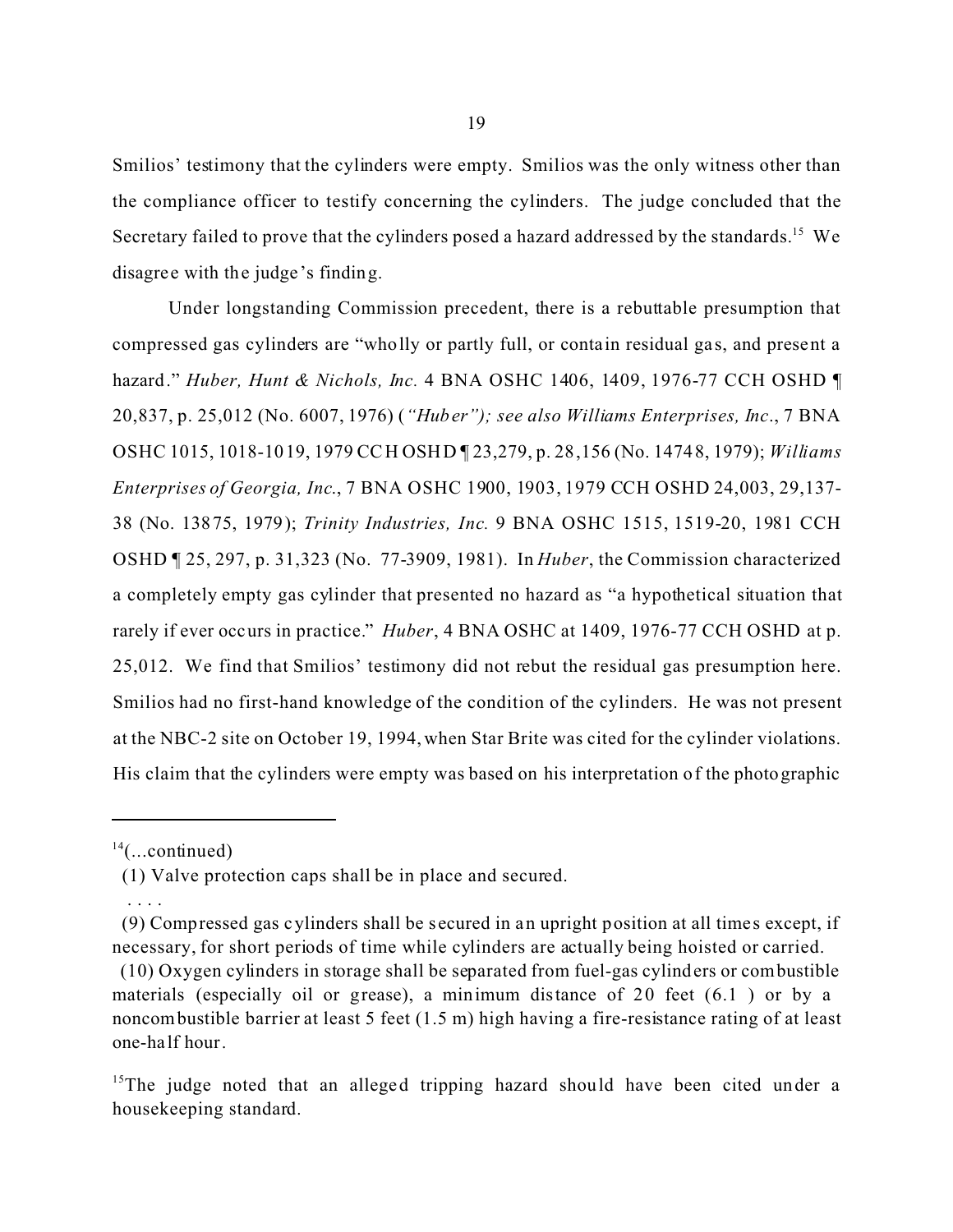exhibits and on his argument that he had a worksite policy regarding the safe handling and storage of compressed gas cylinders. He explained that his policy required that cylinders be placed on their sides after use and then taken down from the roof at the end of every day or every two days. However, the record shows no evidence that this policy was communicated

to, or followed by, employees. In addition, the compliance officer noted that the cylinders were not marked "empty" or "MT" as required for empty cylinders under 29 C.F.R. § 1926.350(j).<sup>16</sup> Given that Smilios was not a witness to the cited condition, we agree with the Secretary that his testimony did not rebut the presumption that the cylinders contained residual gas. *Cf. Andrew Catapano Enterprises Inc.*, 17 BNA OSHC 1777, 1781-82, 1995- 97 CCH OSHD ¶ 31,180, p. 43,680 (Nos. 90-0050, 1996) (consolidated) (interpretation of photographic exhibit by company vice pre sident who was not a witness to cited condition fails to rebut Secretary's *prima facie* case that cylinders were not in use). *See also All Purpose Crane, Inc.*, 13 BNA OSHC 1236, 1239, 1986-87 CCH OSHD ¶ 27,877, p. 36,550 (No. 82-284, 1987) (Commission has the same authority as the judge to evaluate the relative qualifications of various witnesses and weigh their testimony in the light of the totality of the record). Because we find that Smilios' testimony failed to rebut the residual gas presumption, and there is no other rebuttal evidence on this issue, we reverse the judge's decision and affirm the citation for serious violations of the compressed gas cylinder standards at 29 C.F.R. §§ 1926.350(a)(1), 1926.350(a)(9), and 1926.350(a)(10).<sup>17</sup>

<sup>&</sup>lt;sup>16</sup>Section 1926.350(j) incorporates by reference the technical portions of the American National Standa rds Institute, Z-49.1-1967, *Safety in Welding and Cutting*, which specifically requires that empty cylinders be marked as such.

<sup>&</sup>lt;sup>17</sup>Star Brite's argument for *de minimis* classifications of the gas cylinder items is without merit. Under Commission precedent, even residual quantities of flammable compressed gases pose dangers of explosion and projectile ha zards. *Huber*, 4 BNA OSHC at 1409, 1976- 77 CCH OSHD at p. 25,012. Although the compliance officer opined that the likelihood of gases igniting was remote, he admitted that he was not trained or qualified to determine the probability of an explosion when residual amounts of gases remain in cylinders.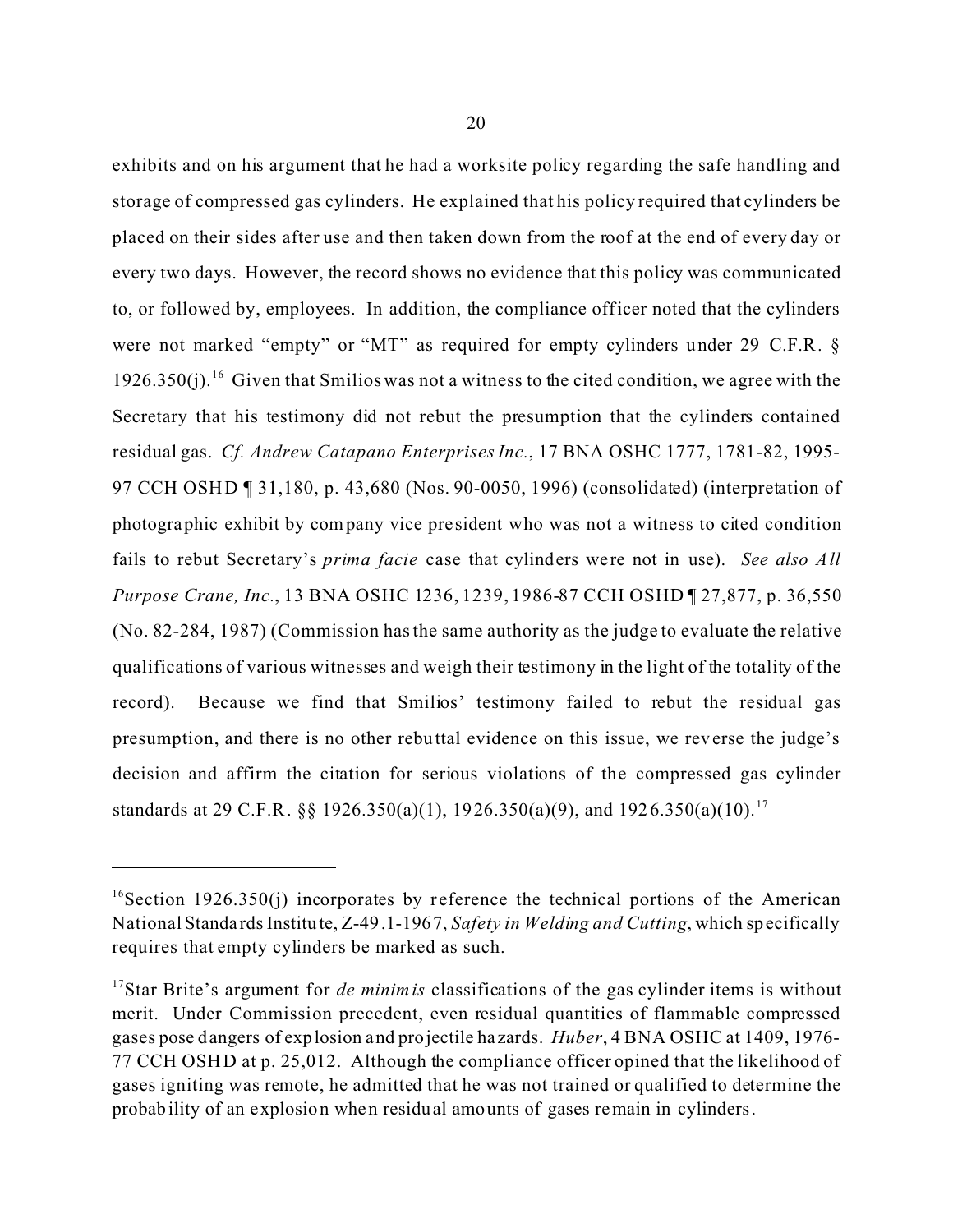**Penalty**: The Secretary proposed penalties of \$750 for each of the three cylinder violations, taking into account Star Brite's size and immediate abatement. There is no evidence of a prior history of violation of this standard, but the gravity of the violation is high. Nine cylinders were stored in violation of the standard, and the cited conditions existed for as long as two days. Therefore, we find that a \$750 penalty for each of the three gas

cylinder items is appropriate under Section 17(j) of the Act.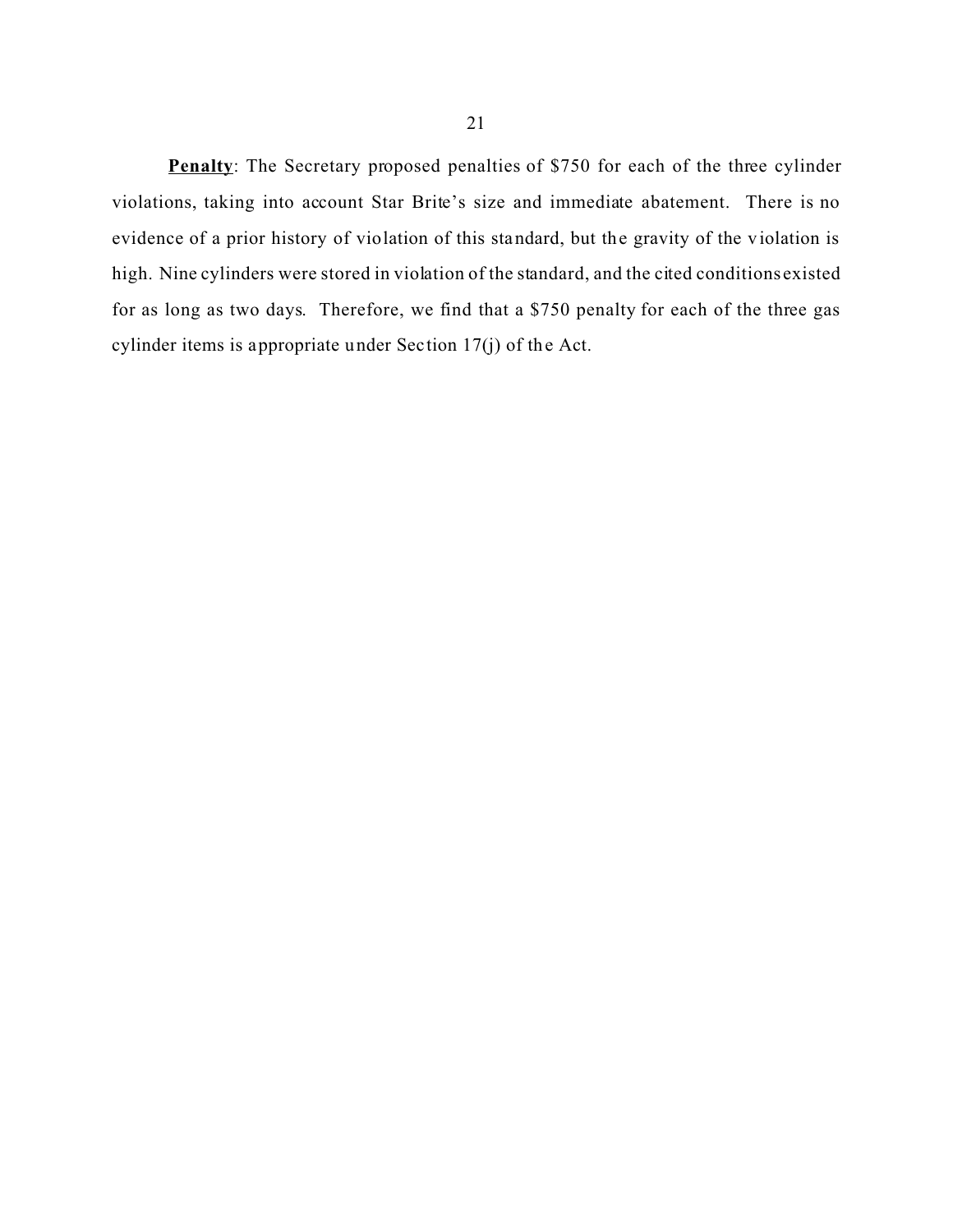### **ORDER**

We affirm item 2 of Citation 2 for willful violation of 29 C.F.R.  $\S$  1926.500(g)(5) and assess a penalty of \$25,000. We also affirm items 7, 8, and 9 of Citation 1 for serious violations of 29 C.F.R. § 1926.350(a)(1), 29 C.F.R. § 1926.350(a)(9), and 29 C.F.R. § 1926.350(a)(10), respectively, and assess penalties of \$750 for each item. We affirm a violation of 29 C.F.R. § 1926.500(g)(1), and to resolve the impasse on the characterization of the violation, the Commissioners agree to affirm the judge's finding that the violation is willful and affirm his assessment of a \$25,000 penalty. The portion of the judge's decision concerning the characterization of Star Brite's violation of 29 C.F.R.  $\S$  1926.500(g)(1) is accorded the precedential value of an unreviewed judge's decision.

SO ORDERED.

 $\sqrt{s}$ Thomasina V . Rogers Chairman

/s/ Ross Eisenbrey Commissioner

Dated: December 20, 2001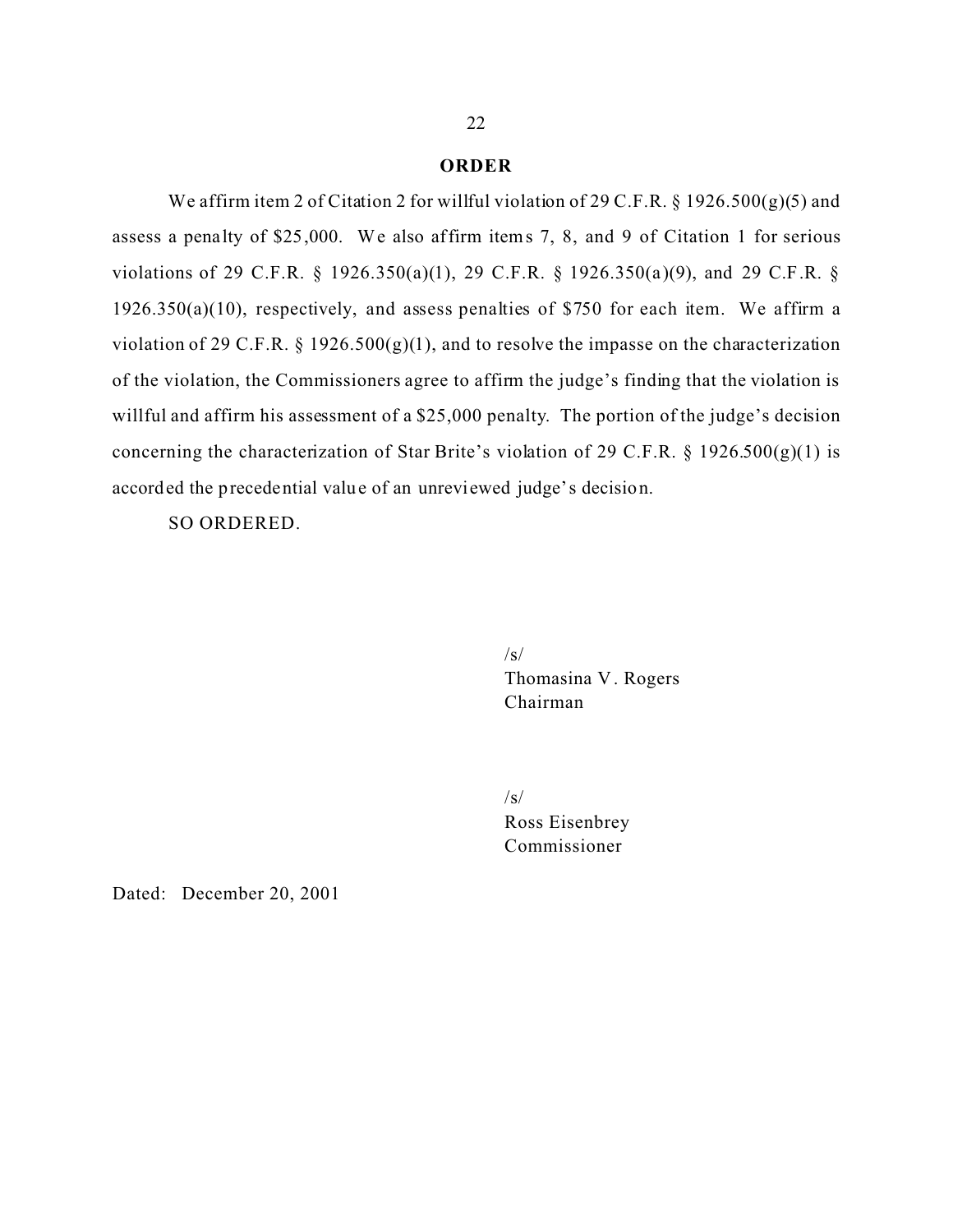| SECRETARY OF LABOR,                  |                                            |
|--------------------------------------|--------------------------------------------|
| Complainant,                         | $\ddot{\cdot}$                             |
| V.                                   | <b>OSHRC</b><br>$\ddot{\cdot}$             |
|                                      | Docket No. 95-0343<br>$\ddot{\phantom{a}}$ |
| STAR BRITE CONSTRUCTION CO., INC., : |                                            |
| Respondent.                          |                                            |
|                                      |                                            |
| Appearance s:                        |                                            |
| Jane Snell Brunner, Esq.             | Thomas H. Hirsch, Esq.                     |
| Office of the Solicitor              | "Cooper Gables" Professional Building      |
| U.S. Department of Labor             | 1001 Deal Road                             |
| For Complainant                      | Ocean, New Jersey 07712                    |
|                                      | For Respondent                             |

Before: Administrative Law Judge Richard DeBenedetto:

\_\_\_\_\_\_\_\_\_\_\_\_\_\_\_\_\_\_\_\_\_\_\_\_\_\_\_\_\_\_\_\_\_\_\_\_\_\_

## **DECISION AND ORDER**

Star Brite was cited on January 19, 1995, for serious and nonserious violations of various construction safety and health standards. A citation was also issued for willful violations of two roofing standards. The Secretary has proposed penalties totaling \$132,200. Star Brite contested the citations and the penalties.

Star Brite is a roofing company which was engaged by New Jersey Transit Corporation (NJ Transit) to remove and replace the roof of the Newark Bus Complex spanning an area of about one million square feet. The roofing work was performed in two separate phases. The first phase involved one section of the roof designated as "NBC-1", the other section was designated "NBC-2". The work on NBC-1 was performed during the period between mid-May and mid-September of 1994; NBC-2 was done between late September and mid-December of 1994. Star Brite engaged the services of another company, Frank Knight Roofing Co., Inc., as a subcontractor with responsibility for performing part of the roofing work on NBC-1 from mid-May to the first week of July 1994.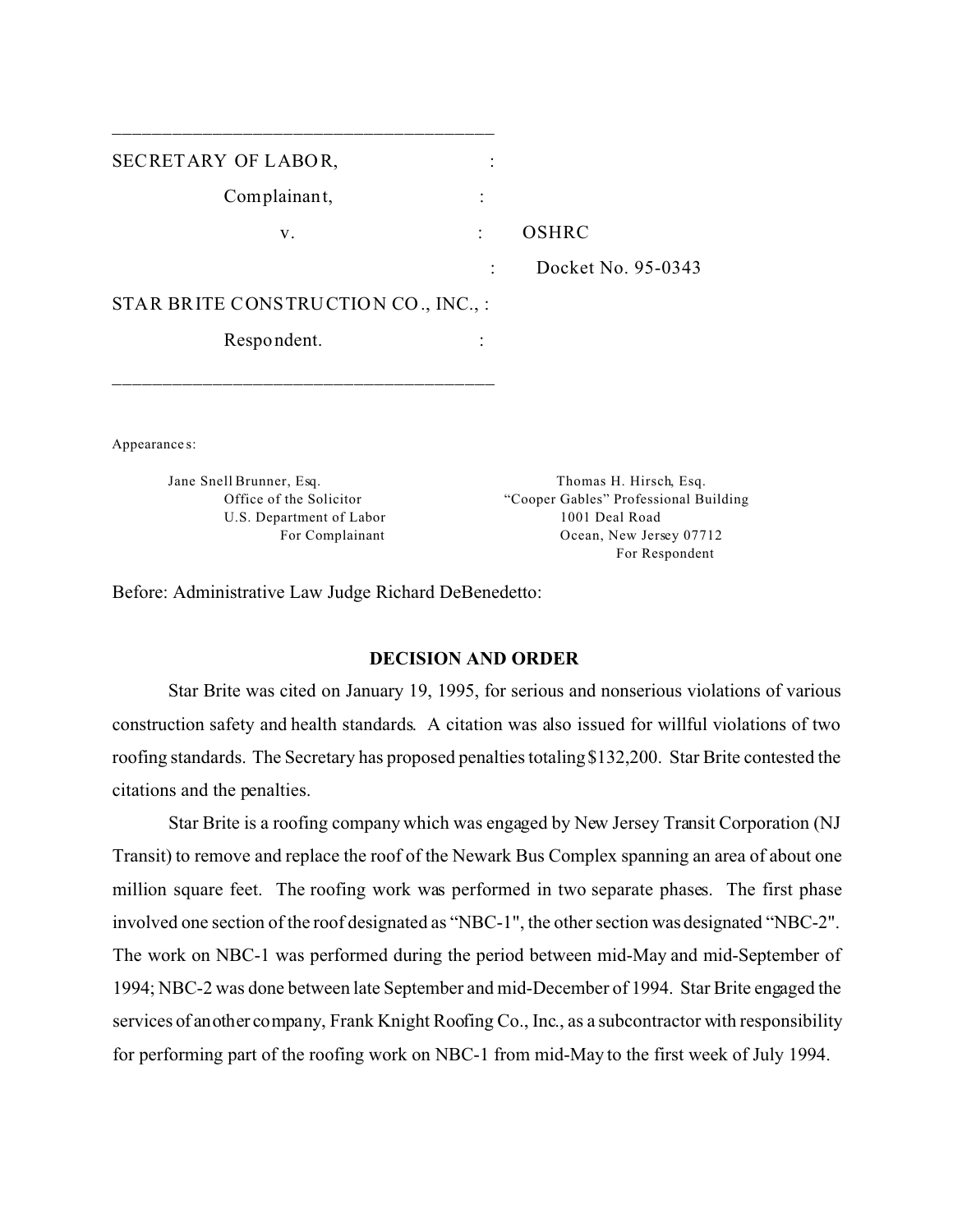Three citations were issued against Star Brite. The alleged violations relating to the 12-item citation number 1 and the single-item citation number 3 involve NBC-2 excepting two subitems of the former<sup>18</sup>. The locus of the violations described in willful citation number 2 is alleged to have occurred at both NBC-1 and NBC-2, the basic charges involving the perimeter guarding standard for built-up roofing work and the fall protection standard for roof-edge materials handling and storage areas.

The initial OSHA inspection of the Newark Bus Complex occurred on October 19, 1994, which was prompted by an "informal complaint" from an unnamed person not employed by Star Brite. Picketing by a labor union was going on at the site (Tr. 190-91, 427-28). Inasmuch as the roofing work on NBC-1 had been completed several weeks before OSHA's arrival at the site, the Secretary's case involving NBC-1 rests entirely upon the testimony of witnesses who were present at the bus complex while the roofing work was in progress and who were employed by either NJ Transit or LS Transit Systems which was hired by the former to provide construction management services in connection with the bus complex project. The Secretary also relies on the testimony of Frank Knight, owner of the roofing company Star Brite subcontracted to perform work on NBC-1.

## **GUARDING THE ROOF PERIMETERS**

The fall-protection standard at 29 C.F.R.§ 1926.500 (g) (1) states that when workers are engaged in applying a weather-proofing cover (called "built-up-roofing work") on a flat or lowpitched roof more than 16 feet above the ground, the employer must take precautions to protect the employees from falling from the open sides and edges of the roof. The prescribed methods for safeguarding a roof perimeter include the use of a motion-stopping-safety system or "MSS system", a warning line (a waist-high rope, wire, or chain supported by stanchions) strung around the perimeter at least six feet from the roof edge<sup>19</sup>. Where employees work between the warning line and the roof edge, the employer is required to use either a MSS system or (where mechanical

 $18$ . The violations are listed in citation number 1 as items 1a, 1b, and 2 through 12. During the hearing the parties agreed to settle three of the items; the agreement provided that items 3, 4 and 5 were to be affirmed and the proposed penalties were to be reduced to \$1600, \$1500 and \$750, respectively (Tr. 184).

<sup>&</sup>lt;sup>19</sup>. "MSS Systems" include guardrails, safety nets and safety belts. 29 C.F.R. § 1926. 502 (p) (5).

<sup>&</sup>quot;Warning lines" must be no less than 34 inches and no more than 39 inches from the roof surface. § 1926.500  $(3)$  (ii) (b).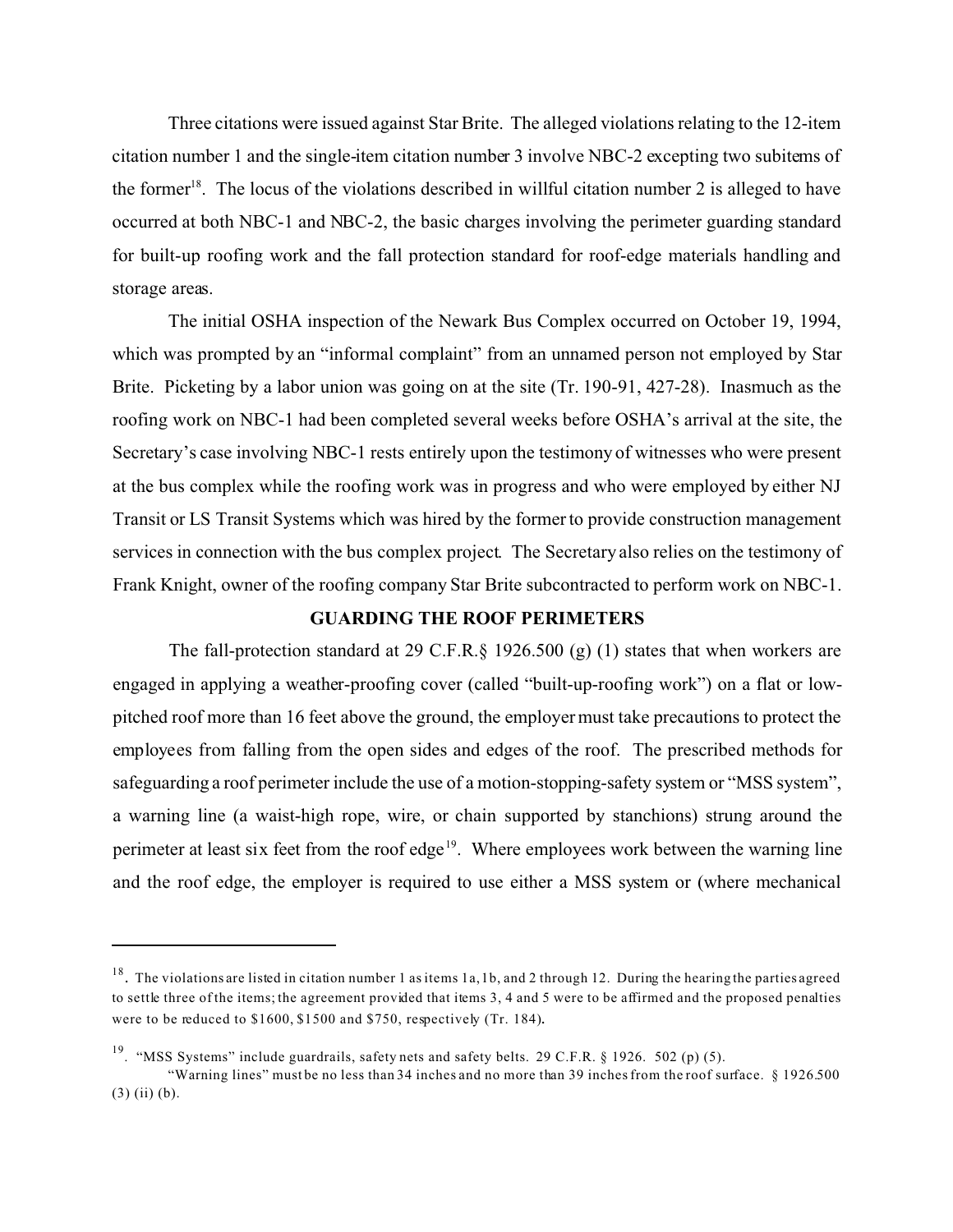equipment is not being used or stored)<sup>20</sup> a safety monitor to alert workers to proceed with caution. Under § 1926.500 (g) (4), mechanical equipment may not be used or stored between the warning line and the roof edge unless employees are protected by a MSS system; and under  $\S$  1926.500 (g)(5), employees working in the six-foot "roof edge materials handling or storage area" must be protected by a MSS system.

When compliance officer Gary Jensen approached the building on the first visit of October 19, he saw some workers on the NBC-2 roof at the materials handling area located in the vicinity of the roof edge. One employee was observed handling a lugger<sup>21</sup>, another was at the edge of the roof using a rope to hoist a fuel can from the ground; at one point he was leaning over the edge of the roof (Tr. 189-90, 425-35, Exhs. C-11 through C-19). No MSS system was being used. The height of the roof ranged from 25 to 30 feet, and a network of concrete parapets existed over the vast interior of the roof (Tr. 199-200).

The compliance officer eventually met up with the person in charge of the roofers at that time, George Lynardakis, Star Brite's project manager, with whom an "opening conference" was held prior to conducting an inspection of the activities on the roof. During the conference Lynardakis assured the compliance officerthat Star Brite was well aware of the OSHA requirements for fall protection (Tr. 241-42). On being advised of the need to install guardrails along the perimeter of the roof where the materials handling area was located, Lynardakis promised the compliance officer that it would be done (Tr. 249-50). The compliance officer also testified that Lynardakis admitted on October 19 that fall protection should have been provided in the materials handling area, and that at least three employees were within two feet of the roof edge in that area (Tr. 301-02). When questioned about the use of warning lines, Lynardakis told the compliance officer that the lines were used during the NBC-1 job but that the lines were not available for the job at hand because they were being used on another jobsite (Tr. 429-30).

<sup>&</sup>lt;sup>20</sup>. "Mechanical equipment" means "all motor or human propelled wheeled equipment except for wheelbarrows and mopcarts" 29 C.F.R. § 1926.502 (p) (4).

 $21$ . A "lugger" is a metal barrel or tank mounted on a frame with wheels. This mobile tank device, which measures some 4 ½ feet long a nd 5 feet high , was used to receive and contain hot tar which was pumped through a pipe from ground level where asph alt was boiled in a kettle to form the tar roof cover (Tr. 178, 246-47, 437-38, 708-10, 811-12; Exhs. C-25, C-26).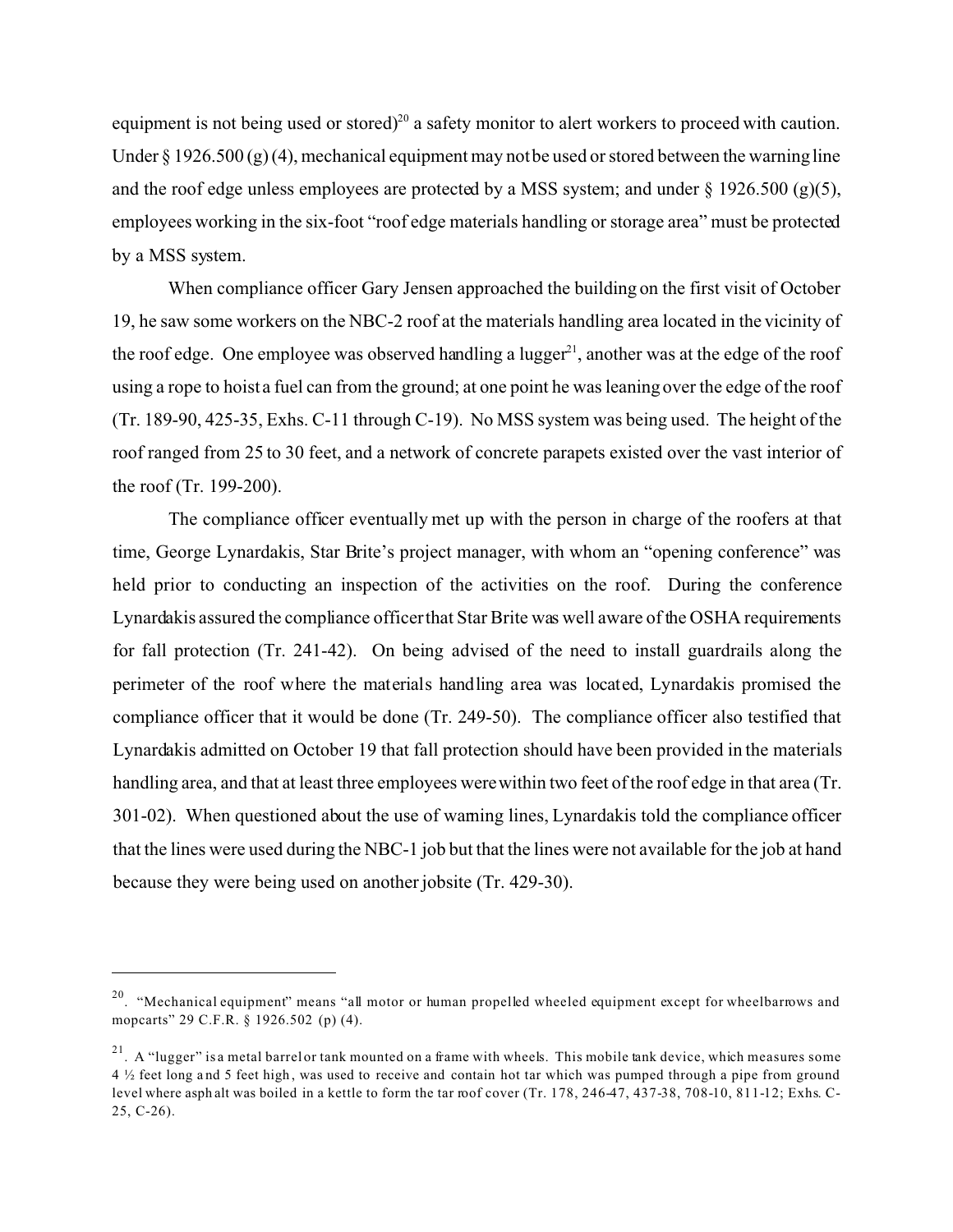The compliance officer returned to the bus complex about two weeks later, on November 4, at which time work was still being performed near the roof edge at the same materials handling area. Guardrails had been set up at the perimeter but the compliance officer found that they were not secured or sufficiently extended along the roof edge as discussed with Lynardakis during the initial visit (Tr. 249-50).

Lynardakis was not at the jobsite during the November 4 inspection, instead, the compliance officer met with Star Brite's principal owner, Kostas Smilios, who denied knowing anything about the discussion that took place between the compliance officer and Lynardakis on October 19 concerning guardrails.. According to the compliance officer, Smilios stated that he did not know what a warning line was, but that the lines would be ordered to comply with the regulation. Although Smilios initially balked at the idea of placing guardrails along the roof perimeter, claiming that bolting the rails to the roof edge would damage the roof's integrity, later that day guardrails were installed. The compliance officer's testimony, as to whether the guardrails that were set up during the inspection were fully secured, can be fairly described by turns as ambiguous, vague, and selfcontradictory (Tr. 252-54, 459-62). Following repeated probing on cross-examination the compliance officer acknowledged that the perimeter guarding was eventually installed to his satisfaction (Tr. 491).

The compliance officer's November 4 visit was focused to a large extent on a matter involving the dome-shaped plastic covers of the skylights newly installed byStar Brite. Labels were attached to the domes inscribed: "Danger. Risk of Falling." The compliance officer construed this warning as indicating that the "plastic dome will not support bodily weight" (Tr. 476, 498), and he insisted that Smilios either install guardrails around the skylights or keep his employees six feet away from them. Smilios told the compliance officer that the skylight specifications indicated that the domes, which were acrylic with aluminum frames, were capable of supporting up to 400 pounds, and that the roofing work could not be done if he was required to put up guardrails or stop his men from working within a six-foot zone around the skylights. The dispute escalated to the point where the compliance officer threatened to get a court order to force Star Brite to correct the condition as an "imminent danger". The compliance officer also threatened to contact the federal marshal's office to deal with the situation. Whereupon Smilios ordered his employees to stop working and thus the workday ended. Some time soon after the November 4 inspection, the compliance officer learned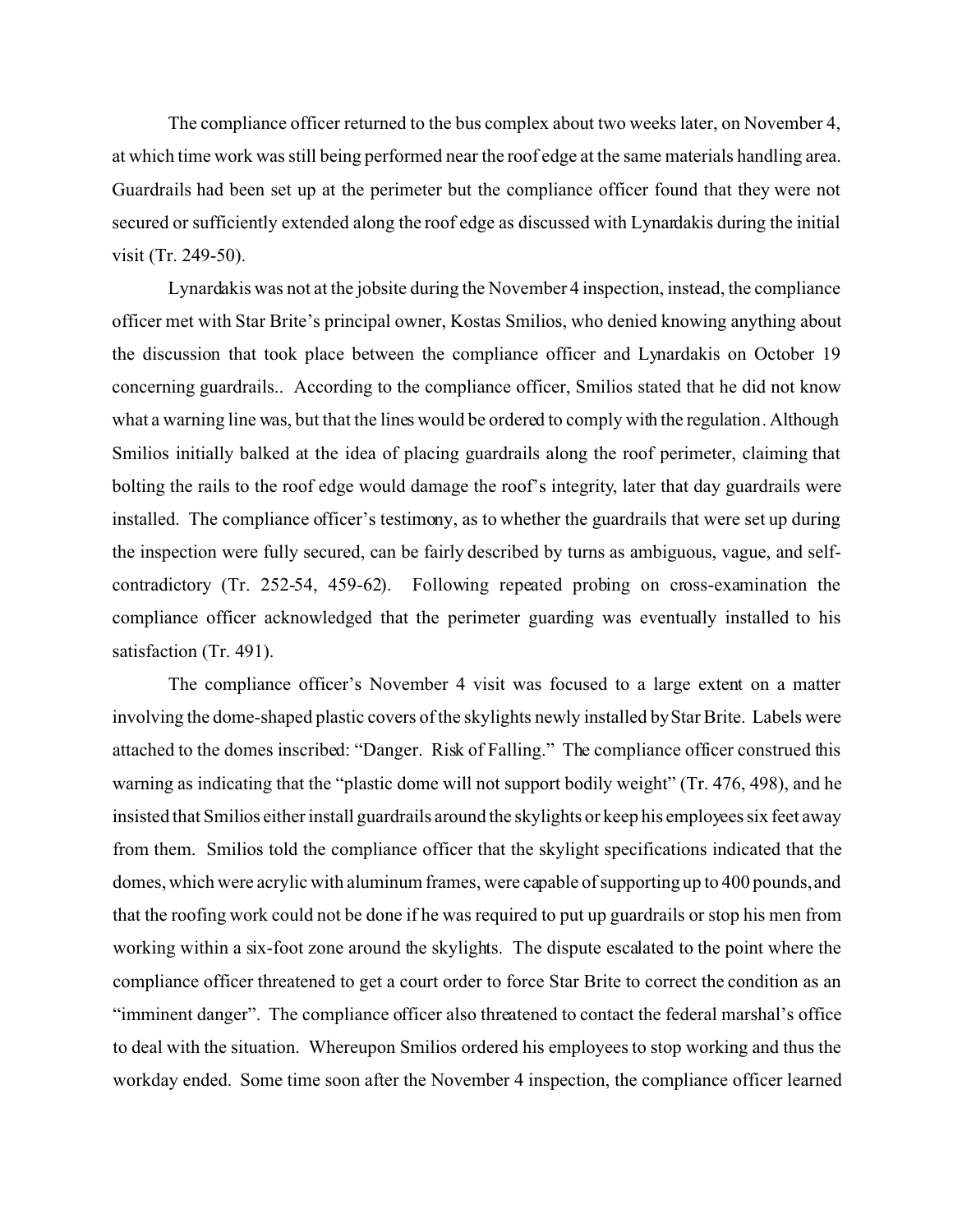that the skylight covers were indeed capable of sustaining the weight of at least a 200-pound person, in accordance with the OSHA standard at  $\S$  1926.500 (f)(iv)(Tr. 475-83, 493,499).

The compliance officer returned to the bus complex to resume his inspection on November 7, 8 and 9; however, no roofing work was being performed during those days (Tr. 256-57). When he visited the site on December 13, he saw the roofers working "directly at the edge of NBC-2...without fall protection" (Tr. 257; Exhs.. C-6, C-7, C-8). He also noticed that the guardrails which had been installed on November 4 along the perimeter of the materials handling area had been removed despite apparent signs indicating the same materials handling area was still being used (Tr. 258-59). The compliance officer testified that when he confronted Lynardakis regarding the lack of guardrails, Lynardakis essentially told him that "he had to get the job done and he couldn't provide protection everywhere on the job" (Tr. 263).

As previously noted, the Secretary's perimeter guarding case relating to the NBC-1 roofing work, which began in mid-May 1994 and ended by mid-September of 1994, before the matter came to the attention of OSHA, rests upon the testimony of six witnesses, including Star Brite's subcontractor, Frank Knight, who, along with his own employees, performed part of the work on NBC-1 from mid-May to the first week of July 1994. The five other witnesses were employed at the bus complex by NJ Transit or LS Transit Systems while the roofing work was being performed.

Frank Knight testified that while he supervised his own crew almost every day, he observed Star Brite's employees working at the edge of the NBC-1 roof without any fall protection, and that he saw no indications that Star Brite used a monitoring system as a safeguard against falling from the roof (Tr 128-29, 165-66). He stated that he had several conversations with Kostas Smilios, Star Brite's owner, concerning the need for fall protection on the NBC-1 project but Smilios rejected his advice (Tr. 130-31). Knight described the safety systems he used for protecting his employees from falling, including warning lines, guardrail systems and safety belts tied off to air conditioning units and other steel objects that were "permanent fixtures of the roof" (Tr. 131-34).

Henry Santos, NJ Transit's project manager for both NBC-1 and NBC-2, visited the bus complex once, sometimes twice, a week from April to December 1994. He testified that he saw no guardrails or any other fall protection being used on the roof of NBC-1 and NBC-2 until the arrival of the OSHA compliance officer in October 1994 when the work on NBC-2 was in progress (Tr. 18- 20, 27). He recalled that, prior to October 1994, he observed men working within one or two feet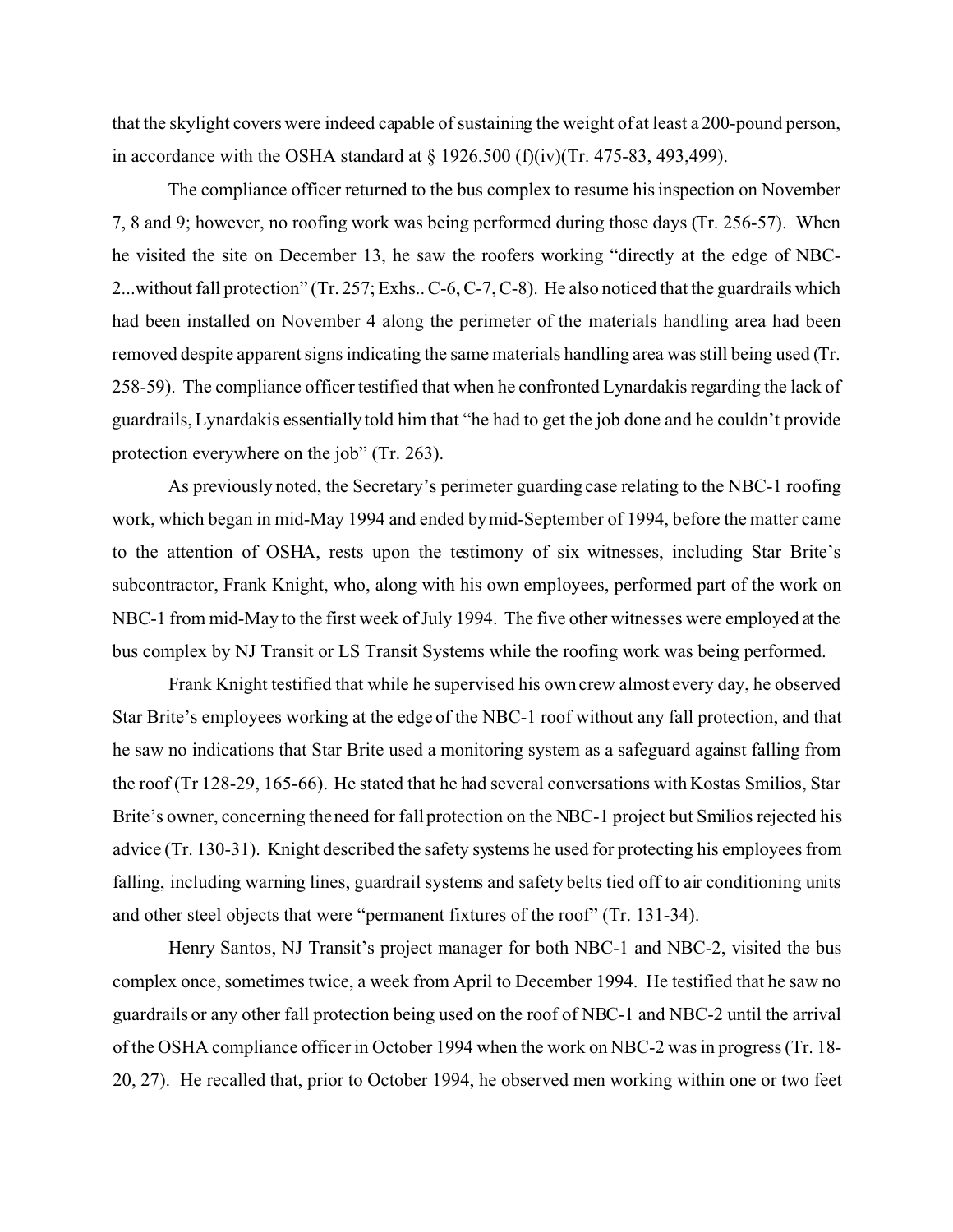of the roof edge at both NBC-1 and NBC-2; on one occasion a worker was seen near the edge of the roof signaling the crane operator for lifting materials onto the roof of NBC-1; although seeing, "for the most part", chutes set up at the roof edges, there were occasions when "a handful of employees" were observed "dumping material over the edge of the roof into dumpsters" at both NBC-1 and NBC-2 (Tr. 26-29). On cross-examination, he acknowledged that he did not raise any question with Star Brite regarding the need for fall protection, that he did not know what a safety monitoring system was, and he did not observe Star Brite's employees while they were actually installing the roof (Tr. 29).

Penelope Page worked for NJ Transit as a supervisor of "employee and facilitysafety", with primary responsibility, during the construction project , to monitor the contractors to assure their operations did not expose NJ Transit employees to any hazards. She visited the bus complex about twice a week during the NBC-1 and NBC-2 roof construction from May through December 1994. Although she never was on the roof, she was able to observe from the ground workers positioned at the open edge of the roof of both NBC-1 and NBC-2 giving instructions for lifting materials to the roof and throwing materials off the roof into dumpsters, at which times no fall protection was apparent (Tr. 32-37).

Robert Latinsky, employed as an engineer by LS Transit Systems, acted as construction manager of the project. He was present at the site on a daily basis, including the entire time Star Brite was there from May 1994 to January 1995. On the NBC-1 roof, there were two open edges, one on the north side the other on the east. He observed workers at the edge of the roof at both the north and the east sides of the complex while they were performing material handling and roofing work, specifically, installing "fascia caps" over the roof edge, unloading materials onto the roof, and discarding fragments from the old roof. He testified that the use of guardrails was not observed by him until after the arrival of the compliance officer in October 1994, and the only use of warning lines he could recall was on the east side of NBC-1 where Frank Knight's employees were working (Tr. 54-69). On cross-examination, Latinsky acknowledged that he did not understand what a safety monitoring system was, and that he was unable to tell in any detail how Star Brite actually went about performing its roofing work (Tr. 77-78).

Judith Lagano worked for LS Transit Systems as an inspector from May 1994 to late 1994. She inspected both the NBC-1 and the NBC-2 roofing projects almost every day. Her job required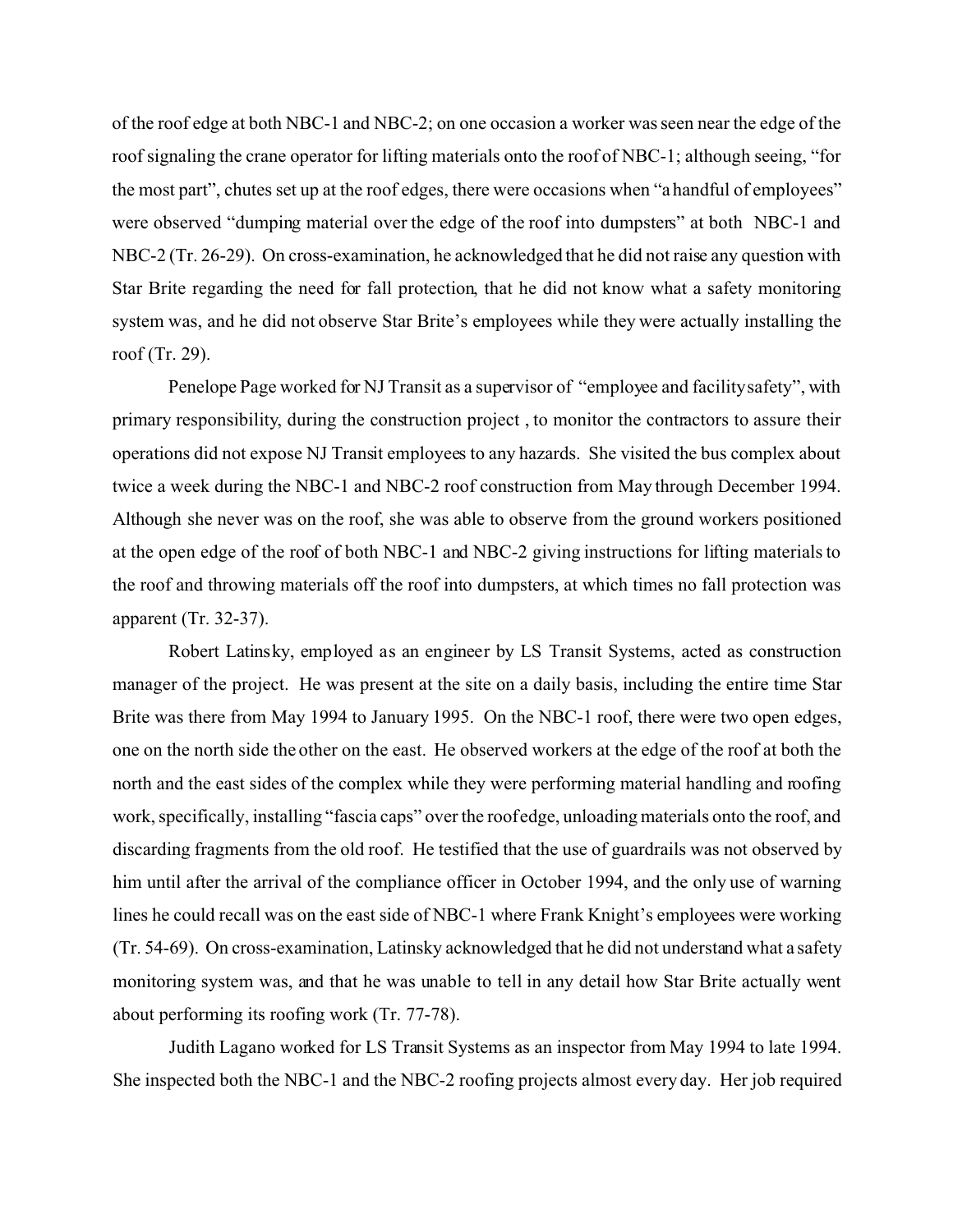her to be on the roof almost all the time. Her testimony as to her observations regarding Star Brite's employees working at or near the edge of the roof of NBC-1 and NBC-2 without fall protection was similar to Latinsky's (Tr. 95-104). She stated that although there were chutes used for moving the debris from the roof into the dumpsters below, there were occasions when the roofers threw the materials over the edge of the NBC-1 roof (Tr. 107). She admitted having no knowledge as to what a safety monitoring system was (Tr. 112).

Joseph Word worked at the bus complex as a safety specialist for NJ Transit; from July through September 1994 he visited the NBC-1 and NBC-2 roofing projects every other week. He testified that on a number of occasions he observed roofers at the edge of the roof of NBC-1 and NBC-2 throwing debris off the roof, and he also saw them applying tar while they were five to 10 feet from the roof's edge. During those occasions, the use of guardrails, warning lines or safety belts was not apparent to him (Tr. 114-19).

Star Brite presented two witnesses in support of its case: Kostas Smilios and Vincent Gallagher, a self-employed safety consultant. The substance of Star Brite's case concerning both NBC-1 and NBC-2 was set forth through the testimony of Smilios, which is summarized as follows: except for the tar which was pumped up to the roof by means of a pipe, all materials and supplies were delivered to the roof by fork-lift and/or crane. Those materials and supplies were deposited by such mechanized equipment at least six feet from the roof's edge. As for the tar, the delivery pipe reached a height of eight feet above the roof surface and was attached to a three-foot-long flexible pipe that was bent into the lugger when pouring the tar. Star Brite required its employees to keep the luggers six feet away from the roof edge when receiving the tar. The pouring of the tar was controlled by a rope located 10 to 15 feet from the roof edge. On those occasions when the roofers were required to work within the six-foot edge area, a safety monitoring system was used. These procedures would appear to satisfy all the requirements for guarding the roof perimeters except for the warning lines. With respect to this safety measure, Star Brite argues that using warning lines would have prevented it from accomplishing the work (Tr. 708-41).

Certain critical facts are set out at the outset to resolve the difficulties presented by the confusing network of conflicting testimony. Smilios, Star Brite's chief witness, admitted that warning lines had not been erected on the roof of either NBC-1 or NBC-2 until after the compliance officer arrived at the bus complex in October 1994 at which time roofing work on NBC-1 had been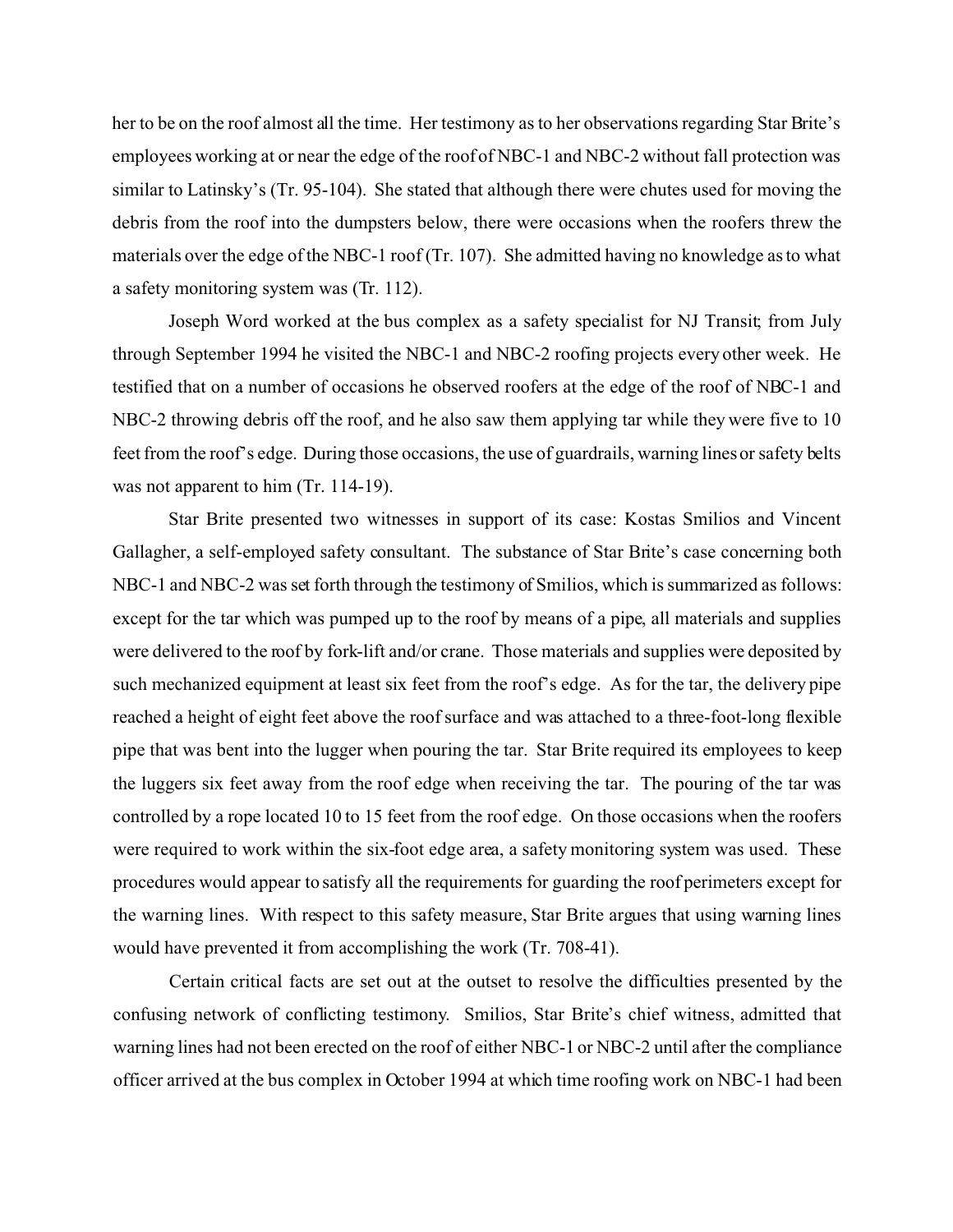completed and work on NBC-2 was in progress (Tr. 813). Smilios also acknowledged that the Secretary's photographic evidence shows Star Brite's project manager Lynardakis and another employee positioned about 4 feet away from the unguarded roof edge of the materials handling area (Tr. 829-31). A series of video stills taken by the compliance officer on October 19, 1994, depict a roofer at the roof edge of the materials handling area, without fall protection, lifting a large fuel can from the ground by a rope (Exhs.. C-12, C-15 through C-18).

If we are to regard Smilios's testimony in a favorable manner as to the issues of guarding the roof perimeters of NBC-1 and NBC-2, including the materials handling areas, then we must accept the notion that it is valid to design a program, for preventing exposure to fall hazards of roofing work, that primarily depends not upon a motion-stopping system or a warning line system, but upon each employee's attitude and ability to respect and strictly follow work rules that (as Star Brite claims) require them to restrict their work activities to an area no less than 6 feet away from the roof edge except only when they are required to work within the 6-foot roof-edge area itself, in which case a safety monitor would be used. Such a notion is clearly inconsistent with the standards for guarding roof perimeters.

Star Brite's defense is undermined by a number of factors. For starters, it should be noted that its safety program which was in effect during the time of the NBC-1 and NBC-2 projects, did not contain any specific references to fall protection (Tr. 835-36; Exh. C-42). Star Brite was previously cited for violating the 500 (g) (1) standard for guarding roof perimeters in June 1991 dealing with a 55-foot fall hazard. That citation became a final order in January 1992 (Tr. 237). On the first day of the OSHA inspection in October 1994, Lynardakis told the compliance officer that Star Brite was well aware of the OSHA requirements for fall protection, but when pressed by the compliance officer to see warning lines for the jobsite at hand, Lynardakis said the lines were being used on another roofing project. During the November 4 inspection, the warning lines were still not erected and when the compliance officer raised the question with Smilios he denied knowing what a warning line was, but assured the compliance officer that the lines would be obtained in order to achieve compliance (Tr. 280, 429-30). When the compliance officer visited the site on December 13, the only warning lines that had been erected were in areas of the roof where the work was not actually being performed (Tr. 228-30; Exhs. C-6 through C-10). So much for the warning lines.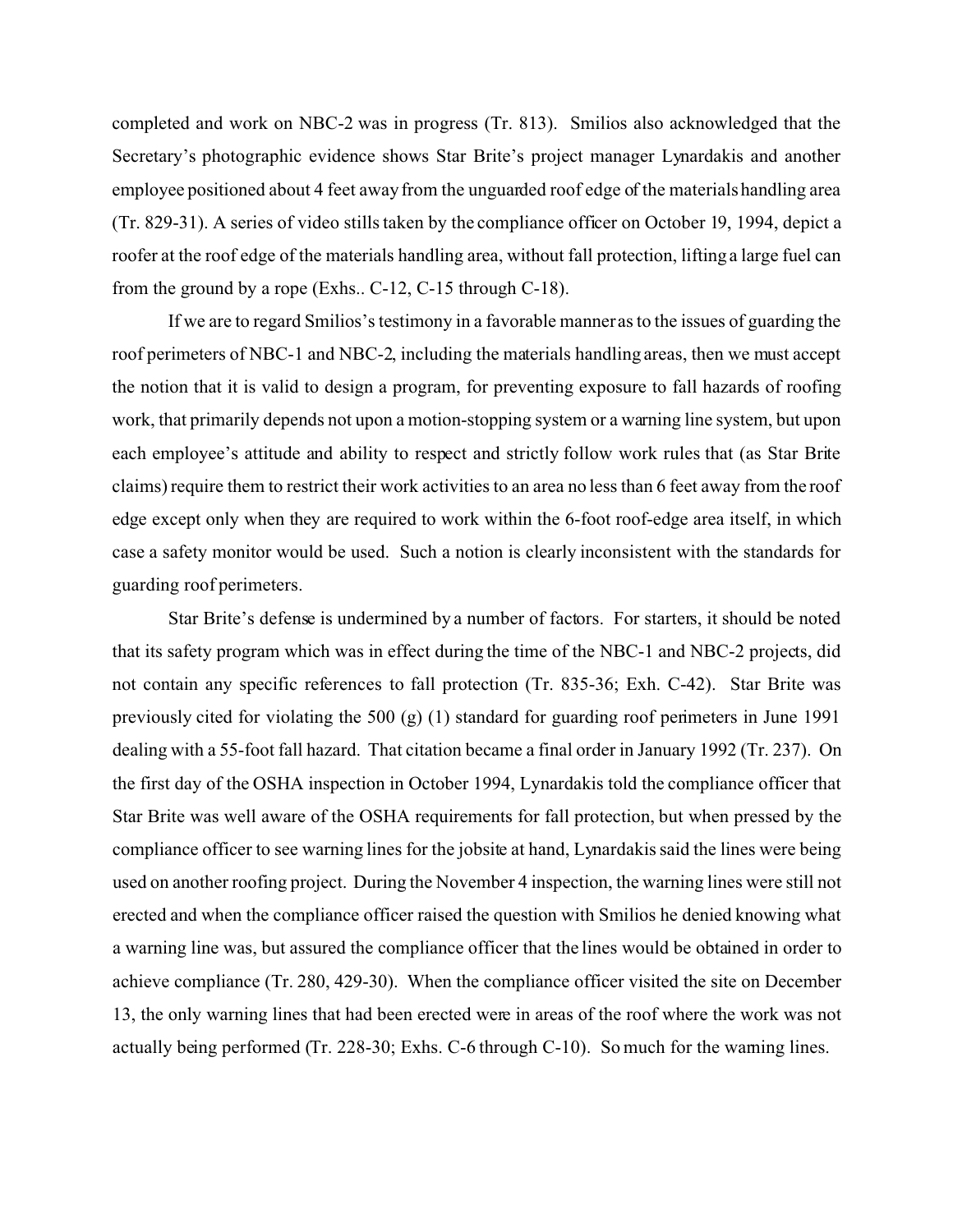Smilios's testimony regarding the use of a safety monitoring system is vague and unconvincing. He described only one incident with some degree of specificity when a safety monitoring system was used, and that involved NBC-1: as the roofing operation on the east side of the roof approached the edge of the roof, both he and his stepson monitored the roofers for a period of 2 hours while they were working three feet from the roof edge. He went on to state that the same procedure was used on the north side of NBC-1 (Tr. 725-32). No such testimony was offered regarding the NBC-2 project. In fact, we are left with the impression that the entire roofing work on NBC-2 did not require the roofers to work within the 6-foot roof-edge area except on December 13 when the last stage of the processcalled for installing the "gravel stop", a metal "finish" adjoining the edge of the roof (Tr. 788; Exhs. C-6 through C-8).

Smilios was questioned on direct examination regarding the December 13 "gravel stop" work, and the need to remove the guardrails that had been installed along the roof perimeter at the urging of the compliance officer. Although Smilios was not at the bus complex on the day in question, the following exchange took place (Tr. 787-88):

> Q: Do you know if those railings were down on December 13th, other than by pictures and videos and all the testimony indicates?

A: That was [sic] down because I told my people to take it down.

Q: Okay. Why did you tell your people to take down the railings?

A: Because it was the last day of roofing, and it was [sic] getting prepared, you know, to install the gravel stop.

Q: All right. Were, were the, do you know that the railings were taken down on the 13th or taken down on the 12th, the 11th? do you know the exact date they were taken down?

A: During the working day, they was up [sic].

Q: Okay. And you mentioned the word "gravel stop" had to be installed?

A: Yes.

Q: Explain what that is?

A: Gravel stop is the , actually is the finish of the roof on the, on the perimeter of the roof. As the finish [sic], you put in the metal to close the perimeter of the roof. Q: And would the railings that were up conflict with the installation of that? A: Of course. The railings was installed on the place the gravel stop was [sic].

No testimony was offered concerning the use of a safety monitoring system, a safety measure that the photographic evidence indicates was called for once the guardrails were removed. One need only glance at the photographs marked as Exhibits C-6 through C-9, taken by the compliance officer on December 13, to conclude that the roofing work went beyond the mere installation of a "gravel stop".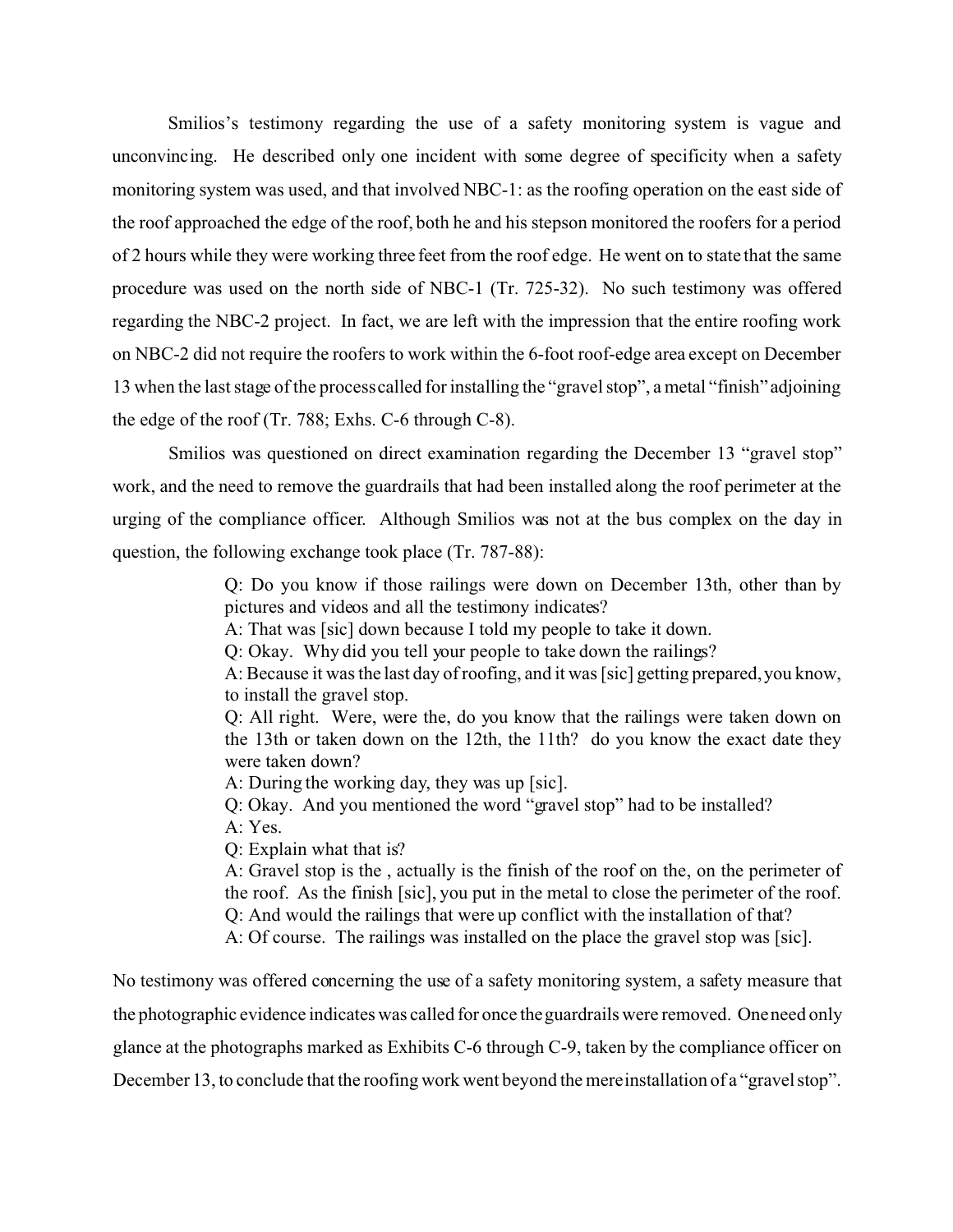As previously noted, Star Brite pins its defense on Smilios's testimony which was contradicted by the Secretary's witnesses in many material respects. The essence of the perimeter guarding issues, then, is the credibility of the witnesses. And here it must be said that Smilios's uncorroborated testimony as to Star Brite's safety program for fall protection lacked rationality, suffered from internal inconsistency and failed to hang together with other evidence of record.

Smilios failed to make a convincing case that warning lines were infeasible because such lines prevented the roofers from performing their work. It is reasonable to presume that the lines and supportive stanchions could have been moved temporarilyto accommodate the roofing process and then replaced in the manner indicated by the 500  $(g)$  (3) standard. That has long been the common sense practice of the roofing trade, a practice not inconsistent with the roofing regulations. Star Brite offered no testimony addressing this obvious factual presumption

From the first day of the compliance officer's arrival atthe bus complex on October 19, 1994, to the last day of his physical inspection on December 13, 1994, the same materials handling area on the roof above the elevator enclosure lacked the guardrails or any other motion-stopping system required by the 500 (g) standard, except for the "quick fix" that took place during the November 4 inspection. The compliance officer presented credible testimony that on December 13 he observed luggers containing steaming tar in locations that were likely serviced by the cited materials handling area (Tr. 258-59). In fact, the Secretary's photographic Exhibit 9 depicts roofers using mop carts and mops on December 13.

Star Brite's repeated efforts to prove that the materials handling area in question was not actually a "roof edge" materials handling area within the meaning of the 500 (g) standard has no merit. In her brief, the Secretary has taken great pains, including making geometric calculations, to refute Star Brite's contention that the arrangement of the pipe system allowed for delivery of the tar to take place at least six feet from the roof edge. Secretary's brief at 41-44. Both parties pursue their arguments upon grounds entirely too narrow and artificial in light of the purpose of the safety standard and the realities of the working conditions at the site.

It is not the ultimate delivery point of the tar that determines whether a materials handling area falls within the boundary of the six-foot-wide "roof edge". On NBC-2, the piping ranged from the ground level on up to the roof where the pipe extended some 7 or 8 feet above the roof but sloped over the roof at an angle that required the luggers and roofers to be in proximity to the roof edge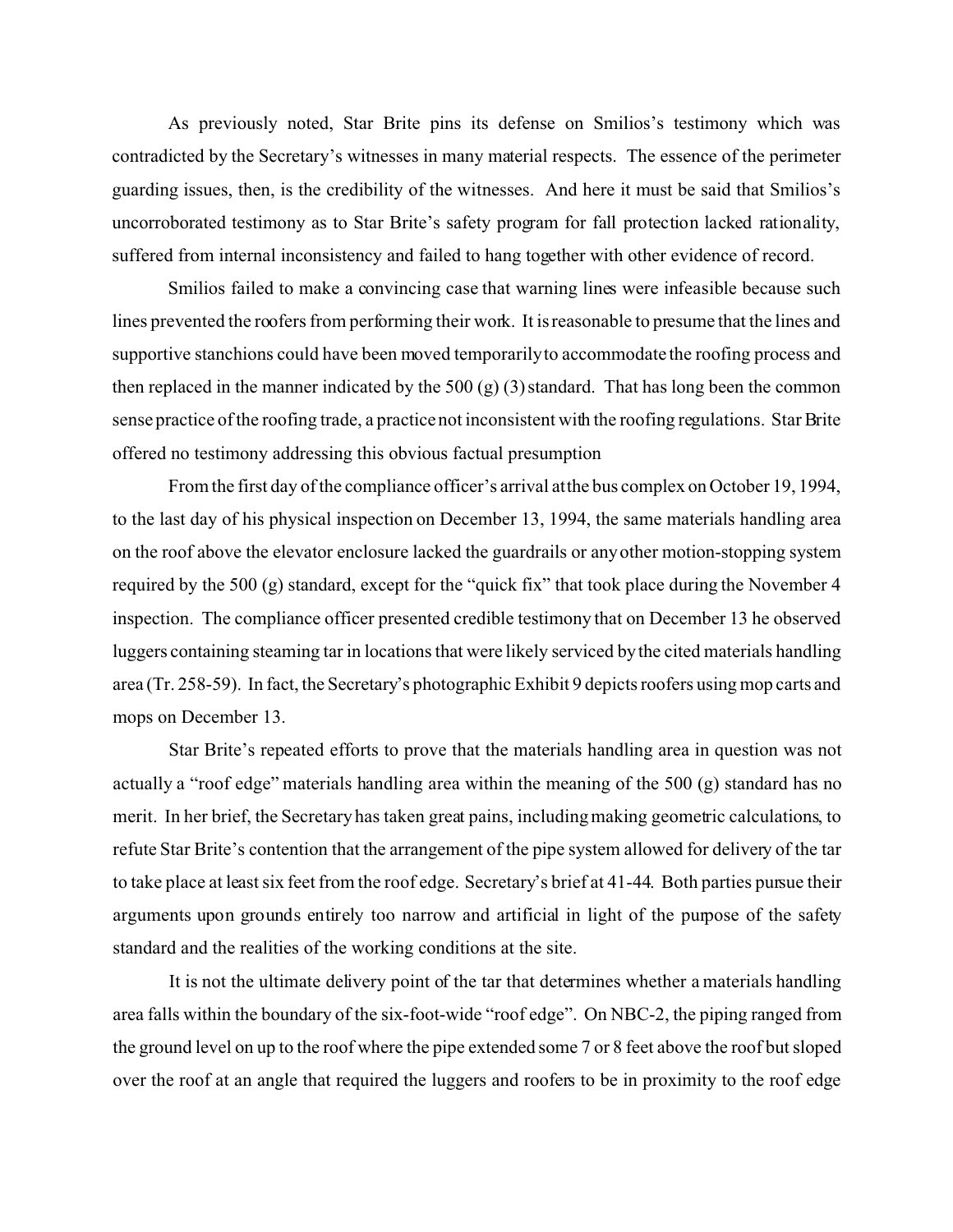area, where the surface of the roof was covered by tar apparently spilled when the tar was poured from the pipe into the luggers. Obviously, the tar spill was an unavoidable consequence of the delivery system in the materials handling area. Photographic evidence indicates that the spills ran within six feet of the roof edge (Exh. C-25). The configuration of the dual delivery pipes traversing the six-foot-wide "roof edge" area and the presence of oil spills in proximity thereto, constitute more than enough physical presence of the delivery system to qualify as a "roof edge materials handling area" within the meaning of the standard.

One further aspect of Star Brite's defenses against the Secretary's perimeter guarding case warrants comment. When the compliance officer made his initial visit to the bus complex on October 19, 1994, George Lynardakis was the only management official on site representing Star Brite. Their discussions regarding the need for guarding the open sides and edges of the roof were apparently limited only to the use of warning lines and guardrails, neither of which admittedly were not being used during the NBC-2 roofing work. According to the compliance officer's unrebutted testimony, Lynardakis assured the compliance officer on that same day that warning lines would be erected, and guardrails would be installed along the edges of the materials handling area extending a considerable distance beyond the four-foot minimum required for a hoisting area under the regulations (Tr. 249-50)<sup>22</sup>.

On the follow-up inspection on November 4, the compliance officer encountered Smilios instead of Lynardakis who was not at the site that day. Upon surveying the working area of the roof, the compliance officer noted that the guardrails along the sides of the materials handling area were not secured and had not been extended beyond the hoisting area, and warning lines had not been erected, as Lynardakis had promised. What was noticeably absent during the ensuing discussion between the compliance officer and Smilios was any reference to Star Brite's safety program for fall protection claimed to have been in place at the time. Instead, Smilios acquiesced in the compliance officer's exhortations afterinitially asserting that guardrails could not be secured to the roof (Tr. 253- 54).

The one thing that Smilios cannot be accused of is being timid or reticent when faced with an issue concerning his business affairs. His boldness in asserting his views is clearly evidenced

<sup>&</sup>lt;sup>22</sup>The § 1926.500 (g) (5) (i) standard reads:

<sup>(</sup>i) When guardrails are used at hoisting areas, a minimum of four feet of guardrail shall be erected on each side of the access point through which materials are hoisted.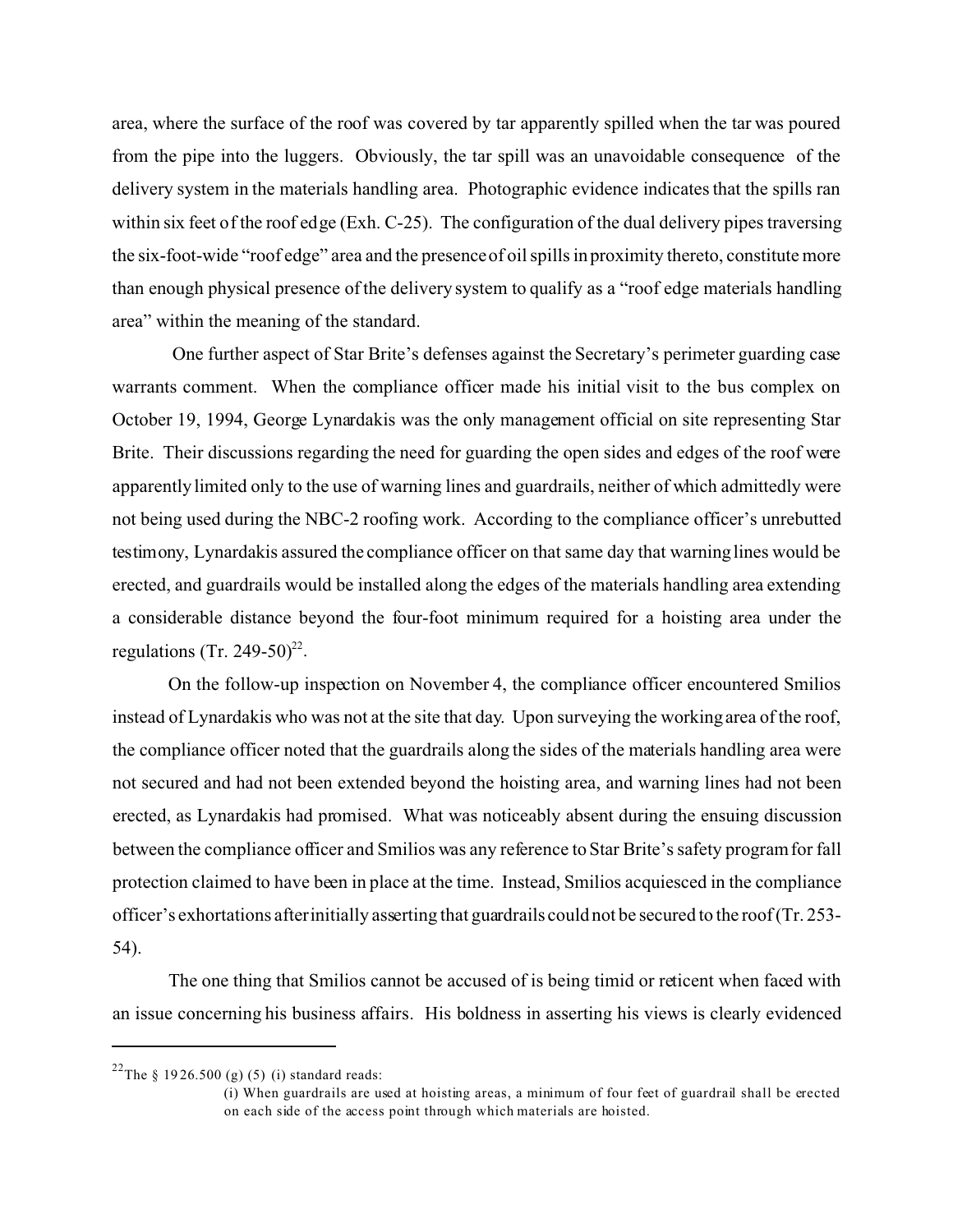during his confrontation with the compliance officer over whether the skylight covers were capable of sustaining the weight prescribed by regulations. It turned out that Smilios was right about the adequacy of the skylight covers but the matter was not put to rest before Smilios ordered his roofers to stop working for the remainder of the day (Tr. 482-83).

It is reasonable to believe that if in fact Star Brite had a safety program in place to prevent its employees from being exposed to a fall hazard, as Smilios described in his testimony, he would have made such a program the focal point of his discussions with the compliance officer during the November 4 inspection. One should also think that during the October 19 OSHA visit to the worksite, Lynardakis would have brought to the compliance officer's attention whatever relevant safety measures were in use pursuant to Star Brite's claimed safety rules. In fact, no one acting in behalf of Star Brite made any attempt to demonstrate to the compliance officer any significant control procedures for safeguarding against fall hazards. The record compels the conclusion that the safety measures described by Smilios were designed for the hearing, not for the NBC-1 and NBC-2 roofing project.

### **WILLFULNESS**

A violation is willful if it is committed with intentional, knowing or voluntary disregard for the requirements of the Occupational Safety and Health Act (the "Act"). *L.E. Myers Co.*, 16 BNA OSHC 1037, 1046, 1993 CCH OSHD ¶ 30,016, p. 41,132 (No. 90-945, 1993); *Williams Enterp*., 13 BNA OSHC 1249, 1256, 1986-87 CCH OSHD ¶ 27,893, p. 36,589 (No. 85-355,1987). A willful violation is differentiated from a nonwillful violation by a heightened awareness, a conscious disregard or plain indifference to employee safety. *General Motors Corp., Electro-Motive Div.*, 14 BNA OSHC 2064, 2068, 1991 CCH OSHD ¶ 29,240, p. 39,168 (No. 82-630, 1991) (consolidated); *Williams*, 13 BNA OSHC at 1256-57, 1986-87 CCH OSHD at p. 36,509. That Star Brite has a history of a prior roofing violation does not, by itself, establish current deficiencies in its safety program were willful. While there are serious questions concerning the probative value of the testimony presented by the Secretary's witnesses as to some aspects of the NBC-1 job, it is not open to question that the deficiencies noted by the compliance officer during his several inspections of NBC-2 undoubtedly existed while roofing work was being performed on NBC-1.

The evidence that clearly demonstrates the willful quality of Star Brite's noncompliance is its repeated failure to make reasonable efforts to establish and maintain the safeguards called for by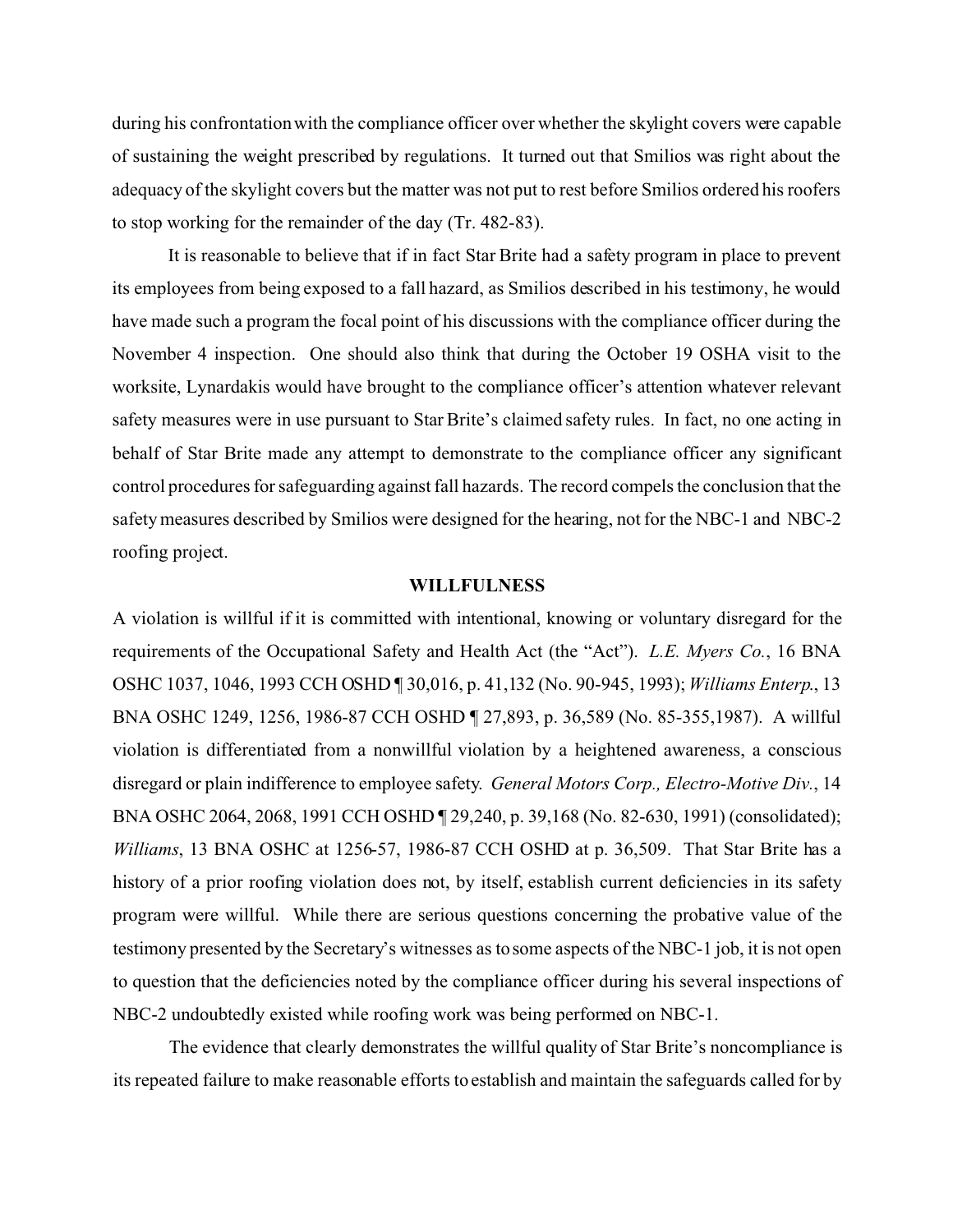the standards despite the exhortations of the compliance officer. While it is true that Smilios eventually arranged to have all the perimeter guarding erected before the end of the work day on November 4 (even more than was called for by the standards), that corrective action was short-lived; conditions on the roof during the December 13 inspection again failed to meet the perimeter guarding standards.

The Secretary proposes a penalty of \$56,000 for each of the two violated roofing standards, one covering general perimeter guarding and the other the roof-edge materials handling area. Under the OSH Act, a willful violation calls for a minimum penalty of \$5,000 and a maximum of \$70,000 per violation. Section 17(a) of the Act, 29 U.S.C. § 666(a).

Section 17(j) of the Act, 29 U.S.C. § 666(j), provides that penalties be assessed on the basis of four factors: the size of the employer's business, the gravity of the violation, the good faith of the employer, and the history of previous violations. Generally, the gravity of a violation is the primary element in the penalty assessment. *Trinity Indus*., 15 BNA OSHC 1481, 1483, 1992 CCH OSHD ¶ 29,582, p. 40,033 (No. 88-2691, 1992). The gravity of a particular violation depends upon such matters as the number of employees exposed, the duration of the exposure, the precautions taken against injury, and the likelihood that any injury would result. The roof of the bus complex was 25 to 30 feet high. Had an employee fallen off the roof serious injury would have been a substantially probable result

In it's brief, Star Brite mounts an extensive attack against the compliance officer, particularly regarding the willful violations, "because of what, at best, could be called, a personality conflict with Mr. Smilios" Star Brite's brief at 36. In view of the evidence that has been highlighted above, it should be clear that the Secretary's case does not rest upon the compliance officer's testimony alone.

Of particular pertinence to the question of penalties is the compliance officer's own testimony acknowledgingthat he was influenced in some measure by the dispute he had with Smilios over the skylight question. In fact, his inspection file contains the entry that Smilios stopped work on November 4 "to make OSHA look bad" (Tr. 504-07, 516-17). The record contains other statements of the compliance officer suggesting that, to a degree, he harbored a feeling of ill will toward Smilios (Tr. 486-89). Did the compliance officer's unfavorable attitude improperly influence the Secretary's proposal to assess \$56,000 for each of the two willful violations?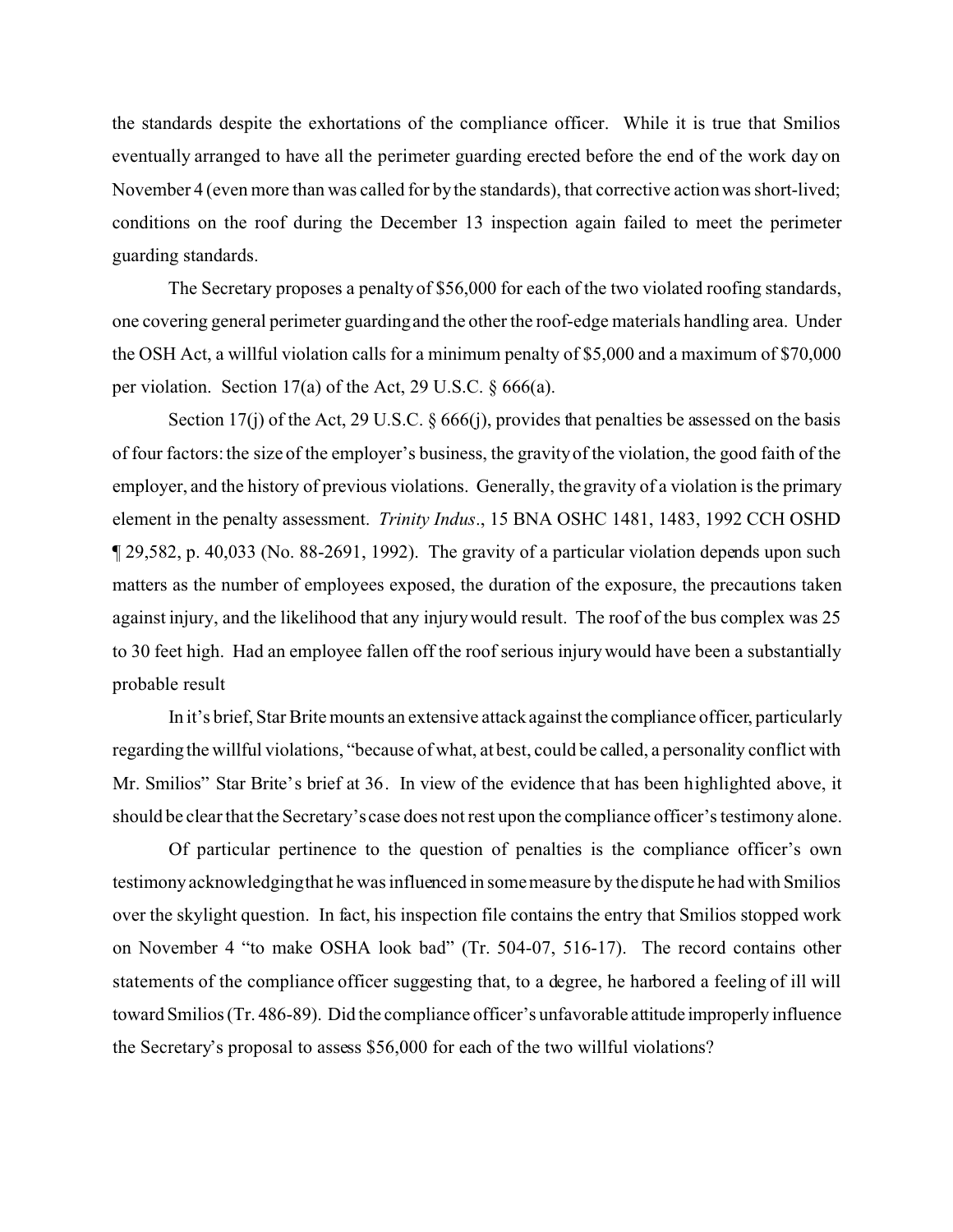The compliance officer was questioned by counsel for both parties regarding the criteria that was applied in assessing the penalties proposed for each of the alleged violations. The compliance officer's rationale was consistent with the penalty guidelines set out in OSHA's *Field Inspection Reference Manual*, September 1994<sup>23</sup>. There is, of course, a latitude inherent in the penalty assessment process within which a determination is made in a particular case according to the circumstances and one's judgement. There is no evidence indicating that the penalties proposed by the Secretary in this case were motivated by hostility or any other improper purpose.

None of the Secretary's witnesses was able to offer any significant testimony regarding the process actually used by Star Brite in performing the built-up roofing work. The compliance officer's observations, for the most part, were limited to the activities at the materials handling area of NBC-2 (Tr. 572-76). Smilios testified that there were 20 to 25 roofers employed at the site (Tr. 715); that the time spent working close to the roof edge was limited in that the weatherproofing cover system was applied by starting at the roof edge and then moving 25 feet to the interior of the roof (Tr. 725-32). Such a methodical procedure would likely have an attenuating affect on the gravity of the violations by having the attention of the employees directed immediately to the roof edge each time the roof covering is applied to a particular area.

It is concluded that the record warrants assessing a penalty of \$25,000 for each of the two willful violations. Star Brite's contention that the two roofing violations should be grouped as a single violation lacks merit. The two violations involve two distinct aspects of the roofing work that was done at the site.

## **SAFETY TRAINING**

Items 1a and 1b of citation number 1 relate to the general safety training standard at  $\S$ 1926.21 (b) (2) and the specific roofing work training standard at  $\S$  1926.500 (g) (6) (i):

> The employer shall instruct each employee in the recognition and avoidance of unsafe conditions and the regulations applicable to his work environment to control or eliminate any hazards or other exposure to illness or injury.

§ 1926.21 (b)(2).

The employer shall provide a training program for all employees engaged in builtup roofing work so that they are able to recognize and deal with the hazards of

 $^{23}$ In assessing penalties under the Act, the Commission is not bound to follow the Secretary's penalty-computation formula. Star Brite's contention that the Secretary failed to give appropriate credits for history and size is invalid. Star Brite's brief at 60-61.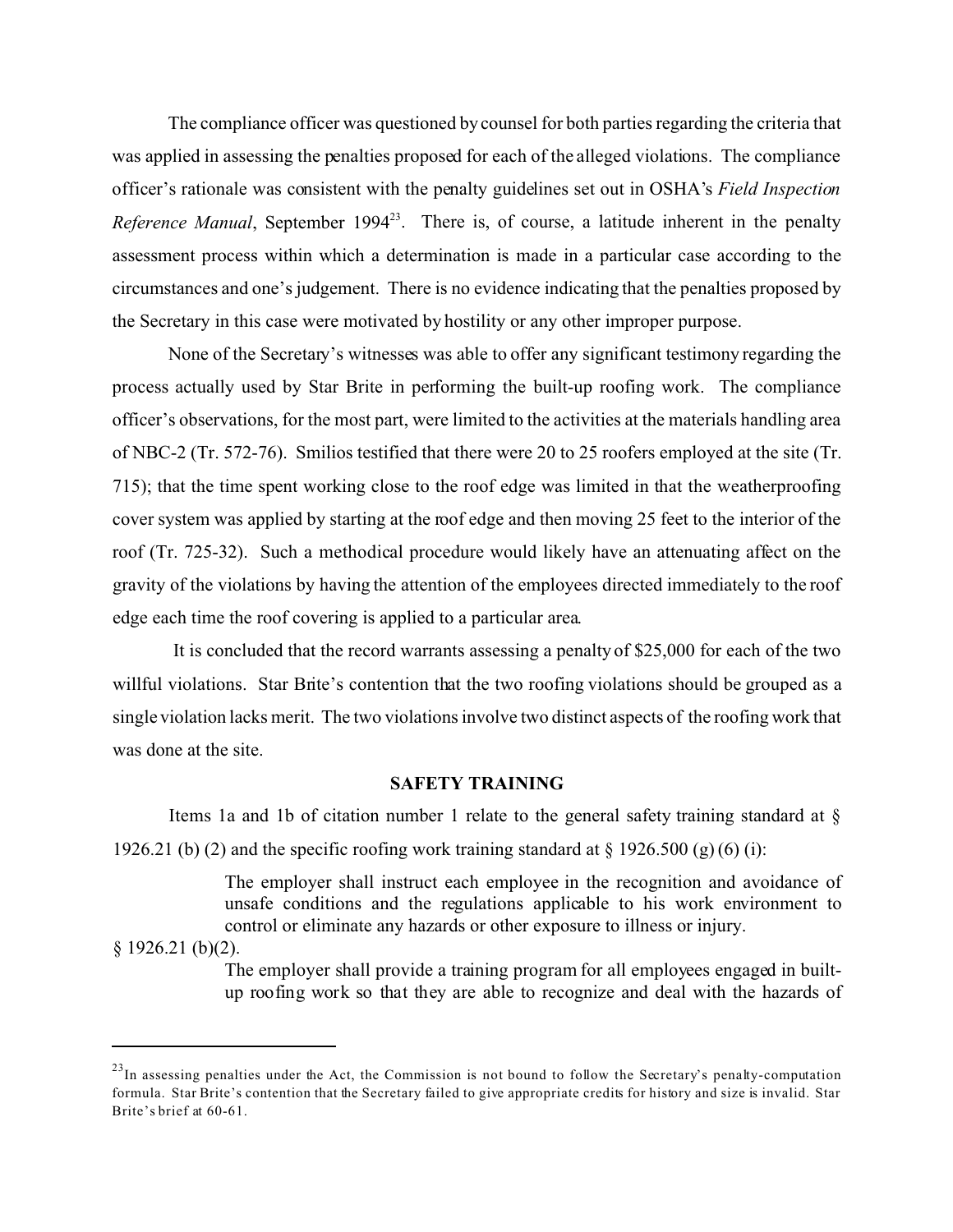falling associated with working near a roof perimeter. The employees shall also be trained in the safety procedures to be followed in order to prevent such falls.  $§$  1926.500 (g)(6)(i).

The Secretary alleges that Star Brite seriously violated the training standards relating to the use of personal protective equipment and approved gasoline cans, the proper storage of compressed gas cylinders, and the fall hazards associated with built-up roofing work. According to the uncontradicted testimony of the compliance officer, one of Star Brite's employees who was interviewed during the inspection was observed at ground level handling chunks of asphalt, placing them in a kettle to boil. He was not wearing any safety equipment to protect his face and eyes from splashes of hot tar, and he was using unapproved gas cans. The employee, Arsilia Barrera, informed the compliance officer that he did not receive any safety training in connection with the NBC projects and was not instructed in the use of approved gas cans (Tr. 308-12). When the compliance officer interviewed four other named employees on October 19, 1994, they told him that they did not receive any safety training for the NBC projects, including safeguarding against fall hazards during the performance of the roofing work. Only one employee (unidentified) stated that he had received training by Star Brite, but it was given at another construction project (Tr. 315-18, 592).

Star Brite relies on the testimony of Smilios to counter the safety training charges brought by the Secretary (Tr. 800-01). His testimony lacked the specificity and the conviction necessary to outweigh the admissions made to the compliance officer by Star Brite' s employees.

During cross-examination, the compliance officer acknowledged that some conditions such as hot tar and gas coming into contact with fire are obvious hazards, Star Brite's counsel apparently suggesting that training in such matters would be superfluous (Tr. 593-94). Such a notion misconceives the fundamental purposes of the standards requiringthe employer to educate and train his employees, whether it be an employer conducting a small and less hazardous operation or one conducting a more complex and hazardous operation, and that is to assure that employees are aware of the employer's attitude and approach toward accident prevention, and to assure that employees understand and properly follow established work procedures for their safety.

The record contains no credible evidence to show that Star Brite had a safety program that was implemented in any significant way at the bus complex project. A violation may be deemed serious "where, although the accident itself is merely possible (i.e., in statutory terms 'could result from a condition'), there is a substantial probability of serious injury if it does occur." *Shaw Const*.,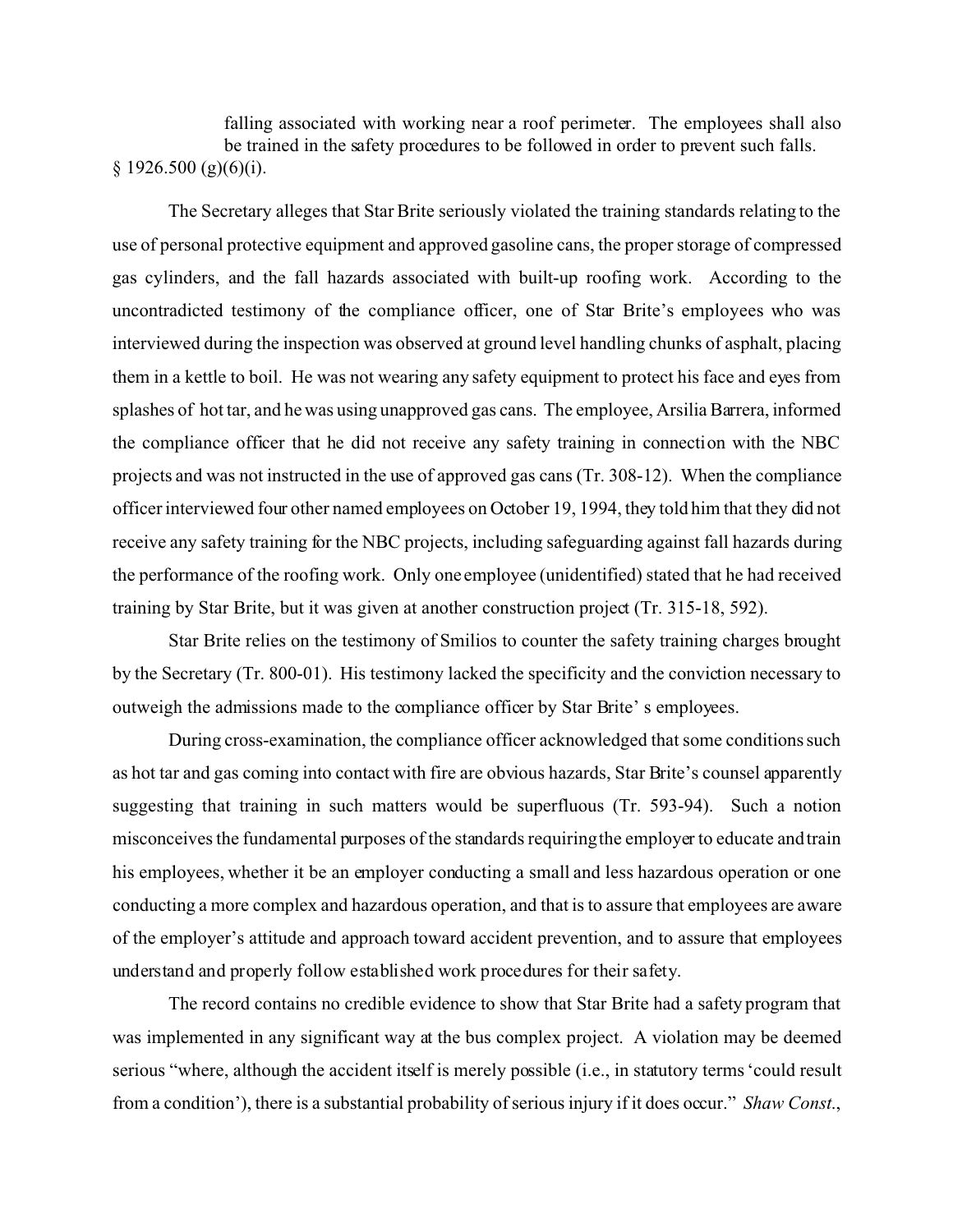Inc, v. OSHRC, 534 F.2d 1183, 1185 (5th Cir. 1976). 29 U.S.C. § 666 (k). The potential consequences of failing to comply withthe training standards were serious, and the proposed penalty of \$2,100 for the grouped violations is assessed.

## **HAZARD COMMUNICATION**

Item 2 of citation number 1 alleges that Star Brite failed to inform and train its employees concerning the hazardous chemicals associated with handling hot asphalt, propane and gasoline, in accordance with the standard at  $\S$  1926.59 (h):

> Employers shall provide employees with effective information and training on hazardous chemicals in their work area at the time of their initial assignment, and whenever a new physical or health hazard the employees have not previously been trained about is introduced into their work area. Information and training may be designed to cover categories of hazards (e.g., flammability, carcinogenicity) or specific chemicals. Chemical-specific information must always be available through labels and material safety data sheets.

Star Brite contends that this alleged violation should have been grouped with the safety training standards covered in items 1a and 1b of the citation. As Star Brite notes in its brief, the compliance officer acknowledged that training violations are normally grouped, but OSHA's grouping policy does not include the citation for hazardous chemicals. Star Brite's brief at 62-63. Such a policy is not unreasonable and easily falls within the scope of OSHA's enforcement discretion.

The compliance officer testified that during the inspection he interviewed five named employees and questioned them about the hazard communication program. He stated that all five employees demonstrated a lack of knowledge and training regarding the matter (Tr. 329).

Star Brite introduced into evidence its hazard communication program (Exh. R-12) which Smilios stated was in existence at the time of the OSHA inspection, including material safety data sheets. Smilios also testified that all employees were informed that the material safety data sheets were located in the on-site office trailer, and that they were given that information "[when they came on the job" (Tr. 799).

Star Brite's system of simply providing a written hazard communication program at the job site and informing employees of its availability and where it can be found does not meet the standard's "effective information and training" requirements. Training necessarily denotes some reasonable form of instruction by telling and showing what the employees are to know based on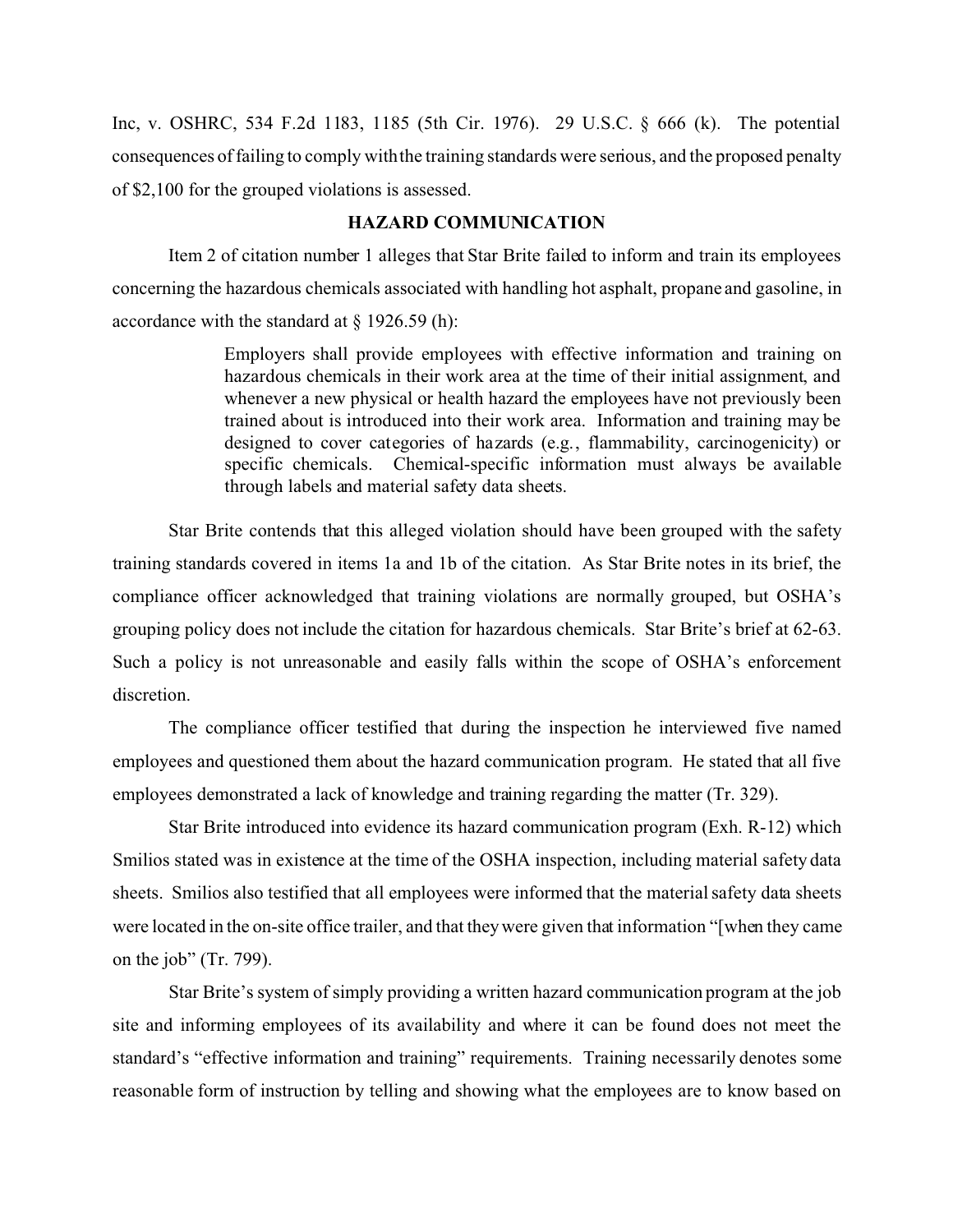clearly defined objectives consistent with the standard. That Star Brite's safety program was ineffective is clearly shown by the employees negative responses to the compliance officer's questions.

Star Brite was previously cited for violating the same hazard communication standard (Tr. 332). The \$2100 penalty proposed by the secretary is appropriate.

## **LIQUIFIED PETROLEUM GAS CONTAINER**

Item 6 of citation number 1 alleges that a propane cylinder which was being used to fuel the hot kettle operation, was tilted and leaning on roofing materials in violation of the standard at § 1926.153 (g) which reads as follows:

> *Containers and regulating equipment installed outside of buildings or structures.*  Containers shall be upright upon firm foundations or otherwise firmly secured. The possible effect on the outlet piping of settling shall be guarded against by a flexible connection or special fitting. (Italics in original.)

The compliance officer testified that during the November 4 inspection he observed that the propane cylinder being used was tilted at a 45 degree angle and leaning on two packages of asphalt. The compliance officer was told by the employee tending the kettle operation that tilting the cylinder produced a hotter flame (Tr. 333-34). The compliance officer was unable to explain why the cylinder had to be "upright", and he admitted that the cylinder was secured by the packages of roofing materials upon which it rested unless someone came along and removed the roofing materials in a careless manner so as to cause the container to drop to the ground (Tr. 340, 588-89).

There are two grounds for dismissing this item of the citation. The first is the compliance officer's own self-defeating testimony. The second is the language of the standard itself, which specificallyaddresses "*containers...installed outside of buildings or structures.*" The term "install" connotes a fixed or permanent condition, as when the electrician or the plumber places in position lighting fixtures or plumbing apparatus. The portable propane cylinder in question was not installed at the site but was temporarily placed near the kettle during the asphalt heating process.

## **COMPRESSED GAS CYLINDERS**

Items 7 and 8 of citation number 1 allege that a number of compressed gas cylinders stored on the roof of NBC-2 did not have valve protection caps in place and were not secured in an upright position as required by  $\S$  1926.350 (a)(1) and  $\S$  1926.350 (a)(9) respectively.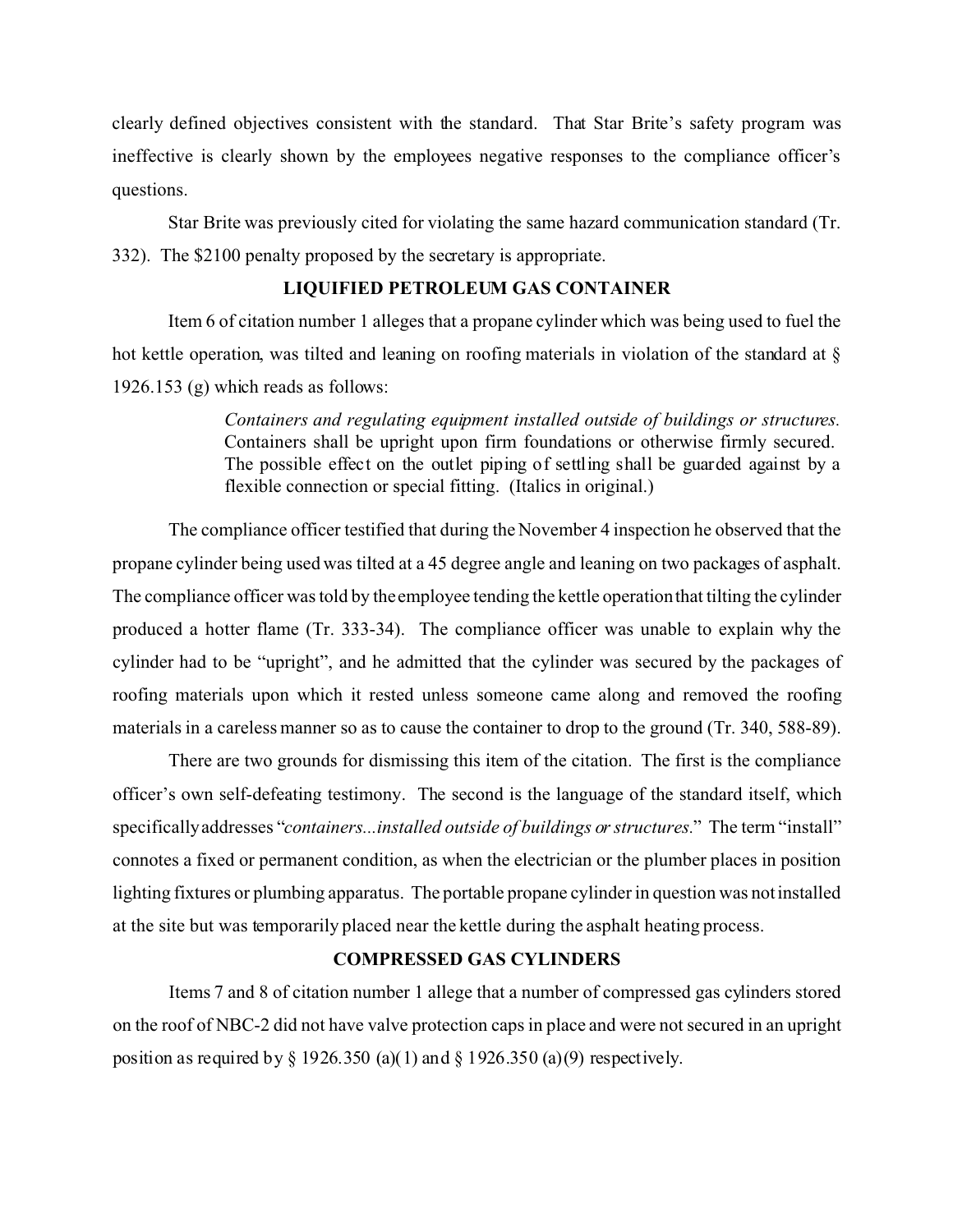Star Brite does not dispute the Secretary's allegations that there were compressed gas cylinders stored on the roof without protection caps on the valves and that they were lying on their sides and not secured in an upright position. Star Brite claims, in substance, that the Secretary has failed to prove that a hazard existed as a consequence of these conditions. Star Brite's brief at 64-66. I agree.

Smilios testified that the cylinders in question, as depicted in the Secretary's photo Exhibits C-32, C-33, C-34, were empty (Tr. 793-94). On cross-examination of the compliance officer, the following exchange took place (Tr. 615-16).

> Q: Now, however, you never checked to see whether these tanks were empty; did you?

> A: I, I didn't, I had no way of knowing whether they were totally empty or, or partially filled. There's no gauge on them. However, I did not believe that they were empty because they weren't marked as being empty, as they should have been, if they were empty. That's why I thought this--

> Q: You didn't do any investigation whether they were empty or not; you didn't ask; you didn't check; you didn't pick them up; you didn't move them; you didn't do anything? You saw them lying there and assumed they were full; right?

A: I wouldn't say I assumed they were full. I--

Q: Assumed they were half full?

A: It, it didn't really matter as far as wether they were full or not, to be honest with you.

Q: It didn't matter-

A: The regulation requires--

Q: --if they were empty?

A: The regulation requires that they be upright, you know, at all times.

Q: Even if they're empty?

A: Yes. The standard doesn't say only if they're full or have gas in them.

Q: And what about the oxygen tanks?

A: (No verbal response.)

Q: Why, what's the hazard that the employees were exposed to because they were lying down and not standing up?

A: I can't really point out a particular hazard other than possibly, you know, having them laying lengthwise and possibly rolling on the ground, you know--

Q: Well, I think Judge DeBenedetto already took care of that telling you he would not accept-

A: Okay, but--

Q: --the indication that they were a tripping hazard. All right. So you don't, other than the potential tripping hazard, you're not aware of any other hazard relative to the oxygen tanks?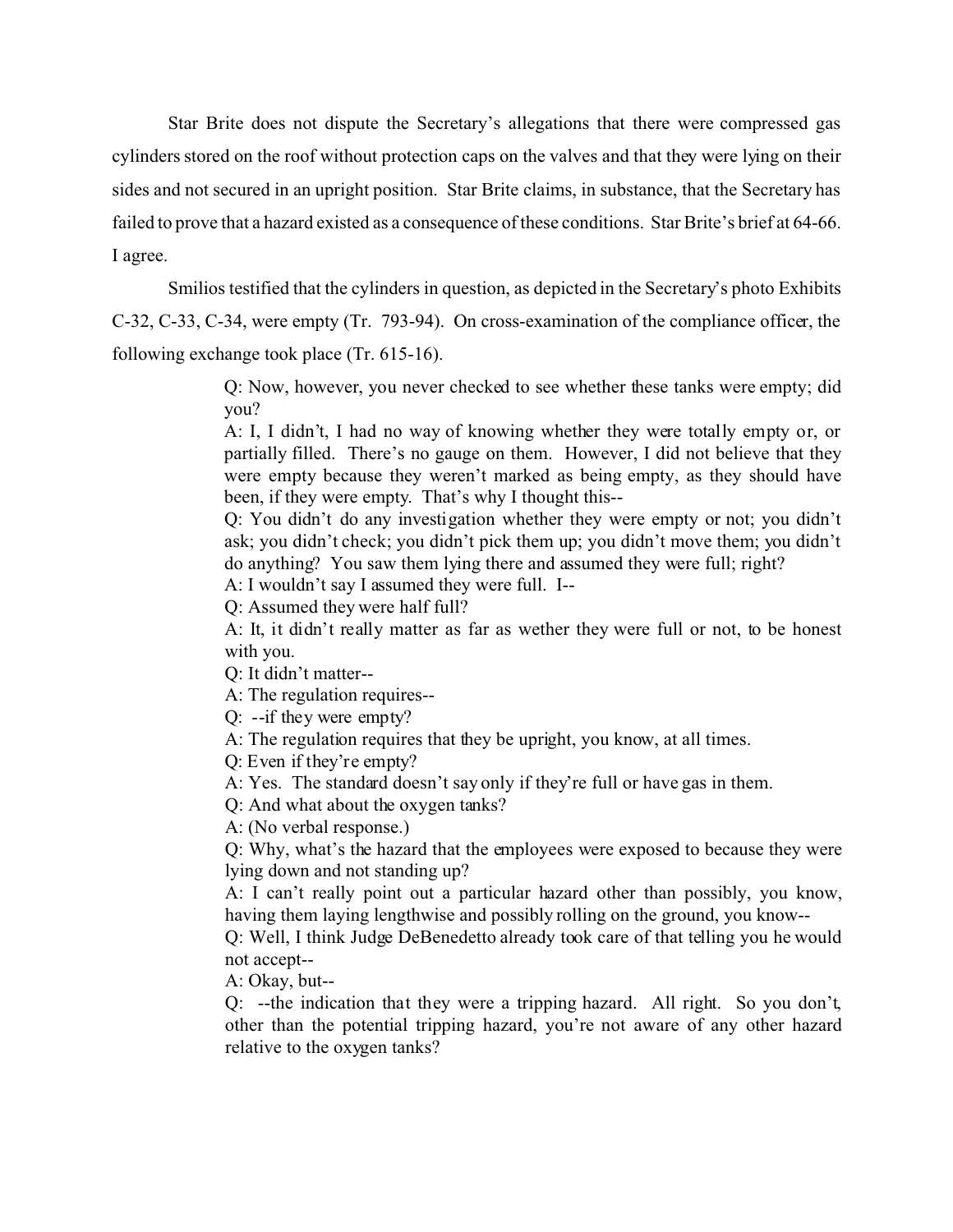A: Well, again, other than, than if they are jarred and rolled against each other and possibly damaged, they, they're supposed to be secured in an upright manner so they can't move. Again, you--

Q: Well, were those tanks stored in an area where there was a, a difference in grade, an angle where they could roll? A: No, not really.

The compliance officer's assertion that it didn't matter whether the cylinders were full or not is quite remarkable in light of his earlier testimony: When he was asked on direct examination to explain the hazard resulting from absence of a valve protection cap, he stated (Tr. 345):

> A Well, if the valve was damaged and the cylinders were under pressure, they could become a projectile, as with the propane we talked about earlier, and could severely injure an employee that happened to be in that area.

When the same question was asked on cross-examination, the compliance officer stated (Tr. 605):

A You get damage, you get damage to the valve, and when you get to those, those cylinders, when you go to use those cylinders, you could have, possible have, a rupture or become a projectile once they're filled with gas.

With respect to item 8 dealing with compressed gas cylinders (six oxygen and three acetylene) that were not secured in an upright position, the compliance officer described the consequent safety problems as threefold: a tripping hazard; rolling and colliding with each other thereby weakening the cylinder wall causing it to become a "projectile"; and in the case of the acetylene cylinders, the acetone ingredient "is prone to be an unstable chemical" and setting the cylinders in a position other than upright would cause it to be unstable (Tr. 347-48, 614).

Except for the alleged tripping hazard, it is clear that the hazards described by the compliance officer are conditioned upon the presence of some quantity of compressed gas in the cylinders. The compliance officer's notion that the regulations in question do not require that the cylinders "have gas in them" has no merit.

The regulations dealing with compressed gas cylinders appear in Subpart J under the caption gas welding and cutting. Paragraph (c) of § 1926.350 expressly addresses the question raised by the compliance officer:

> (c) *Treatment of Cylinders*. (1) Cylinders, *whether full or empty*, shall not be used as rollers or supports.

> (2) No person other than the gas supplier shall attempt to mix gases in a cylinder. No one except the owner of the cylinder or person authorized by him, shall refill a cylinder. No one shall use a cylinder's contents for purposes other than those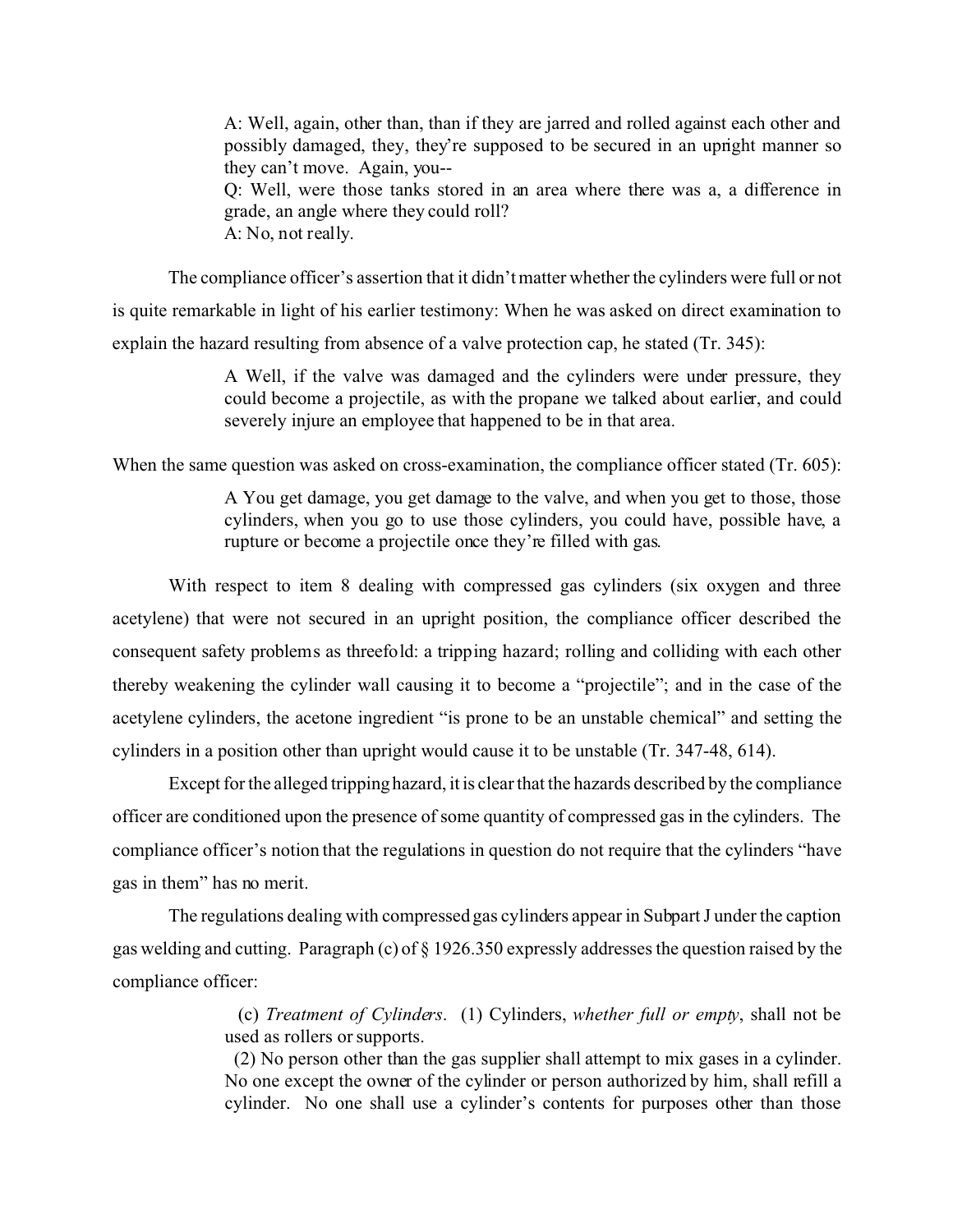intended by the supplier. All cylinders used shall meet the Department of Transportation requirements published in 49 CFR part 178, subpart C, Specification for Cylinders.

(3) No damaged or defective cylinder shall be used. (Emphasis added.)

Where, as here, the regulations expressly mention within the specified frame of reference that cylinders be treated in a prescribed manner "whether full or empty", the express quantitative language may not be added by implication throughout the standards listed under § 1926.350. As for OSHA's concern about a tripping hazard, it should have considered issuing a citation under the housekeeping standard at § 1926.250 (c) which appears in Subpart H-Materials Handling, Storage and Disposal,<sup>24</sup> instead of the  $\S$  1926.350 standard which does not address a tripping hazard.

The guiding principle controlling the disposition of the issue is set forth in *Trinity Indus., Inc*., 9 BNA OSHC 1515, 1520, 1981 CCH OSHD P 25, 297, p. 31, 323 (No. 77-3909, 1981)(citing *Williams Enterprises, Inc*., 7 BNA OSHC 1015, 1018-19, 1979 CCH OSHD P 24,003 (No. 14748, 1979), where the commission said that the cylinder storage standards raise a rebuttable presumption that cylinders contain at least enough residual gas to present a hazard.

In the instant case, unlike the *Trinity* and *Williams* cases, we have a witness, Smilios, who gave positive and uncontradicted testimony that the cylinders were empty. Secretary's counsel made no effort to undermine, or call into question, Smilios's testimony on this point in any way. The presumption, therefore, is rebutted.

It is inappropriate for the Secretary to argue that an adverse inference should be drawn regarding the quantity of gas in the cylinders because of Star Brite's failure to call Lynardakis as a witness to elucidate the matter, since he was at the worksite when the cylinders were observed by the compliance officer. Star Brite's brief at 70-71. The course taken in the examination of the witnesses and the fact that Lynardakis was susceptible to subpoena by either party render the uncalled-witness rule inapplicable.

## **SEPARATING OXYGEN CYLINDERS FROM FUEL-GAS CYLINDERS**

Item 9 of the citation involves the same oxygen and acetylene cylinders that were discussed in items 7 and 8. Here, the secretary also faces the same problems in satisfying her

<sup>&</sup>lt;sup>24</sup>Paragraph (c) of  $\S$  1926.250 reads:

*Housekeeping.* Storage areas shall be kept free from accumulation of materials that constitute hazards from tripping, fire, explosion, or pest harborage. Vegetation control will be exercised w hen necessa ry.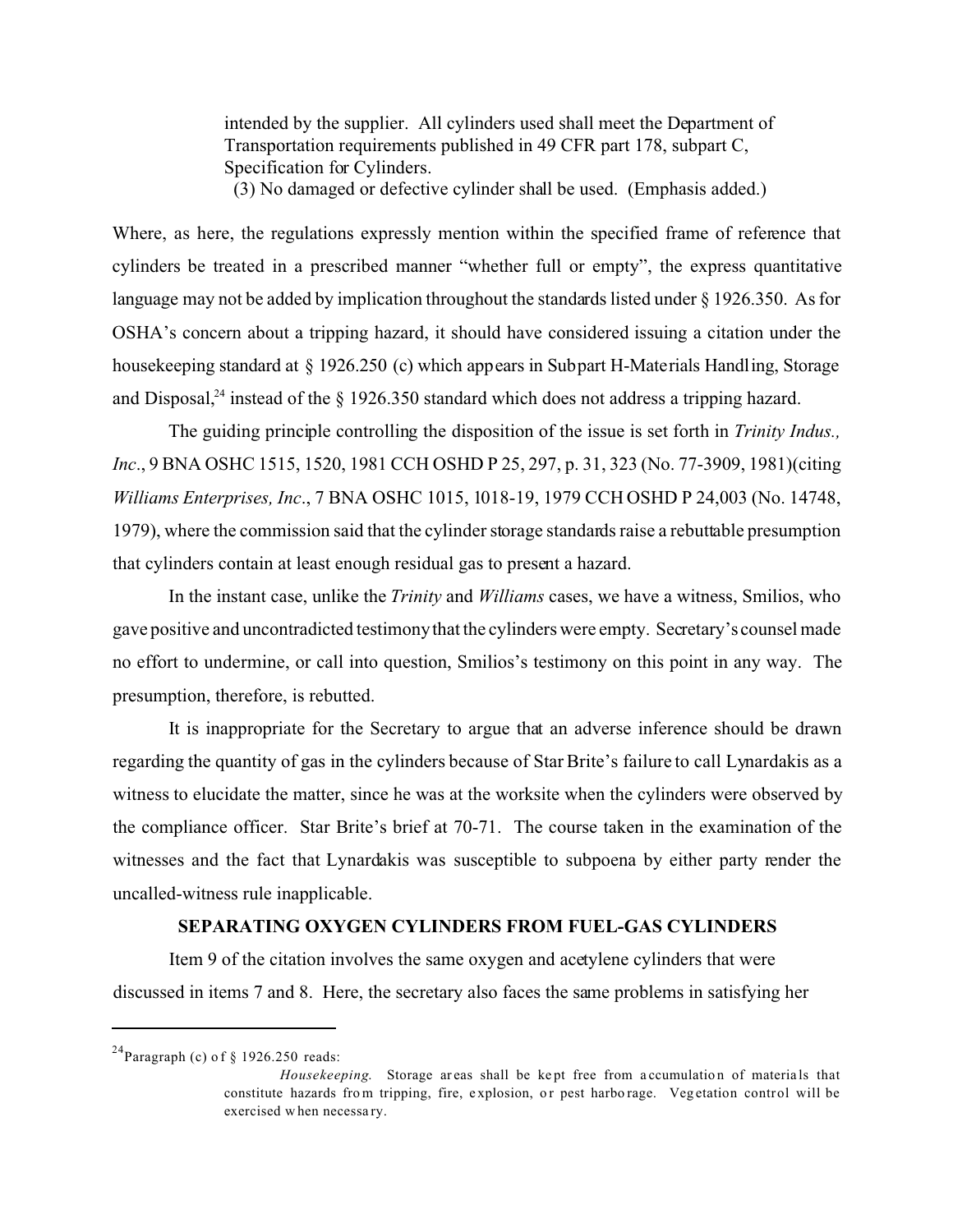burden of proof. The standard alleged to be violated is  $\S$  1926.350 (a)(10), which requires that oxygen cylinders in storage shall be separated from fuel-gas cylinders a minimum distance of 20 feet or by a five-foot-high noncombustible barrier.

The compliance officer described the hazard as follows (Tr. 351):

A The hazard is that acetylene and oxygen are supposed to be separate in case there is a fire in the building, which fires on roofing jobs are not--are known to occur. I'm not saying that every day, but oxygen and acetylene are used together for cutting operation because the oxygen accelerates the acetylene and burns hotter, like 6,000 degrees, and that's why, as a safeguard to workers and everybody concerned, they should be separated whenever they're not in use on a cart.

During cross-examination, the compliance officer's testimony was once again challenged regarding the hazard issue (Tr. 617-18):

> Q: Now, would you agree that if those tanks were all empty, then this would not be a violation?

A: No, because, again, the standard doesn't specify full or empty.

Q: But if they're empty, can you tell me what the hazard is?

A: There would probably be no hazard if they're totally empty; however--

Q: So, if there's no hazard, there can't be a violation; can there?

A: Well, through my training, I've always been told that they can never be completely empty. There's always some gas in there.

Q: And through your training, if they are empty, even though there's, then you're saying there might be some residual. Have you been trained as to evaluate what risk and the probability of risk when you're dealing with an empty tank that might have a residual amount of either oxygen or acetylene in it? A: (No verbal response.)

Q: Did they tell you, you know, well, if it's full, you got, you know, an 80 percent chance of explosion; if it's just a residual, you got a 10 percent; did you ever review anything about that at all?

A: No, I can't say I specifically recall that.

Thus, the Secretary's case again rests upon the residual-gas presumption which has been rebutted by Smilios's positive and uncontradicted testimony that the cylinders were empty. The Secretary having failed to prove that a hazard existed, item 9 of the citation must be dismissed.

# **GROUND-FAULT PROTECTION**

Item 10 of the citation is based upon the undisputed facts that one of Star Brite's

employees used a double insulated power drill which was connected to one of the building's

permanently wired receptacle outlets by means of several extension cords. The receptacle was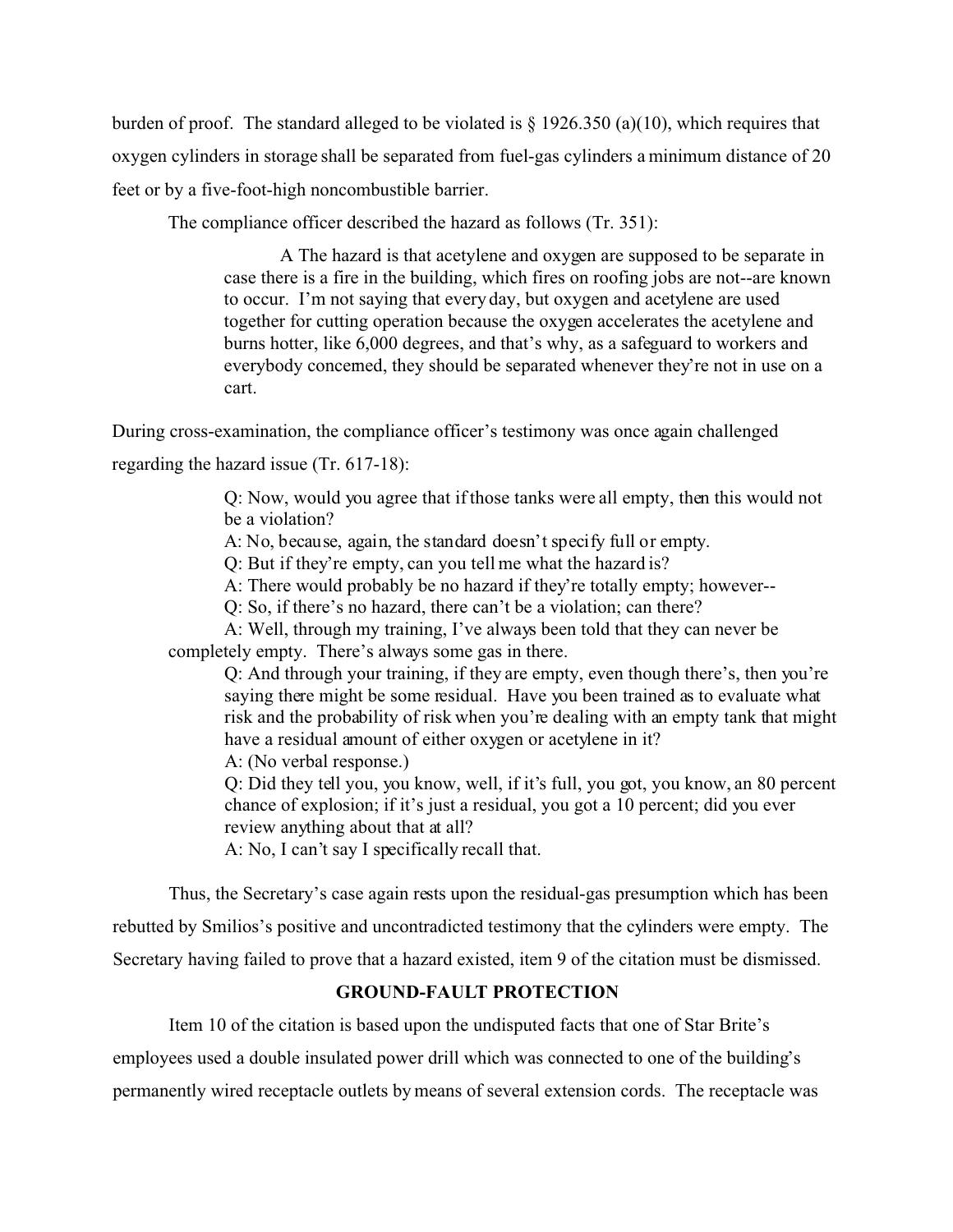equipped with a ground-fault circuit interrupter (GFCI); however, when the compliance officer tested the receptacle, the GFCI did not function (Tr. 353,623).

Star Brite was cited for violating the standard at  $\S$  1926.404 (b)(1)(ii), which provides, in relevant part:

> All 120 volt, single-phase, 15- and 20- ampere receptacle outlets on construction sites, which are not a part of the permanent wiring of the building or structure and which are in use by employees, shall have approved ground-fault circuit interrupters for personnel protection.

The Secretary contends that Star Brite failed to carry out its responsibility to test the GFCI for defects either "before using the drill" or "that day", presumably at the start of the work day (Tr. 355). Secretary's brief at 73-74.

Star Brite raises several defenses . First, it is contended that the standard does not apply in this case because the receptacle outlet was part of the permanent wiring of the building and there is nothing to indicate "there is a violation if the ground fault interrupter malfunctions". Star Brite's brief at 68. The use of extension cords to connect the power drill to the building's permanently wired outlet does not make the extension cords a part of the permanent wiring and does not obviate the necessity to comply with the GFCI standard. *Otis Elevator Co*., 17 BNA OSHC 1166, 1167 (No. 90-2046, 1995).

Implicit in the ground-fault protection standard is that where, as here, a receptacle outlet is equipped with a GFCI, the employer must exercise reasonable diligence to assure the GFCI operates properly.

Star Brite's second defense is that the GFCI was tested during the morning of the inspection, as testified to by Smilios. A conflicting account was given by the compliance officer who testified that when he questioned Smilios about the GFCI during the inspection, Smilios told him that the GFCI was tested "approximately a month ago", or "within the last month" (Tr. 623, 659).

Smilios's testimony came near the end of the five-day hearing, and bore the earmark of an afterthought. His testimony was so difficult to follow at times that even his own attorney admitted being confused (Tr. 943-44). Smilios's testimony that the GFCI was tested on the morning of the inspection cannot be given any weight.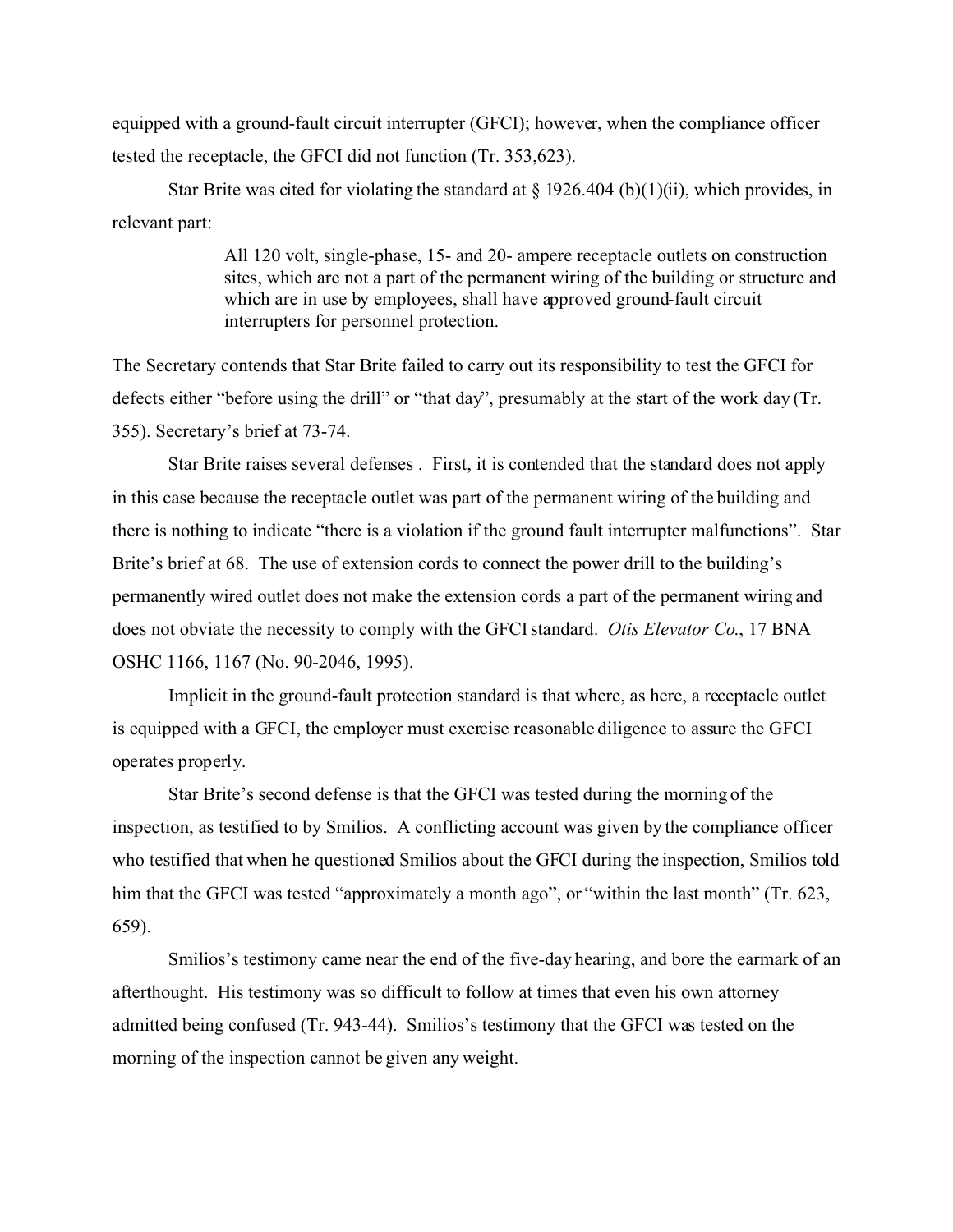Did Star Brite fail to act with reasonable diligence by not testing the GFCI either before use or at the start of the work day, as the Secretary argues? There is no testing requirement expressed in the GFCI standard; however, paragraph  $(b)(1)(iii)$  of  $\S$  1926.404 specifies certain testing requirements under the "assured equipment grounding conductor program", which is an alternative to using a GFCI for achieving ground-fault protection:

> (iii) Assured equipment grounding conductor program. The employer shall establish and implement an assured equipment grounding conductor program on construction sites covering all cord sets, receptacles which are not a part of the building or structure, and equipment connected by cord and plug which are available for use or used by employees. This program shall comply with the following minimum requirements:

> > \* \* \* \*

(C) Each cord set, attachment cap, plug and receptacle of cord sets, and any equipment connected by cord and plug, except cord sets and receptacles which are fixed and not exposed to damage, shall be visually inspected before each day's use for external defects, such as deformed or missing pins or insulation damage, and for indications of possible internal damage. Equipment found defective or damaged shall not be used until repaired.

(D) The following tests shall be performed on all cord sets, receptacles which are not a part of the permanent wiring of the building or structure, and cord-and plugconnected equipment required to be grounded:

(1) All equipment grounding conductors shall be tested for continuity and shall be electrically continuous.

(2) Each receptacle and attachment cap or plug shall be tested for correct attachment of the equipment grounding conductor. The equipment grounding conductor shall be connected to its proper terminal.

(E) All required tests shall be performed:

(1) Before first use;

(2) Before equipment is returned to service following any repairs;

(3) Before equipment is used after any incident which can be reasonably suspected to have caused damage (for example, when a cord set is run over); and

(4) *At intervals not to exceed 3 months, except that cord sets and receptacles* 

*which are fixed and not exposed to damage shall be tested at intervals not exceeding 6 months.* (Emphasis added.)

Under the grounding conductor program, the only time limit for testing receptacles that are part of the permanent wiring of the building and not exposed to damage is "at intervals not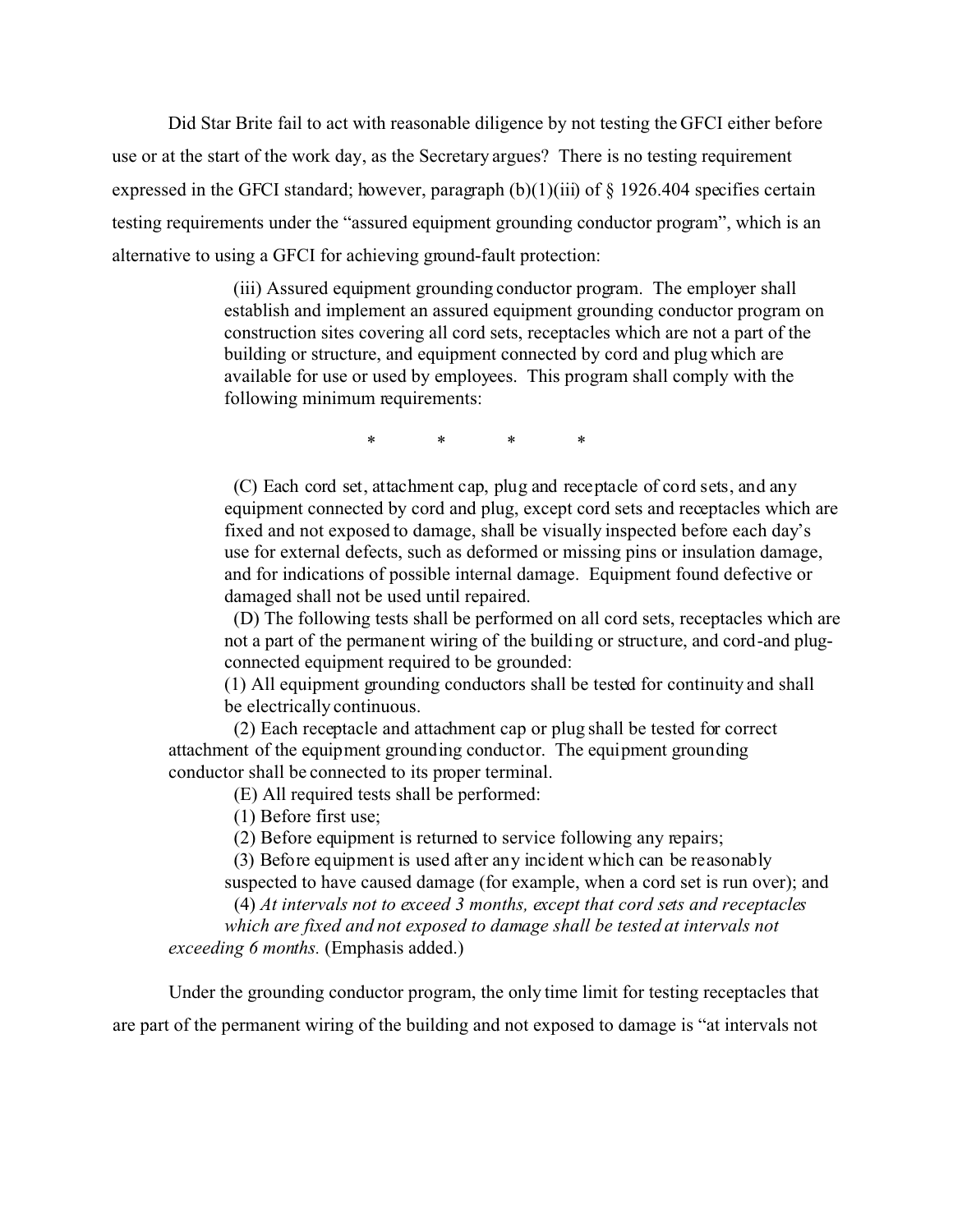exceeding 6 months"<sup>25</sup> Given this background, it is apparent that the Secretary believes that employers on construction sites may perform their work for a substantial period of time under the assumption that fixed receptacle outlets, including integrated GFCIs, not exposed to damage, are in proper working condition. There is no basis for concluding that Star Brite failed to exercise reasonable diligence by not testing the GFCI components of the fixed receptacle at a period of time shorter than one month before its use.

Star Brite's third defense---that no hazard existed even though the GFCI was defective because the power drill was built with double insulation---is moot in view of the conclusion reached; however, it is briefly noted that Star Brite's own witness, safety consultant Vincent Gallagher, acknowledged that a potential hazard existed should the extension cord become damaged or frayed despite the fact that the drill was double insulated, and that a GFCI would provide protection to employees should such damage occur (Tr. 933-34). See *Otis Elevator Co., supra*, at 17 BNA OSHC 1168.

## **FALL PROTECTION FOR SKYLIGHT OPENINGS**

The two roofing contracts with NJ Transit required Star Brite to replace the skylights on NBC-1 and NBC-2, which was accomplished during the period from the end of July 1994 to mid-December 1994. Although the compliance officer never personally observed the skylightreplacement work being performed, his interviews with two NJ Transit employees, Robert Latinsky and Judith Lagano, led him to conclude that Star Brite failed to provide fall protection for its employees during the one-half to one-hour intervals between the removal of the old skylights and installation of the new (Tr. 69).

In item 11 of the citation, the Secretary alleged that the failure to provide fall protection for skylight openings violated the "floor opening" standard at  $\S$  1926.500 (b)(1), which requires that the openings be guarded by "standard railing" or "cover"; as an alternative, the Secretary also alleged violation of the standard at  $\S$  1926.105 (a) which reads as follows:

> Safety nets shall be provided when workplaces are more than 25 feet above the ground or water surface, or other surfaces where the use of ladders, scaffolds, catch platforms, temporary floors, safety lines, or safety belts is impractical.

 $^{25}$ The secretary did not allege nor does the evidence suggest that the fixed receptacle outlet in question was exposed to damage.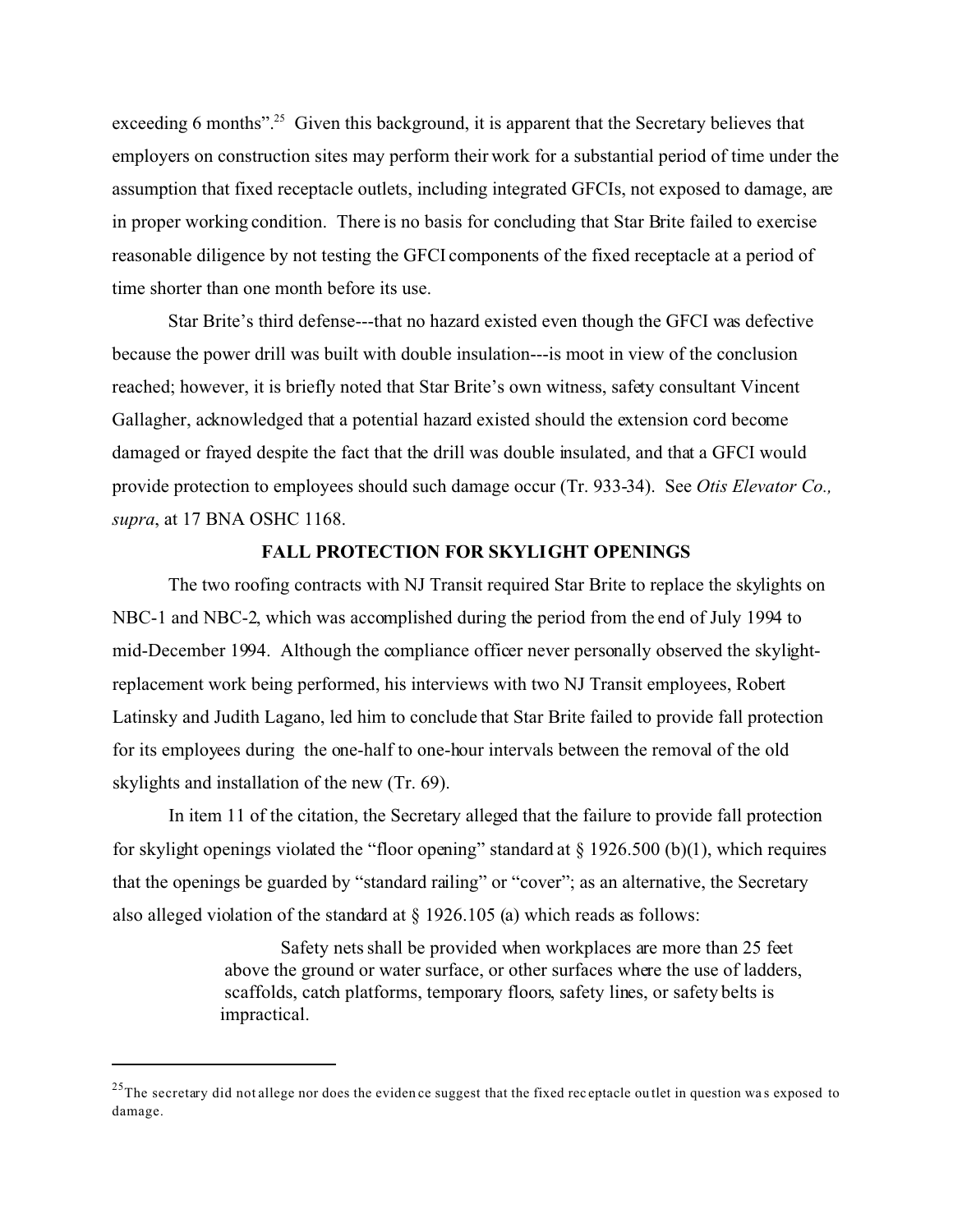In the complaint, the Secretary added one more alternative legal charge: violation of the fall standard at § 1926.500 (b)(4), which applies specifically to "skylight opening", but also calls for "standard railing" or "cover" as a means of protection. During the hearing the Secretary conceded that both 500 (b)(1) and 500 (b)(4) did not apply to the conditions at issue because the use of guardrails or covers required by both standards would have been infeasible in that the work had to be performed where the guardrails would have been installed. Secretary's brief at 76 n. 81.

Both Latinsky and Lagano testified that they observed Star Brite employees working at the edge of the skylight openings installing wooden frames without fall protection (Tr. 69-73, 101-08). The openings were approximately 6 by 12 feet (Tr. 768). Star Brite does not claim it used any form of fall protection during the interval between the removal of the old skylights and the installation of the new. It argues, in effect, that there was no feasible method of providing fall protection for the skylight openings. Star Brite's brief at 68-69.

A prima facie violation of § 1926.105 (a) is established if the Secretary shows that employees were subject to falls of twenty feet or more and none of the safety devices listed in the standard were utilized. After the Secretary establishes a prima facie case, the employer may affirmatively defend by establishing that it is impossible to use any of the listed safety devices, and that such devices would make performances of the work impossible or result in a greater hazard. *Cleveland Consolidated Inc., v. OSHRC*, 649 F. 2d 1160, 1165 (5th Cir. 1981). *Seibel Modern Manufacturing and Welding Corp*., 15 BNA OSHC 1218 (No. 88-821, 1991).

In it's answer to the Secretary's charges regarding the skylight openings, Star Brite presented three arguments: (a)"Standard railings were not practicable because of the work being performed"; (b)"use of safety nets was impractical"; and (c)"installation of nets would have exposed employees to a hazard for a longer period than they were exposed in installing skylights".

Although Star Brite's answer did not include any mention of "safety lines" or "safety belts", which are among the devices listed in the cited § 1926.105 (a) standard, they became a matter of much debate during the hearing.<sup>26</sup> The Secretary contends that because Star Brite failed

(continued...)

 $^{26}$ Section 1926.107 provides the following definitions relevant to a safety belt and safety line: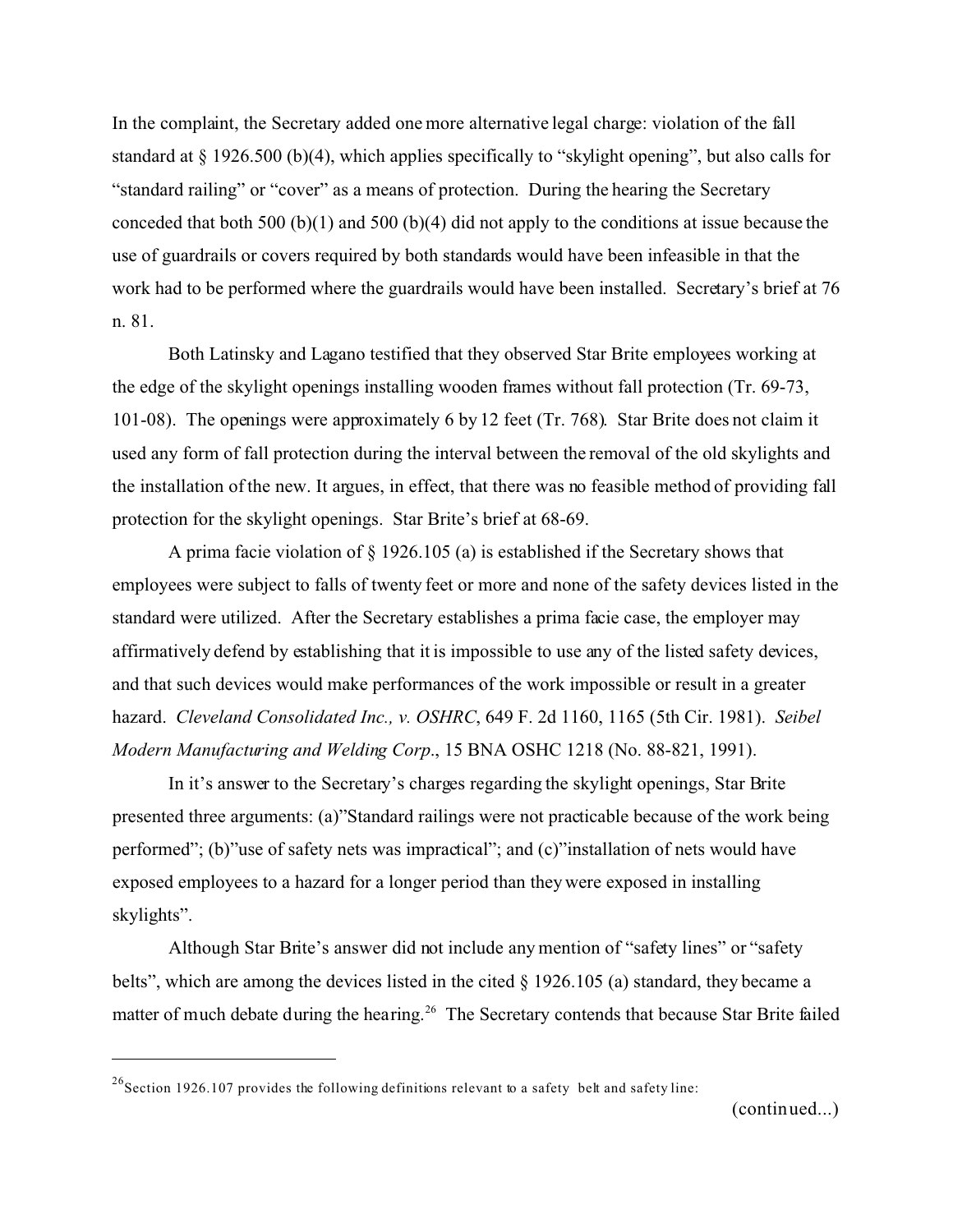to plead in its answer the affirmative defense of greater hazard concerning the use of safety belts, it must be excluded as an issue. Secretary's brief at 81. A review of the hearing record discloses that the greater hazard defense in the use of safety belts for skylight openings was fully litigated by the parties without any clear objection by the Secretary that the evidence went to an unpleaded defense. Consequently, Star Brite's answer is amended to conform to the evidence under Rule 15(b) of the Federal Rules of Civil Procedure.

The "impossibility defense" discussed by the fifth circuit in the *Cleveland Consolidated*  case, *supra*, 649 F. 2d at 1165, was redefined by the Commission as the "infeasibility defense" in *Dun-Par Engineered Form Co*., 12 BNA OSHC 1949 (Nol 79-2553, 1986). To establish the affirmative defense of infeasibility, the employer must show that (1) the means of compliance prescribed by the applicable standard would have been infeasible, in that (a) its implementation would have been technologically or economically infeasible or (b) necessary work operations would have been technologically or economically infeasible after its implementation, and (2) there would have been no feasible alternative means of protection. *V.I.P. Structures, Inc.*, 16 BNA OSHC 1873, 1874 (No. 91-1167, 1994).

Of those safety devices listed in  $\S$  1926.105(a), only safety nets and safety belts were given any serious consideration by the parties. Both Smilios and Gallagher testified that it was infeasible to use safety nets under the skylight openings because of the structural members, pipes and electrical lines that were located under the openings (Tr. 771, 890).

As previously noted, the compliance officer stated that the skylight opening violation was based upon information he obtained through Latinsky and Lagano during the course of his inspection of the bus complex project. The compliance officer did not provide any firsthand knowledge concerning the feasibility of using safety nets for the skylight openings, and he admitted that his interviews with Latinsky and Lagano did not go into the particulars of using

\* \* \* \*

 $26$ (...continued)

<sup>(</sup>b) "Lanyard" means a rope, suitable for supporting one person. One end is fastened to a safety belt or harness and the other end is secured to a substantial object or a safety line.

<sup>(</sup>c) "Lifeline" means a rope, suitab le for suppo rting one pe rson, to which a lanyard or safety belt (or harness) is attached.

<sup>(</sup>f) "Safety belt" means a device, usually worn around the waist which, by reason of its attachment to a lanyard and lifeline or a structure, will prevent a worker from falling.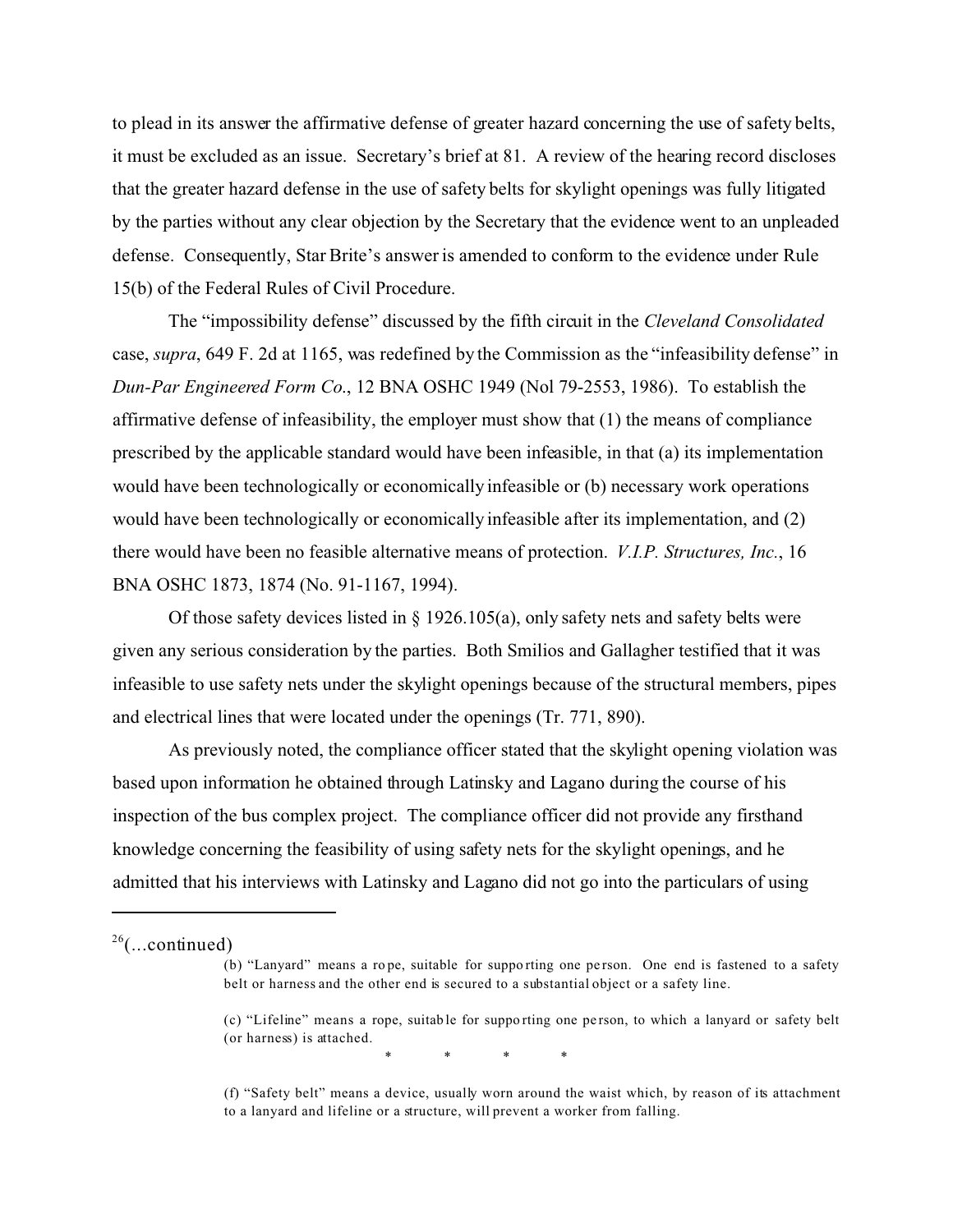safety nets (Tr. 628-29), and that he could not be "sure about whether nets would work under the ceiling in the garage where the busses travel..." (Tr. 422-23). Both Latinsky and Lagano were uncertain about the feasibility of using the safety nets (Tr. 87, 103).

There is no basis for disbelieving the testimony of Star Brite's witnesses regarding the infeasibility of using safety nets to protect employees from falling through the skylight openings. Star Brite's infeasibility defense as to this issue has been sustained.

Partly due to the Secretary's focus on "standard railings" as a precautionary measure, in both the citation and the complaint, the use of safety belts to prevent falling through the skylight openings was addressed by the parties during the hearing in a rather haphazard manner resulting in a mazed record of blurred facts. Both Smilios and Gallagher testified that there were no anchorage points on the roof to secure the safety belts.<sup>27</sup> Both witnesses stated that the air conditioning structures on the roof, which the compliance officer recommended as anchorage points in his testimony (Tr. 661-68, 670), were too remote from the skylights to be feasible, that the long lines would have been "in the way" of the roofers installing the roof, and that such lines would have created a tripping hazard (Tr. 737-770, 788-89, 892-93).

In her brief, the secretary makes the following arguments:

And safety belts and safety lines were clearly feasible, as evidenced by the fact that Frank Knight's employees used safety belts, tying off daily (Tr. 132-133, 142-144) "to units or some other dunnage that was on the roof" (Tr. 132,142), including air conditioning units and other steel-constructed permanent fixtures of the roof (Tr. 133) and even Mr. Smilios admitted that in some areas the line could be attached to a structural member on the roof (Tr. 767-768, 360, 631, 646). Specifically, on both NBC-1 and NBC-2 the employees could have tied off to structural HVAC (heating and air conditioning) equipment which had heavy industrial bases, with a static line (Tr. 6464, 660-661, 666-667). The static line would have been connected both to the safety lanyard and safety belt, and to the heavy industrial base of the structural equipment (Tr. 659-661, 663-664, 666- 667). One example of such structural equipment is shown in Exhibit R-1 (Tr. 669-675).

Secretary's brief at 80 n. 88.

 $27$ Section 1926.104 (b) provides:

<sup>(</sup>b) Lifelines shall be se cured ab ove the po int of operatio n to an anchorage or structural member capable of suppo rting a minimum dead w eight of 5,400 pou nds.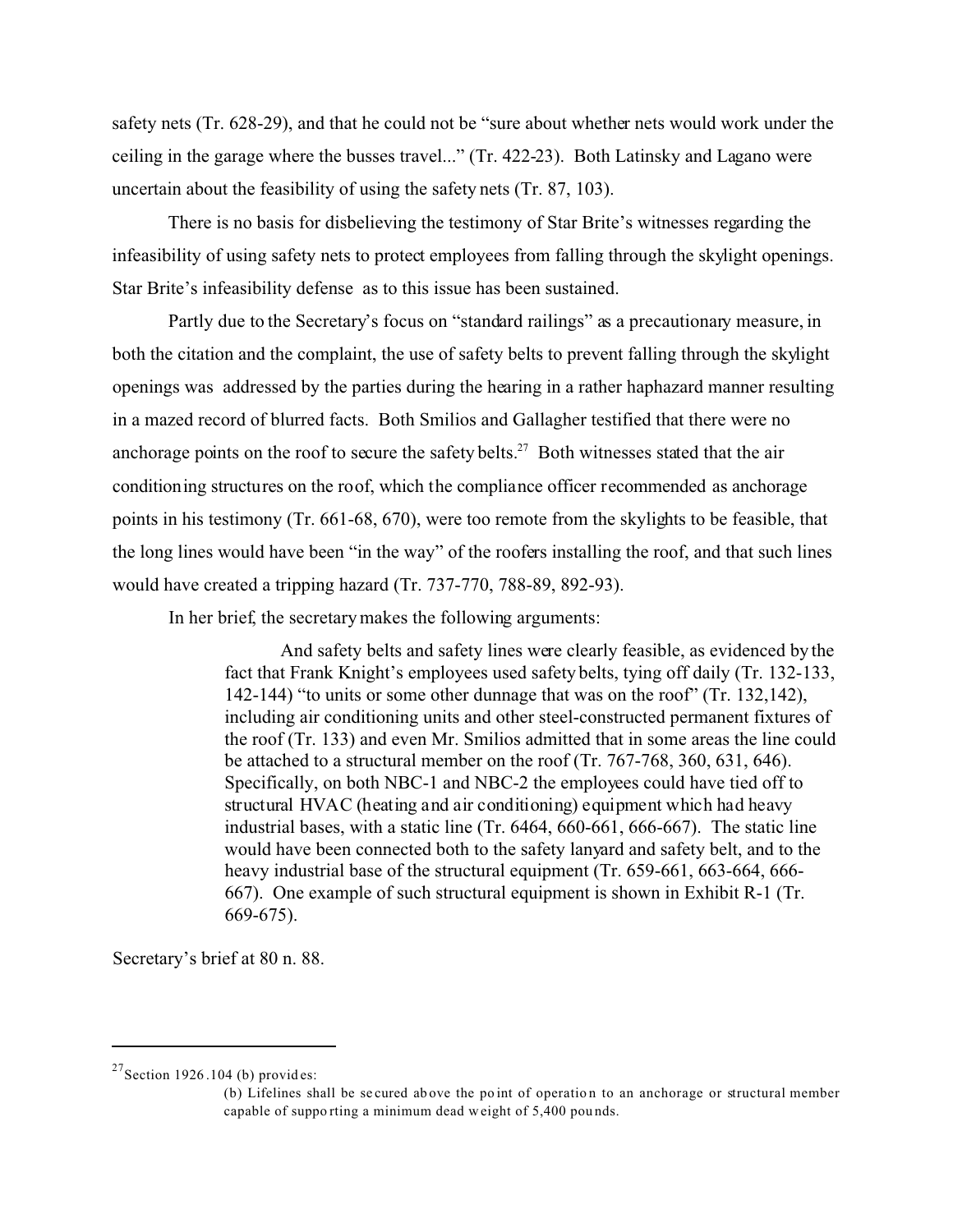The Secretary's perspective is burdened with a couple of flaws. The evidence indicates that Frank Knight's employees did not perform any work in connection with the skylights. Moreover, Knight's testimony regarding his extensive use of safety equipment at the bus complex is questionable because of the antagonism and work problems that developed between Knight and Smilios during the course of the roofing operations on NBC-1 (Tr. 790-92).

The Secretary's statement that "even Mr. Smilios admitted that in some areas the line could be attached to a structural member on the roof" is a gross misrepresentation of Smilios's testimony appearing at pages 767-68 of the transcript to which the Secretary cites. The heating and air conditioning units on the roof were precisely what Smilios and Gallagher had in mind when they both asserted that those structures were not feasible to use as an anchorage. Except for the transcript pages 767-68, all transcript references made by the Secretary to support her arguments involve the testimony of the compliance officer who admitted that he did not make any evaluation or judgement as to the use of safety belts for the skylight openings during his visits to the project (Tr. 646-47).

While the Secretary's arguments have their flaws, Star Brite's affirmative defense regarding the safety belt issue is unconvincing. It is important to bear in mind that the skylights were open only for about one hour or less, the time it took to replace the old skylight covers. The skylights were spread over a wide area of the roof, a total of 57 on NBC-1 and 20 on NBC-2, according to the citation. Neither Smilios nor Gallagher provided any testimony which would tend to explain or even suggest in some concrete fashion why safety lines (or lifelines) would not have been feasible if secured to the heating and air conditioning structures in all situations.

The following is an example of some of the information elicited from Gallagher on direct examination (Tr. 891-94):

> Q: Okay. Now, the other thing that you mentioned was, which we've had a lot of discussion about in this case, was, I guess, safety lines of some kind

while the workers were working.

Were you able, you said you were on the roof, and were you able to evaluate the proximity of air conditioning unit structures on the roof in terms of feasibility of using those as anchor points for people then to work around skylights?

A: I looked at them. Some of them were quite far away, some were closer than others, and they were, they were at haphazard locations.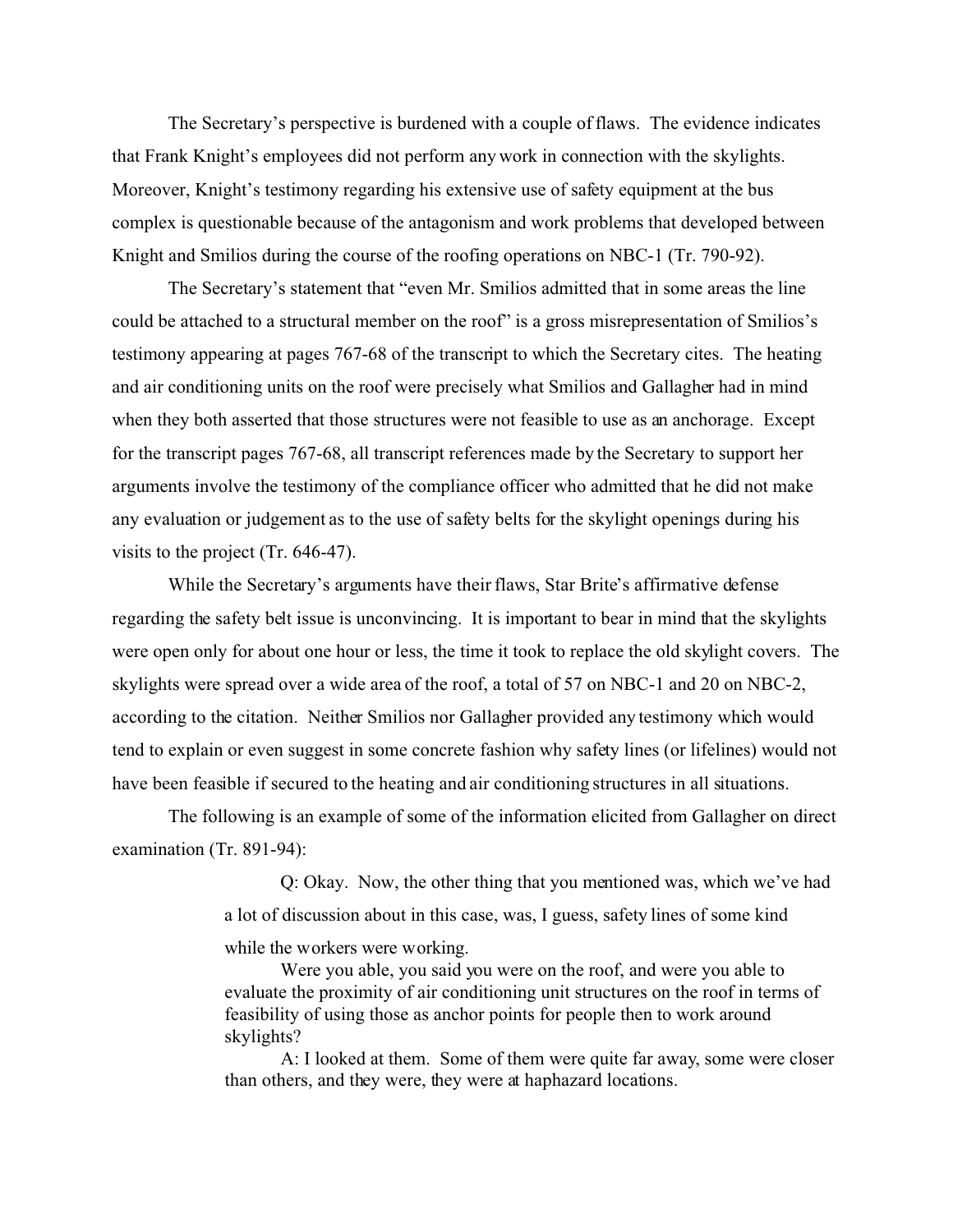Q: Is there any risk that workers on the roof would be exposed to if safety lines were used that were extending, say, 20, 30, 40, 50 feet away from the opening?

A: (No verbal response.)

Q: Would those safety lines, themselves, create any hazard?

A: They could, yes, sir.

Q: Such as?

A: Well, there could be a problem of interfering with the roofing work that you're doing if they have to stretch across an area where work is being done. They could create a trip hazard, trip and fall to the same level hazard, for people who'd have to pass by that area.

You'd have a certain amount of length of your life line that you would, you would need to gain access to the type of work that you have to do.

You're going to be carrying, I understand either you'd be lifting the skylight, so you're going to have to have some mobility, and you could have a question of having your life line lanyard length being a length that if you, if you stood at the edge and fell, you would fall greater than 6 feet depending upon the needs that you have for transporting and, and storing the skylight that you just took off.

Q: All right. So, was it, would it have been feasible, your testimony's been explained in the record that if you had two men on each corner of a skylight working, taking it off and then putting it on, did you see, based on locations of those structures and what you've just explained about the distance and other potential hazards, do you believe it was feasible to have all those men somehow tied off to safety lines and doing that installation as I've just explained, two men on each side, moving away and back to the roof and back to the skylight?

A: Well, there were, I don't know how many skylight openings. There were quite a few, and the, and the opportunities for anchorage points at all those would be different.

The ones that I looked at, sometimes the anchorage point would be quite distant, and the design, it would have to be designed, it seems to me, to design the hazards of the system out, it would have to be designed for that particular work.

To have life lines stretched over 40, 50 feet of the building, with varying amounts of mobility that's needed, it seems to me that that would have to be thought out in great detail, and anchorage points should be established.

There's a great danger in saying people should just find an anchorage point. The selection of proper anchorage points is a subject that takes a lot of training for people to be, to understand that, and in most cases, it takes a structural engineer, not just any engineer, but an engineer trained in structures to be able to determine whether an anchorage point is a safe anchorage point or not, and it would just be by coincidence that there would be safe anchorage points in proximity to not create other hazards or to be effective.

This broad overview does not inform us as to why Star Brite could not have arranged the sequence of work for installing the roof in a way that accommodated the crew during the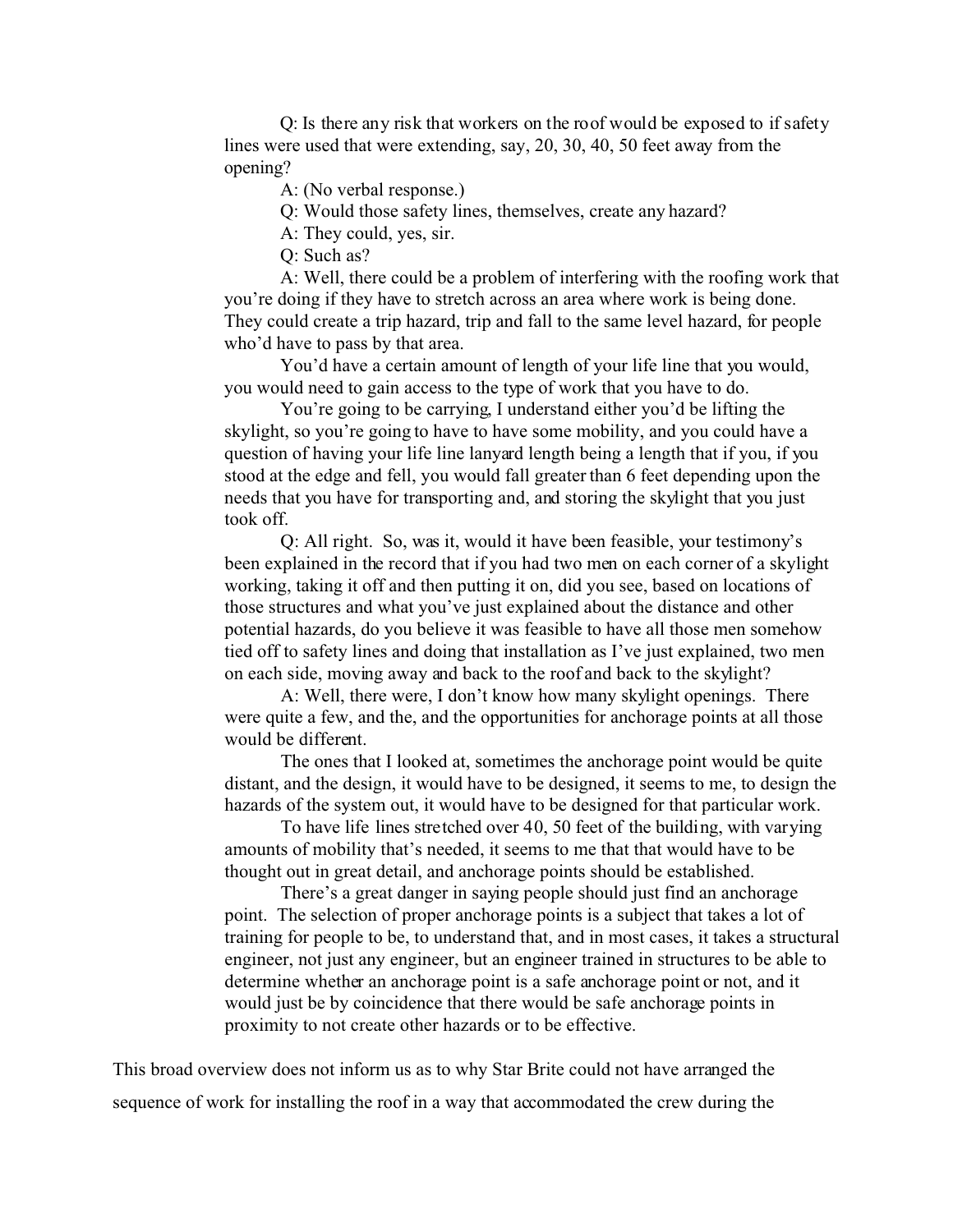relatively short periods of time needed to replace each skylight, for the purpose of avoiding or mitigating interruption of the roofing work and tripping hazards. It should be noted that during cross-examination, Gallagher admitted that the fall hazard presented by the skylight openings was a greater hazard than tripping and falling on the roof (Tr. 919-20).

Nor are we persuaded that safety lines, measuring 20 feet or more in length, would have been infeasible because they would have impeded the workers' mobility while they were replacing the skylights. The safety belt would be worn by the worker while he was at or near the edge of the opening, presumably he could disengage the safety belt from the lanyard or safety line to allow him to move freely.

A glancing reference was made during the hearing to the regulation prescribing a maximum free fall of 6 feet when using a lanyard:

> Safety belt lanyard shall be a minimum of  $\frac{1}{2}$ -inch nylon, or equivalent, with a maximum length to provide for a fall of no greater than 6 feet. The rope shall have a nominal breaking strength of 5,400 pounds.

29 C.F.R. § 1926.104(d). The argument being that because the openings measured 6 by 12 feet, the crew replacing the skylights would not be able to work on all four sides of the opening and maintain the maximum 6-foot fall distance because of the limited number of fixed anchorage points available on the roof to secure their safety belts.<sup>28</sup> Star Brite's brief at 69.

Employers are expected to comply with OSHA standards in every detail in order to provide some means of reasonably continuous protection from work hazards. Generally speaking, partial protection is inadequate protection. However, the mandate of the OSH Act is "to assure *so far as possible* every working man and woman in the Nation safe and healthful working conditions..."(Emphasis added). 29 U.S.C. § 651 (b). It is no defense that the safety belts could not have been used 100% of the time. It is consistent with the purpose of the Act that where, as here, the belts could have been effectively used during a significant portion of the skylight replacement work, compliance with the standard is required. The failure to do so was a serious violation in view of the potential fall from a height of some 26 feet. The Secretary

 $^{28}$ The maximum-distance argument may or may not be overcome simply by the use of an attached device--if such a device existed--that allow s the length of the lanyard to be adjusted to the appropriate length. This is a technical matter requiring special knowledge which is not imparted by the evidentiary record. If such a device was available, it was the Secretary's burden to produce e vidence of this fact as part of her evidence in rebuttal.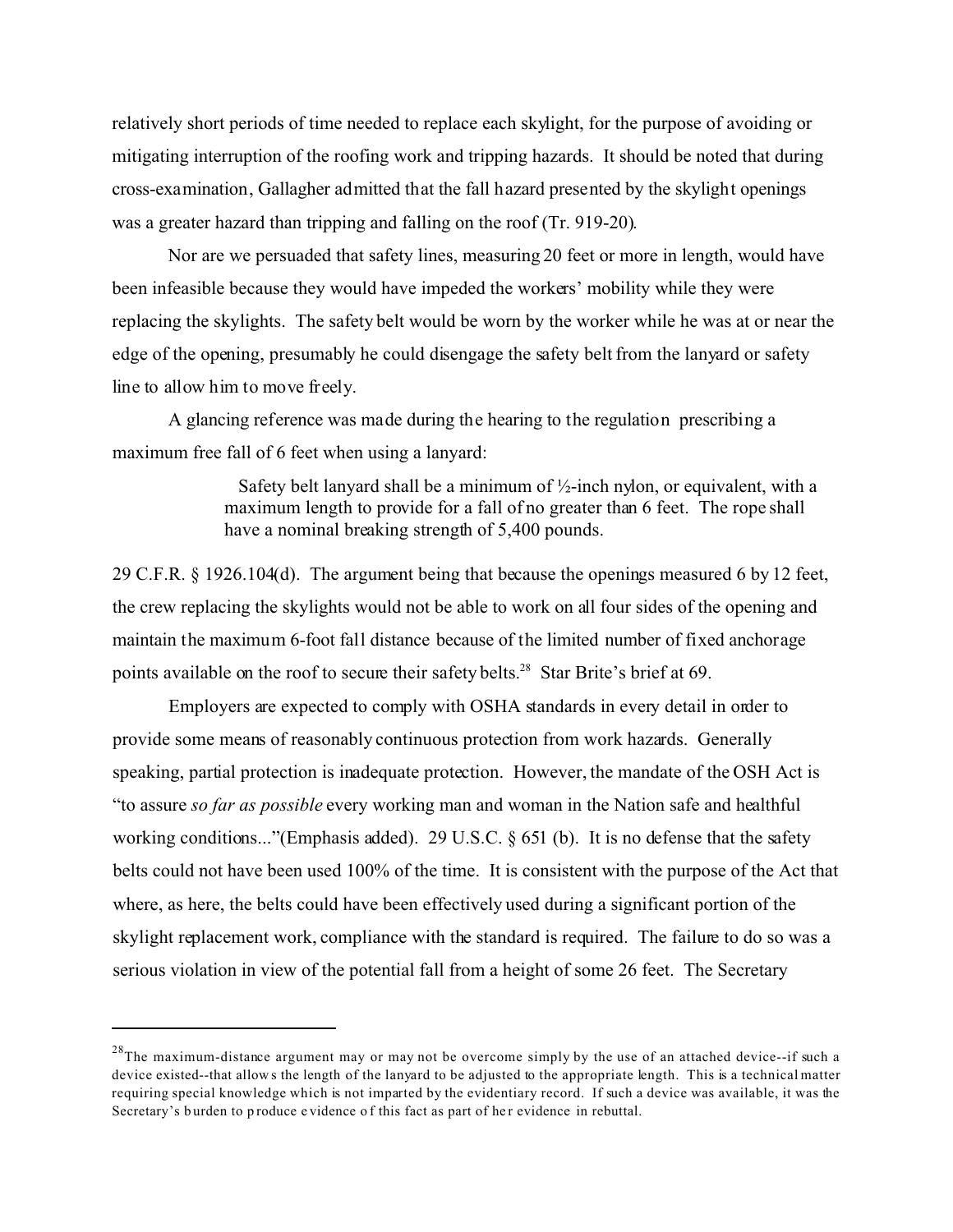recommends that a \$3,000 penalty be assessed. Inasmuch as the use of safety belts would have been feasible only for a substantial portion of the work activity, a penalty of \$1,500 is assessed.

## **PORTABLE LADDER**

Item 12, the last item listed in citation number 1, alleges that a 40-foot portable extension ladder used to gain access to the roof extended only "one foot 5  $\frac{1}{2}$  inches" above the roof landing instead of at least 3 feet as required by the standard at  $\S$  1926.1053 (b)(1). The ladder was secured on one side. The compliance officer used the ladder to reach the roof during his initial visit on October 19, 1994, but he did not make any effort to have Star Brite correct the condition until some time after the violation was noted (Tr. 649-50). Star Brite does not dispute the existence of the violation, but contends that the \$1,500 penalty proposed by the Secretary is excessive, in view of the facts that the violation was corrected during the October 19 inspection, and that the compliance officer used the ladder apparently without fear of risking serious injury. Star Brite's brief at 70.

The compliance officer explained the hazard emanating from the 18-inch ladder deficiency as follows (Tr. 365):

> A: It just doesn't--you don't have an adequate handhold. You don't want the employee bending down and reaching down while he's trying to get on to the side of a ladder to go down, especially at , you know, a 25- or 27-foot height.

It was the only means available to climb up and down the roof of NBC-2 and it was used by all the roofers for "quite a while" (Tr. 649-50). The compliance officer acknowledged that the deficiency in the extension of the ladder did not cause him to have an immediate concern about the danger of falling from the ladder, he apparently being preoccupied with other conditions on the roof (Tr. 649-50). The 18-inch deficiency in the ladder's rails is not shown to have more than a low gravity, warranting a penalty of \$1,000 under the statutory criteria for assessing penalties.

#### **LIST OF HAZARDOUS CHEMICALS**

While Star Brite's written hazard communication program included copies of the required material safety data sheets for each of the hazardous chemicals used on the project (i.e., gasoline, propane and asphalt), it failed to comply with paragraph  $(e)(i)$  of the hazard communication standard § 1926.59 which requires "[a] list of the hazardous chemicals known to be present using an identity that is referenced on the appropriate material safety data sheet."